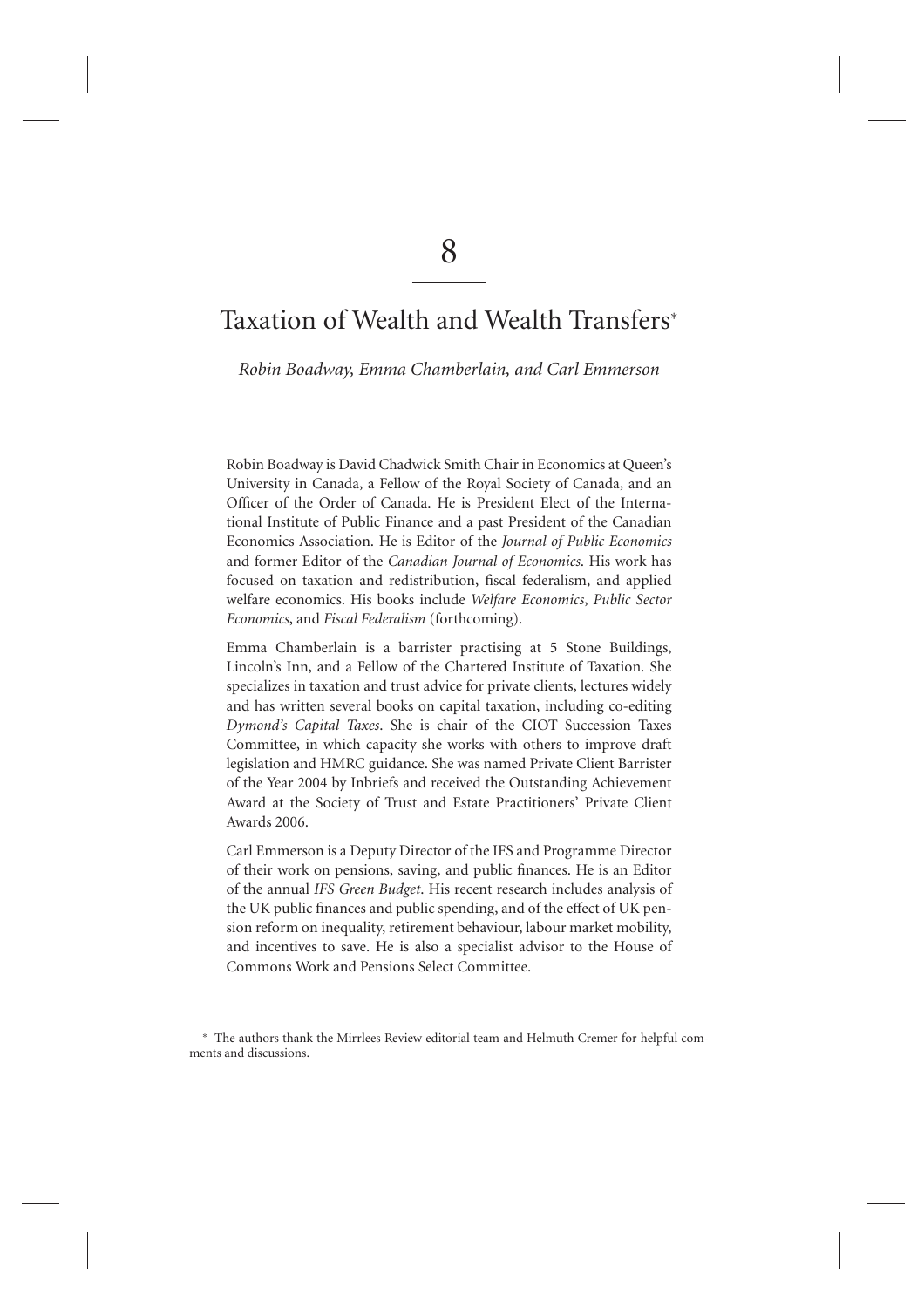# EXECUTIVE SUMMARY

The current system for taxing wealth and wealth transfers in the UK is unpopular. This is unsurprising given that certain features of inheritance tax, capital gains tax, stamp duties, council tax, and business rates are unfair or inefficient or both.

#### **Problems with the current system**

- 1. Inheritance tax is perceived as inequitable because the wealthy are better able to reduce the amount they pay by giving away part of their wealth tax-free during their lifetimes. The moderately wealthy tend to have capital tied up in their house, and anti-avoidance provisions in the tax rules make it hard to 'give away' all or part of the value of a house while you are still living in it.
- 2. Some assets obtain full relief from inheritance tax, for example, on certain businesses and agricultural land. These reliefs are not always well targeted.
- 3. Inheritance tax can lead to double taxation, because people may have paid tax on the earnings saved or the gains realized that generate the wealth bequeathed.
- 4. The single 40% rate of inheritance tax can seem unfair where the deceased was only paying the basic rate of income tax.
- 5. Inheritance tax is complex, illogical, and sometimes arbitrary in its effects. In some cases neither capital gains tax nor inheritance tax are paid on wealth transfers; in other cases both taxes can be paid.
- 6. Stamp duties on the transfer of both property and equities raise significant revenue, but distort people's behaviour in an economically costly way, discouraging mutually beneficial transactions and thereby hindering the efficient allocation of assets.
- 7. Using 1991 house values as the base for council tax in England is difficult to justify.
- 8. By contrast, business rates are based on up-to-date property values, but the rationale for this tax is not clear.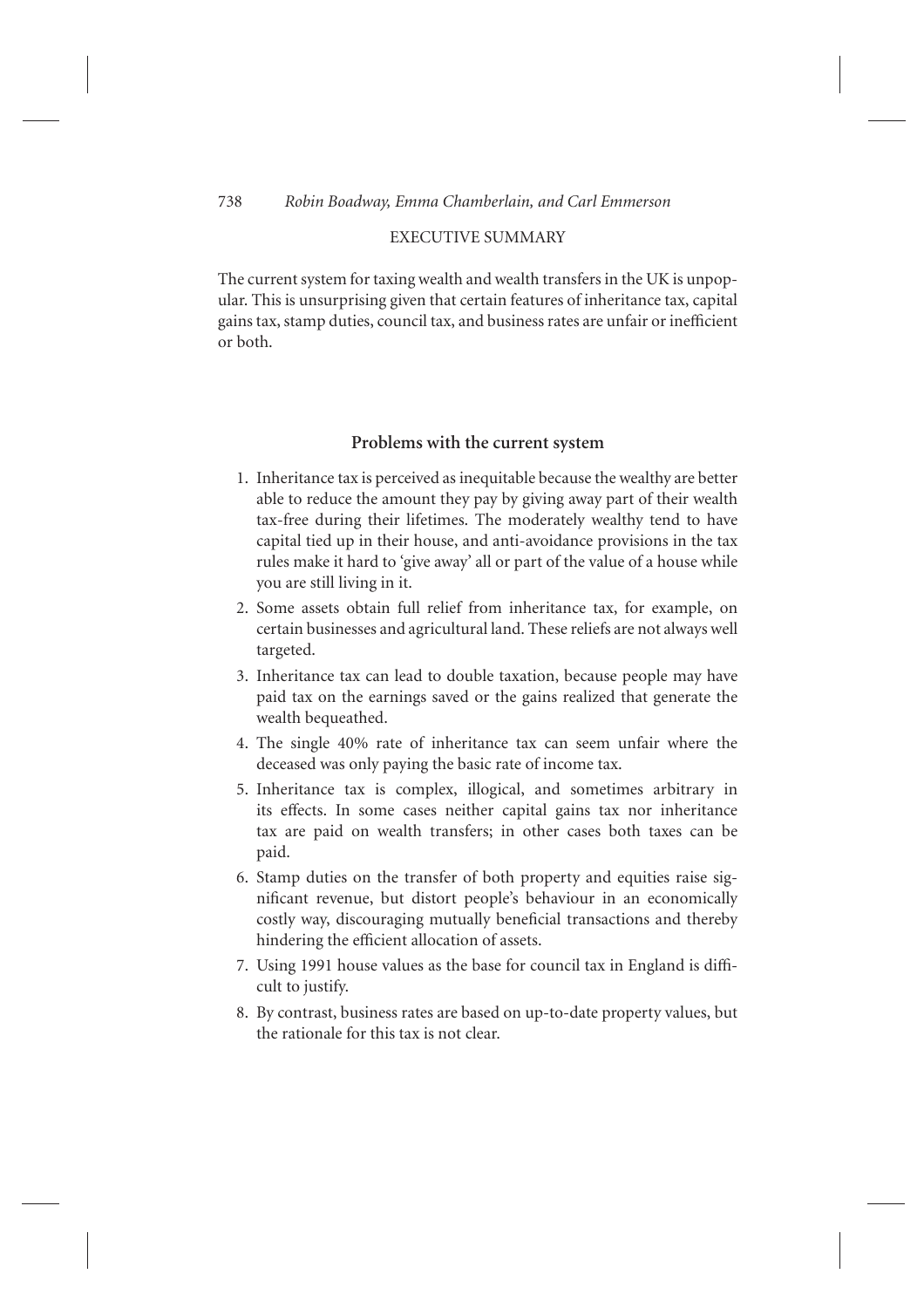#### **The rationale for an inheritance tax**

The choice of a tax system should be based on sound principles; the fact that a wealth transfer tax involves double taxation must be justified. (However, the current UK inheritance tax system does not always impose double taxation since inheritance tax is often wrongly used as a substitute for capital gains tax.) The standard approach in the theoretical economic literature is to assume that the government chooses a tax structure that maximizes people's welfare, taking account of what makes people happy, how their behaviour is likely to respond, and the need to raise revenue to pay for public services. This approach suggests that intentional wealth transfers, which presumably benefit the donor as well as the recipient, should be taxed more heavily than accidental transfers, which may not. On the other hand, taxing accidental transfers does not distort people's behaviour in a costly way. Unfortunately the motives for, and satisfaction derived from, giving away wealth are not observable. It is sometimes argued that taxing transfers on death differently from lifetime gifts can help to distinguish between intentional and accidental transfers, but in many cases transfers on death are planned.

A better justification for taxing wealth when it is transferred is that this promotes equality of opportunity. On this view an individual should be compensated for disadvantages beyond his control, but not for disadvantages under his control. Therefore, a wealth transfer should be treated as a source of additional opportunity for the recipient that should be taxed, whether or not the donor has already paid income tax or capital gains tax on the assets concerned.

# **Options**

There are a number of different options for the future of inheritance tax. One is wholesale reform with the introduction of a comprehensive donee based tax similar to that operating in Ireland. Under a donee based tax the rate of tax on transfers of wealth is governed not by the value of the donor's estate but by how much wealth the donee has inherited or been given during their lifetime. So each donee pays tax to the extent that transfers of wealth to him from any source exceed a certain limit over his lifetime. One advantage of this approach is that it accords more closely with the equality of opportunity rationale for taxing transfers, because those who have inherited more in the past pay tax at a higher rate on additional receipts. It could therefore be seen as fairer than the current regime. A donee based tax also encourages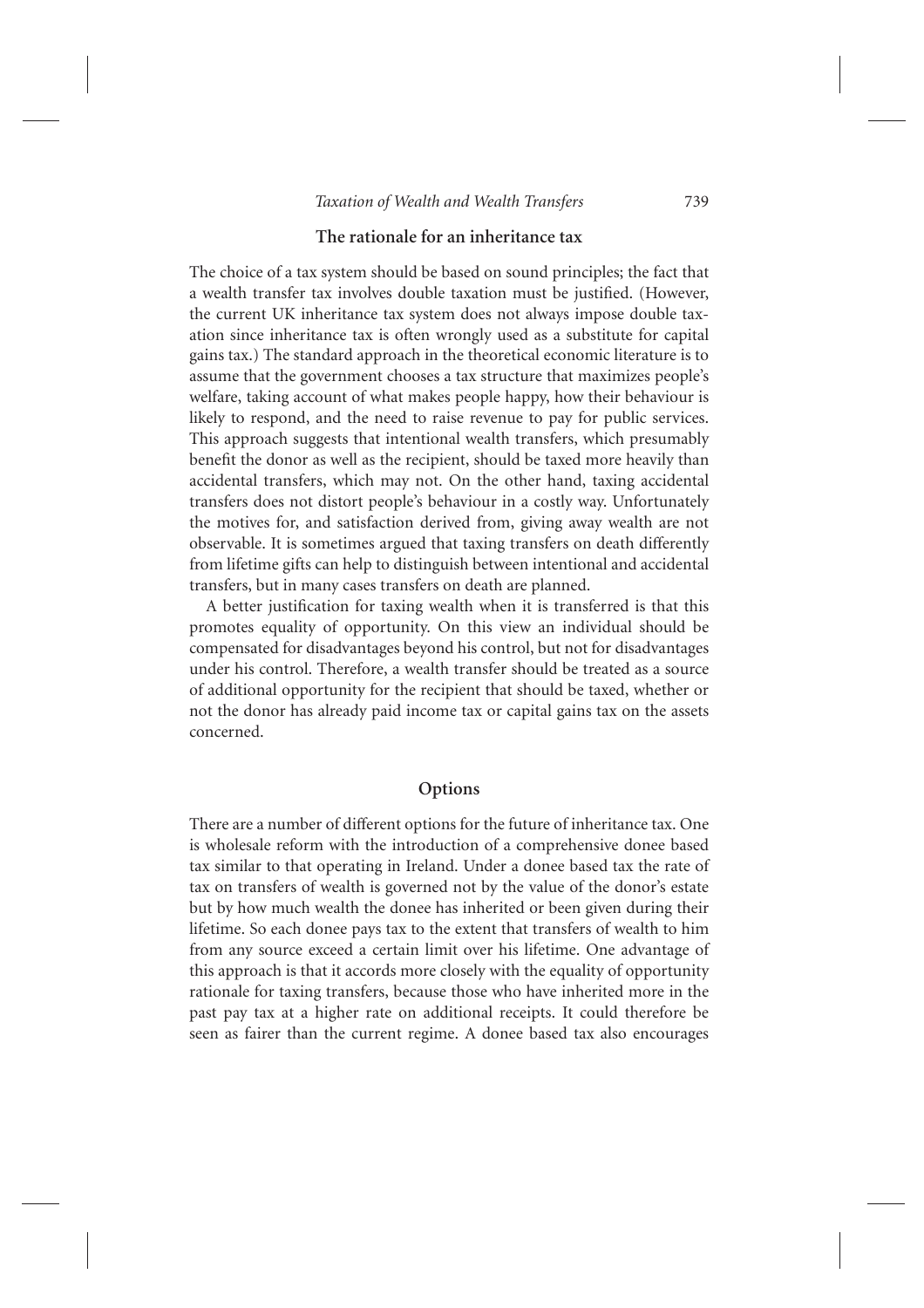donors to spread their wealth more widely, which might lead to a more equal distribution of inherited wealth. However, such a system may have higher administrative and compliance costs, in particular the need to keep a record of all lifetime gifts. In the absence of universal tax returns in the UK, a separate system would be needed to record lifetime gifts. In addition some political consensus is needed for this to be implemented successfully. If a government introduced a donee based tax system without Opposition support then many gifts might be delayed in the expectation that the tax would be repealed.

An alternative is to consider limited reform of the existing inheritance tax regime. The government recently introduced a transferable nil rate band, reducing the burden of the tax on many married couples but also its yield. If the current system is retained, other changes could include extending the seven-year limit for lifetime gifts to a longer period and better targeting of both agricultural and business reliefs. The family home should not be exempted, but if certain individuals (such as cohabitees or siblings who do not own other properties) occupy the home then the tax should be deferred until the property is sold. Consideration should also be given to increasing the threshold at which inheritance tax starts being payable or introducing a lower rate band at, for example, 20%.

It is difficult to cost such a package of reforms since the revenue raised from extending the seven-year limit for lifetime gifts is unknown: there are no data on how much wealth is transferred more than seven years before death. If the inheritance tax yield is reduced, retaining it would become harder to justify. If inheritance tax is retained, the case for keeping it needs to be put more forcibly.

Given that the justification for double taxation is arguable and that inheritance tax currently raises less than  $\epsilon$ 4 billion a year, consideration could be given to abolishing it altogether. Regardless of whether or not a tax on wealth transfers is retained, the current rebasing of assets held at death to market value for capital gains tax purposes should be removed. In other words, capital gains should be taxed at death, although payment could be delayed until the assets are sold. This would make the double taxation implied by inheritance tax (if retained) very explicit, but double taxation is a natural feature of any taxation of wealth holdings or wealth transfers and, if justified in its own right, does not provide a rationale for not fully taxing the income (or capital gain) received by donors. Some design issues such as emigration and immigration, gains on business assets, private residences, and so on would need to be resolved if capital gains tax is imposed on death and are discussed in the chapter.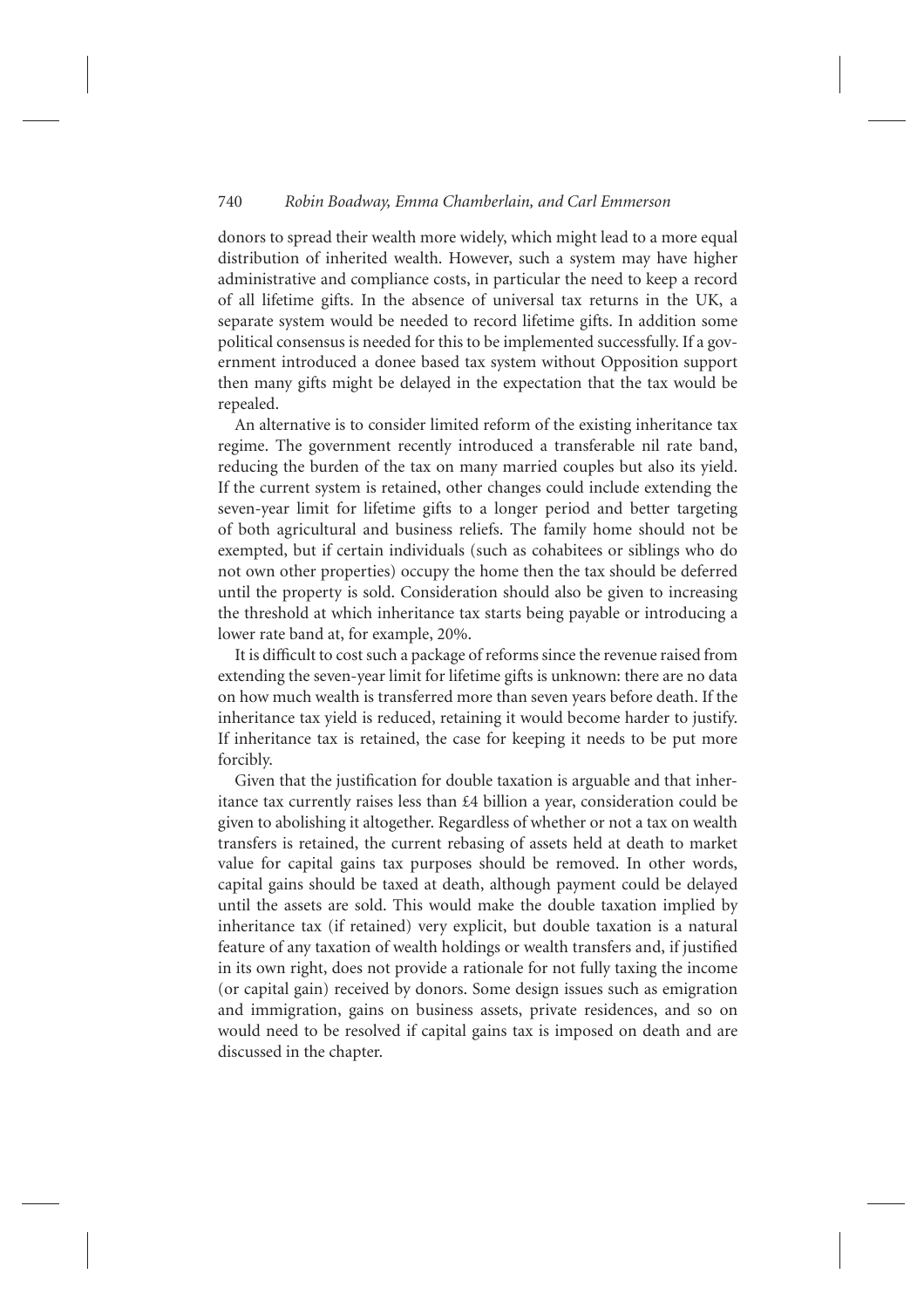#### **Wealth tax**

The chapter does not advocate the introduction of a regular wealth tax. It has been argued in the past that individuals benefit directly from holding wealth (as opposed to just spending it) and that the status and power it brings mean that additional taxation of wealth is appropriate. Even if one accepts this argument, it is debatable whether a tax on all wealth is the right way to tax such benefits. It is costly to administer, might raise little revenue, and could operate unfairly and inefficiently. It is less likely to work well in the current environment where capital is very mobile. Most OECD countries have abolished wealth taxes. One option that could be explored further is an annual tax targeted at very high value residential property with no reduction for debt. Perhaps the easiest way this could be implemented would be through the imposition of an additional council tax which would only affect occupiers of a residential property with a gross value above a large limit and would be paid wherever the occupier was resident or domiciled.

#### 8.1. INTRODUCTION

The current UK system of taxing wealth and wealth transfers has been subject to significant and increasing criticism. Common complaints are that the system is overcomplicated, that the incidence of tax is unfair, that it represents double taxation, and that little revenue is raised. The result is that after twenty years of relative stability, inheritance tax has become the subject of intense political debate in the UK. Suggestions range from its abolition, significantly increasing the threshold, or replacing inheritance tax with a donee based tax based on the total sum of inheritances received by the donee over the course of his lifetime. $<sup>1</sup>$ </sup>

Most major economies raise relatively little from inheritance and gift taxes. None of the G7 economies has raised more than 1.0% of national income in revenue from Estate, Inheritance, and Gift Taxes in any one year over the last forty years, as shown in Figure 8.1. Whereas there is marked similarity in

<sup>1</sup> Abolition of inheritance tax, to be financed in part through the introduction of capital gains tax on death was proposed in the Forsyth Report (2006) although they proposed that no capital gains tax would be levied on assets held for more than ten years. The Conservatives proposed a threshold of £1million at their September 2007 party conference. The Labour government has introduced transferable nil rate band allowances between spouses and civil partners with effect from 9 October 2007. The replacement of inheritance tax with a donee based tax was proposed by Patrick and Jacobs (1999). The Liberal Democrats in 2006 favoured an accessions tax but in 2007 proposed increasing the threshold to £500,000 with a 15-year cumulation period.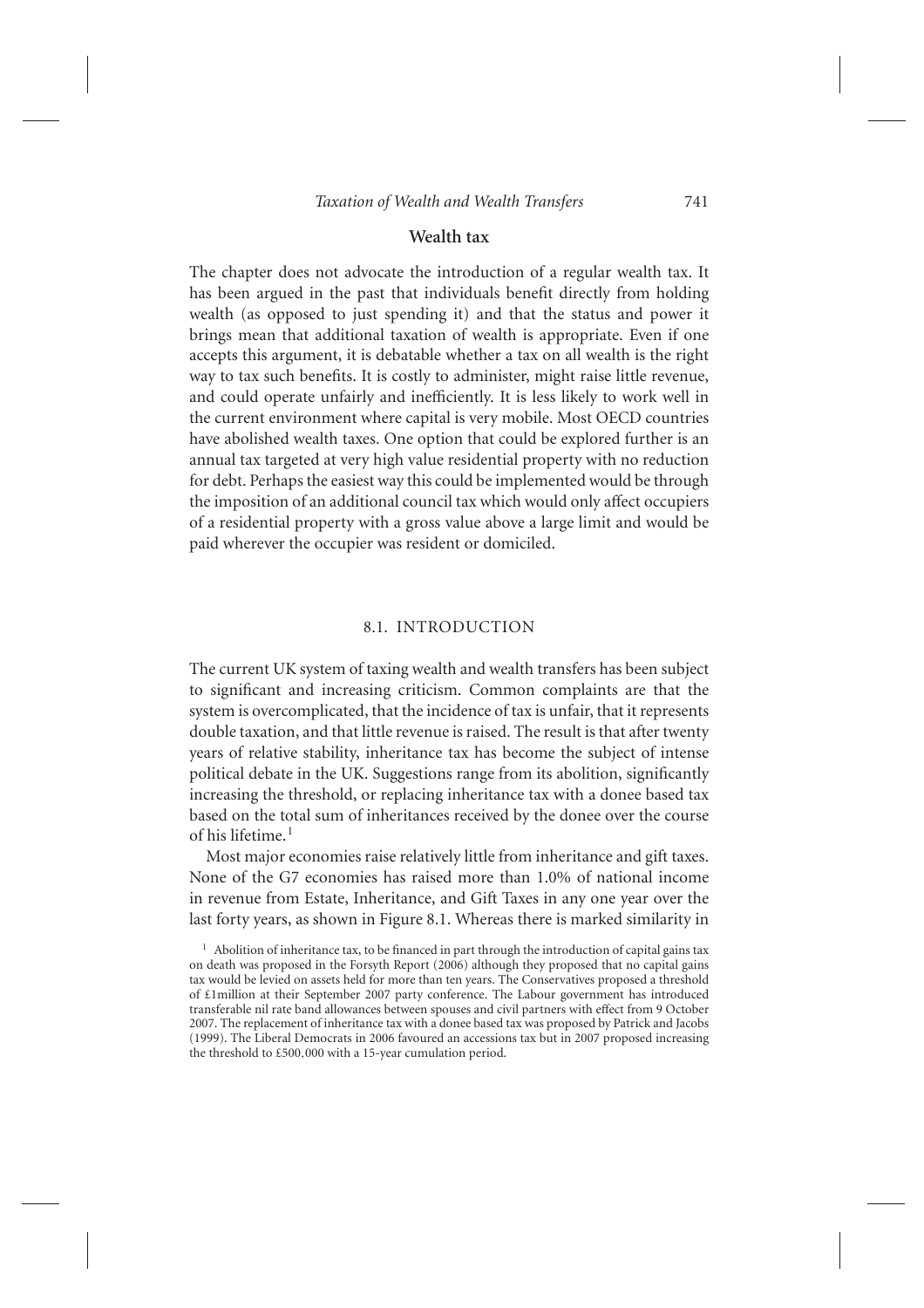

*Note*: Data on France from 1955 and 1960 not available at time of writing. 'National income' refers to Gross Domestic Product.

*Source*: OECD, Revenue Statistics.

**Figure 8.1.** Receipts from estate, inheritance, and gift taxes, as a share of national income 1955 to 2006, across G7 countries

the system for the taxation of income and capital gains across the developed world, there has been no consistent approach taken to how wealth is taxed in the G7 economies.<sup>2</sup> This is partly because wealth and wealth transfer taxation are linked to different succession laws<sup>3</sup> and partly because countries have differing views as to the role and merits of wealth taxation. There is a perceived tension between promoting entrepreneurship and redistributing wealth. A system of taxing wealth has to operate over a person's lifetime, and so is more vulnerable to changes in government. To be effective there must be some political consensus on how wealth is taxed.

This section begins with a brief description of the current taxation of wealth and wealth transfers in the UK before discussing common criticisms

<sup>3</sup> Some legal systems have freedom of testamentary succession and others are based around forced heirship.

<sup>2</sup> Italy has abolished tax on death albeit retained other gift taxes; Canada imposes only capital gains tax on death; the US has increased the exempt threshold sharply for taxes on death but retained gift tax; France retains wealth, gift, and estate taxes and, unlike the US (since 1999) and Japan (since 1991) where receipts have fallen sharply, receipts in both France and Germany have grown fairly steadily over the last quarter of a century. Receipts in the UK have been relatively stable since the early 1980s although they have been on a slightly rising trend in recent years. For fuller details see appendix B of the additional online material at http://www.ifs.org.uk/mirrleesreview/reports/wealth\_transfers\_apps.pdf.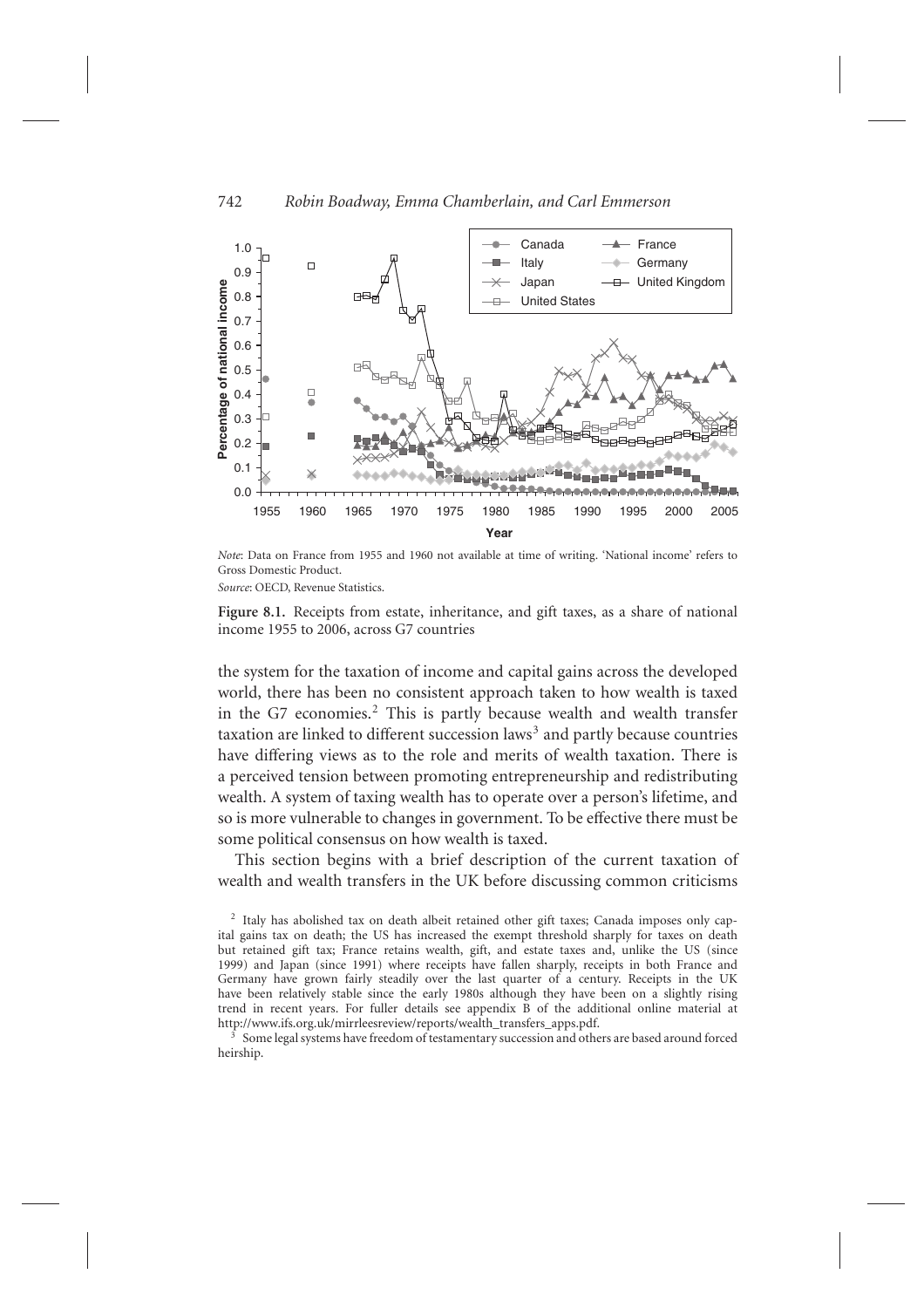of inheritance tax. Section 8.2 sets out the principles of tax design in this area, in particular highlighting the lessons from the public economics literature. Section 8.3 discusses the pros and cons of wealth and wealth transfer taxation and the different options for such taxes. Section 8.4 mainly discusses property taxes. Section 8.5 concludes.

In considering the taxation of wealth, we also examine capital gains tax, stamp duty, and property taxes.

# **8.1.1. Brief description of the current taxation of wealth and wealth transfers in the UK**

The main taxes relevant to the taxation of transfers of wealth in the UK are inheritance tax, capital gains tax, and stamp duty/SDLT.<sup>4</sup> There is no wealth tax in the UK, although the idea has been advocated on a number of occasions, for example by Labour in 1975. There are, however, taxes on the occupiers of property, both domestic (council tax in England, Scotland, and Wales and domestic rates in Northern Ireland) and non-domestic (business rates in England, Scotland, and Wales and non-domestic rates in Northern Ireland). These are not strictly wealth taxes as tenants, as well as owneroccupiers, are liable. This section provides a very brief description of the operation of inheritance tax and capital gains tax.<sup>5</sup>

**Inheritance tax**, despite its name, is a tax on the donor rather than a tax on the inheritance received by the donee. It is levied at a flat rate of 40% on estates above a prescribed threshold, which in 2007–08 was set at £300,000 ('the nil rate band') which is approximately ten times mean annual fulltime earnings. Transfers between married or civil partners, whether during lifetime or on death, are generally exempt, as are gifts to charities. Reliefs up to 100% for agricultural property and trading businesses can give full exemption from inheritance tax. All lifetime gifts to individuals (but not to trusts or companies) are exempt provided the donor survives the gift by seven years and gives up all benefit in the gifted asset. Such gifts are called 'potentially exempt transfers', or PETs. If the donor dies within seven years of the gift, the PET is taxed at rates of up to 40% depending on how long the donor survived the gift and whether or not the gift was within the donor's nil rate band.

<sup>&</sup>lt;sup>4</sup> Although capital gains tax should conceptually be regarded as part of the income tax system, it is often seen as complementary or an alternative to estate tax and similar issues arise in relation to valuation, exemptions, and rates.<br><sup>5</sup> For a detailed summary of all of these taxes, along with a brief history of inheritance tax, see

appendix A of the additional online material (see footnote 2).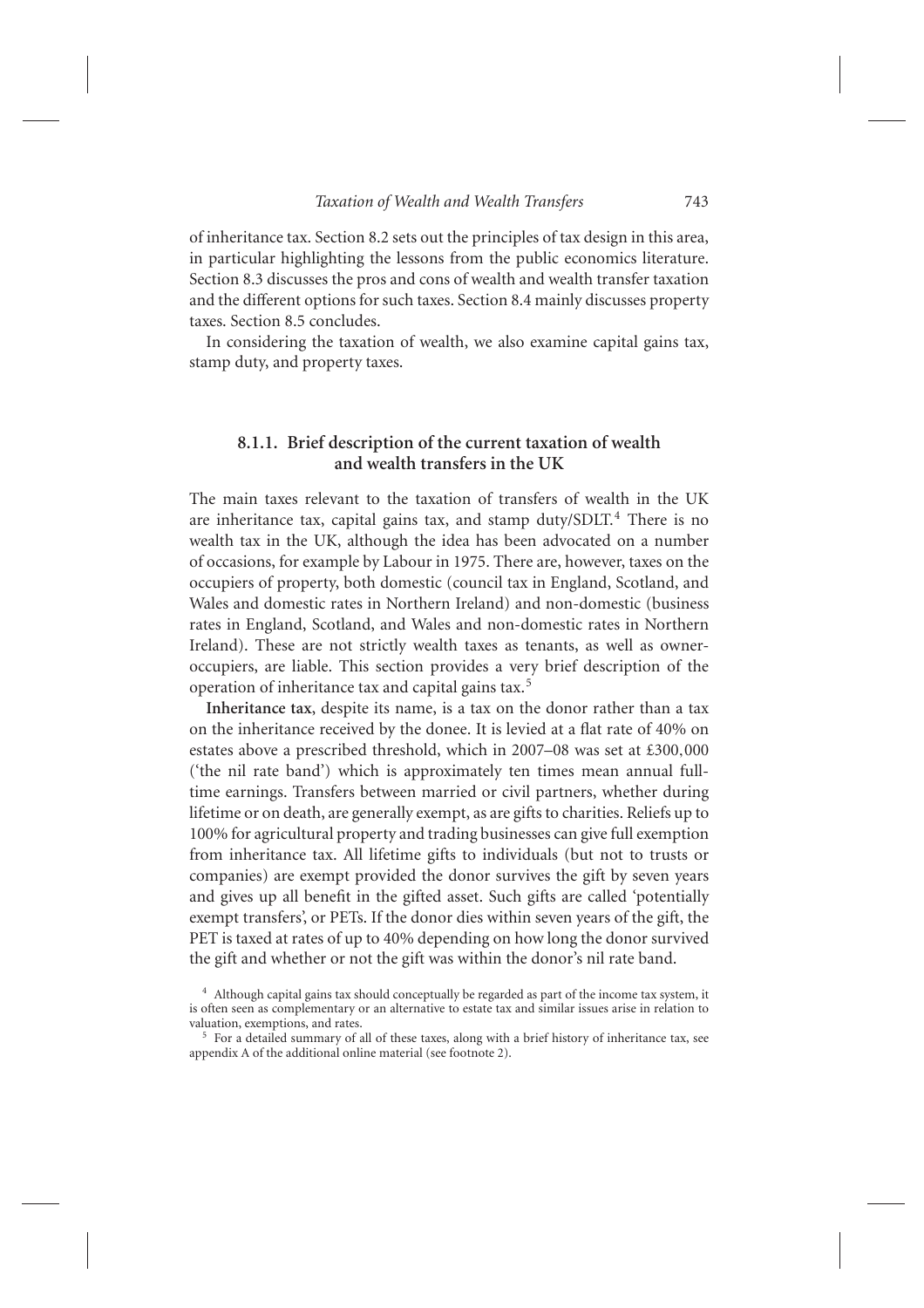From 9 October 2007, the percentage of any nil rate band which is unused on the death of the first spouse or civil partner can be carried forward and used on the second spouse or civil partner's death. This applies to all married couples and civil partners where the death of the second spouse occurs on or after 9 October 2007 irrespective of when the first death occurred. The government hopes that this measure will reduce the unpopularity of inheritance tax and relieve political pressure on the tax. It does not, of course, apply to unmarried individuals (for example, cohabitees or siblings) living together at death unless the one who dies first has a transferable nil rate band available from a previous marriage or civil partnership. In that event he will be able to pass on (at current rates) £600,000 worth of assets tax free to the surviving cohabitee.

**Capital gains tax** is a tax charged on disposals of chargeable assets when a gain is realized. Annual realized gains above a certain threshold, set at £9,200 per individual in 2007–08, are subject to the tax. The tax is charged not only on sales but also on gifts since a gift of an asset is deemed to take place at market value. Capital gains tax operates on certain lifetime gifts. By contrast, there is generally no capital gains tax on death—assets are rebased to market value so all unrealized gains are wiped out—and this applies whether or not such assets are liable for inheritance tax. There are various exemptions on lifetime disposals of which the most important is an exemption on the principal private residence. In 1998, taper relief replaced indexation allowance, and taper relief taxed gains on business assets at lower rates than non-business assets. However, from 6 April 2008 taper relief was replaced by a flat 18% rate on all gains irrespective of the nature of the asset or how long it has been held. Entrepreneurs' relief gives additional relief for disposals of trading company shares or business assets on the first £1 million of lifetime gains.<sup>6</sup>

# **8.1.2. Criticisms of the current UK system—the unpopularity of inheritance tax**

The current system of wealth and wealth transfer taxation in the UK is very unpopular. Criticisms are that the system fails to raise any **significant revenue**

<sup>6</sup> Specifically eligible assets are defined as either shares in a trading company (or holding company of a trading group) of which the shareholder has been a full-time employee or director, owned at least 5% of the shares, and had at least 5% of the voting rights, all for at least a year; or an unincorporated business (or share in a business) or business assets sold after the individual stops carrying on the business. Source: <http://www.hmrc.gov.uk/cgt/disposal.htm>.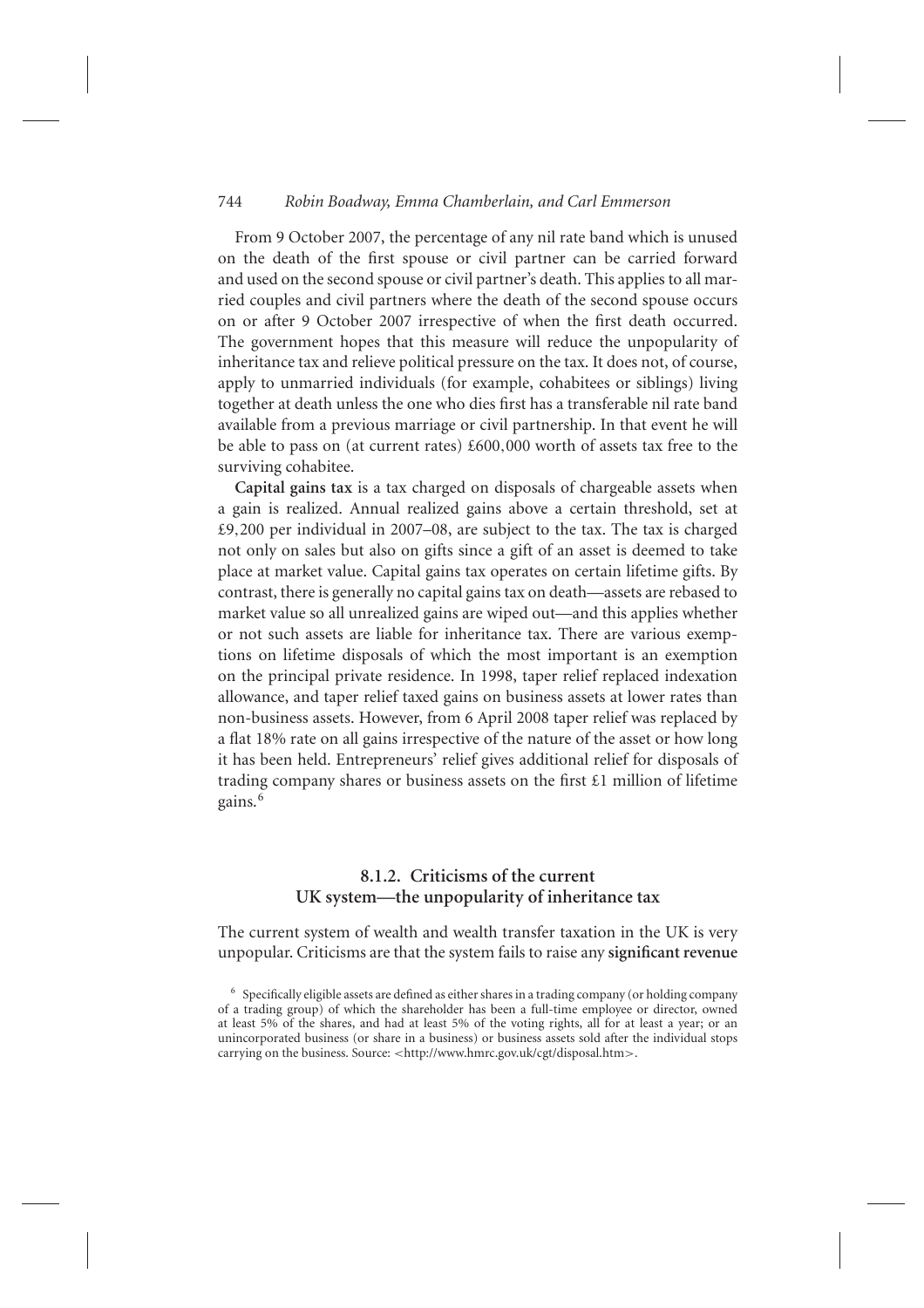so could be abolished without serious consequences, is **unfair**, and is overly **complicated**. This section examines whether such criticisms are justified.

#### *Raising revenue*

Neither inheritance tax nor capital gains tax currently raises significant sums. Inheritance tax revenues are projected by the Treasury to be £4.0 billion in 2007–08 (0.3% of national income), while receipts of capital gains tax are projected to be £4.6 billion (also 0.3% of national income). Stamp duty is a more significant source of revenue for the government. The Treasury projects a yield of £14.3 billion in 2007–08, with data from recent years suggesting that around 70% of this is likely to be from stamp duty on property transactions with the remaining 30% from stamp duty on share transactions.

Revenues from inheritance tax and its predecessor capital transfer tax have averaged about 0.22% of national income over the period from 1978 to 1979. In 2003–04, the yield reached the highest level seen over this period and, as shown in Figure 8.2 (lighter line and left-hand axis), the overall yield has continued to increase since then. The vast majority of these receipts came



*Note*: Capital transfer tax was replaced by inheritance tax for transfers on or after 18 March 1986. 'National income' refers to Gross Domestic Product.

*Source*: Table 1.2 HM Revenue and Customs Statistics http://www.hmrc.gov.uk/stats/tax\_receipts/ table1-2.xls. Forecast for 2007–08 from Table C8 page 281, of HM Treasury (2007).

**Figure 8.2.** Inheritance tax and capital transfer tax receipts and percentage of estates liable for tax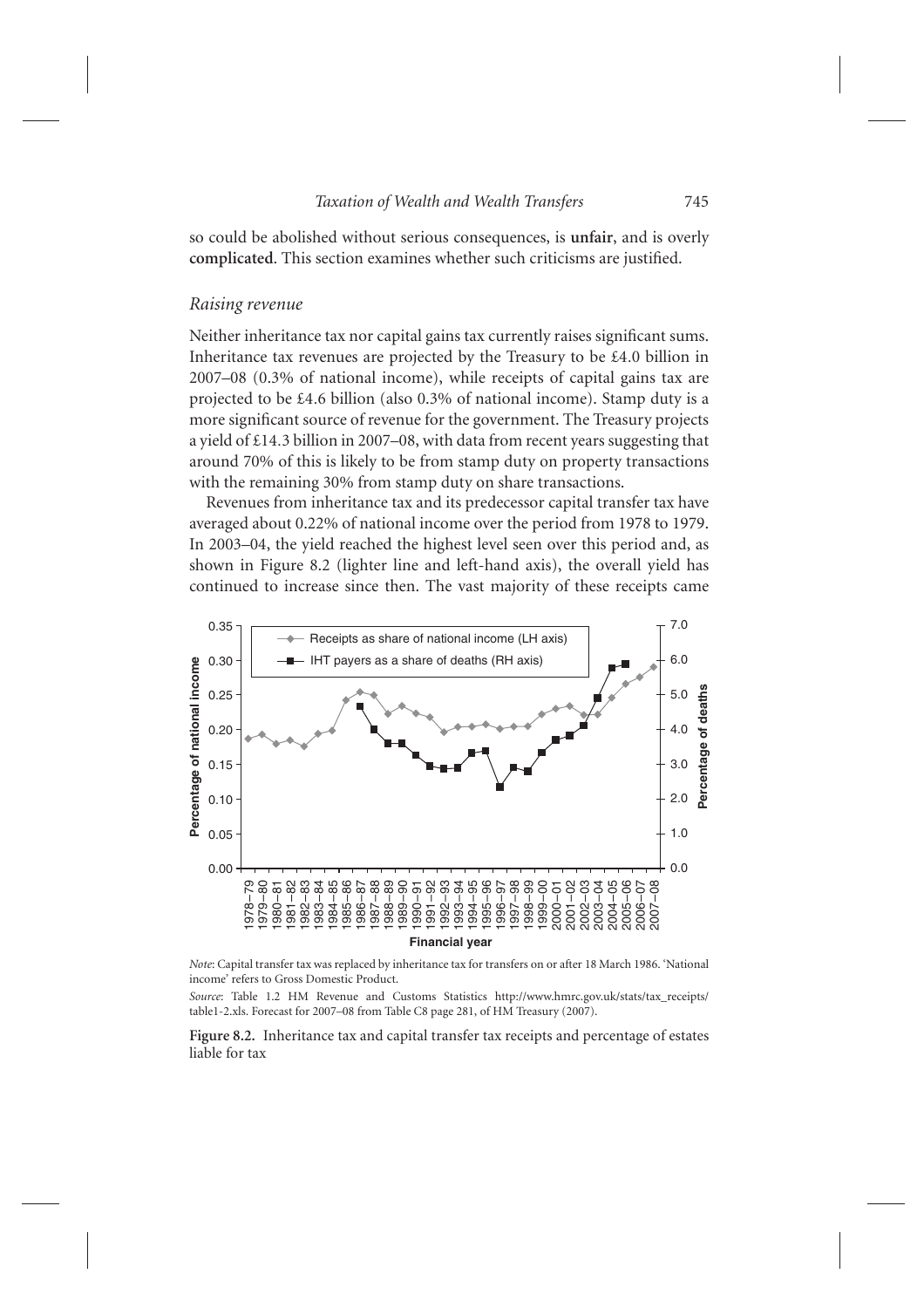from transfers made on death (98% in 2005–06) with very little coming from either trusts or taxes on gifts made in the seven years prior to death. As is also shown in Figure 8.2 (darker line and right-hand axis), only 5.9% of estates paid inheritance tax in 2005–06, although this was the highest level since the tax was introduced in 1986–87 and has increased from 2.3% in 1996–97. In 1996–97, the average inheritance tax paid by taxpaying estates was £90,000, reducing by 2003–04 to £87,000, and has since risen again to £100,000 in 2005–06.<sup>7</sup> Over 70% of taxpaying estates had a net estate of between £200,000 and £500,000 while only 2% had a net estate worth in excess of £2 million. However, the extent to which this reflects the true underlying distribution of wealth, as opposed to the ability of those with high net worth to avoid inheritance tax, for example by making lifetime gifts, is unclear. Although only 6% of estates actually pay inheritance tax, 37% of households now have an estate with a value above the threshold. This partly accounts for the potency of the issue—people feel themselves a potential inheritance taxpayer even if only a few estates will actually pay it.<sup>8</sup>

In summary, one can say that inheritance tax is not an important source of revenue. The revenue raised, £4.0 billion in 2007–08, is less than 1% of total government revenues and could, for example, be covered by a 1p increase in the basic rate of income tax (from 20p to 21p in 2008–09) or a 3p increase in the higher rate of income tax (from 40p to 43p in 2008–09). However, the incidence of such changes would be different. It has been argued that  $\pounds$ 4 billion would not in fact be lost on the abolition of inheritance tax because the money representing the tax might remain invested or be spent and would then bear income tax/capital gains tax or value added tax.

#### *Fairness issues*

The taxation of wealth and wealth transfers is frequently justified not on the basis that it will raise revenue for public expenditure but on the grounds of fairness. Taxing wealth and income has been seen by some, such as Meade (1978), as fairer than taxing income alone on the basis that the possession of wealth confers advantages over and above the income derived from wealth. Similarly, the taxation of wealth transfers could be justified on the basis that these are delivering benefits to both donor and donee, which is an issue explored further in Section 8.2. To the extent that an unequal distribution of receipts of large bequests is a source of inequality of opportunity, the taxation

<sup>7</sup> Source: Hansard question from Michael Gove to Dawn Primarolo 129105, 16 April 2007.

<sup>8</sup> Halifax press release March 2005 estimated that 2.4 million houses were worth more than the inheritance tax threshold.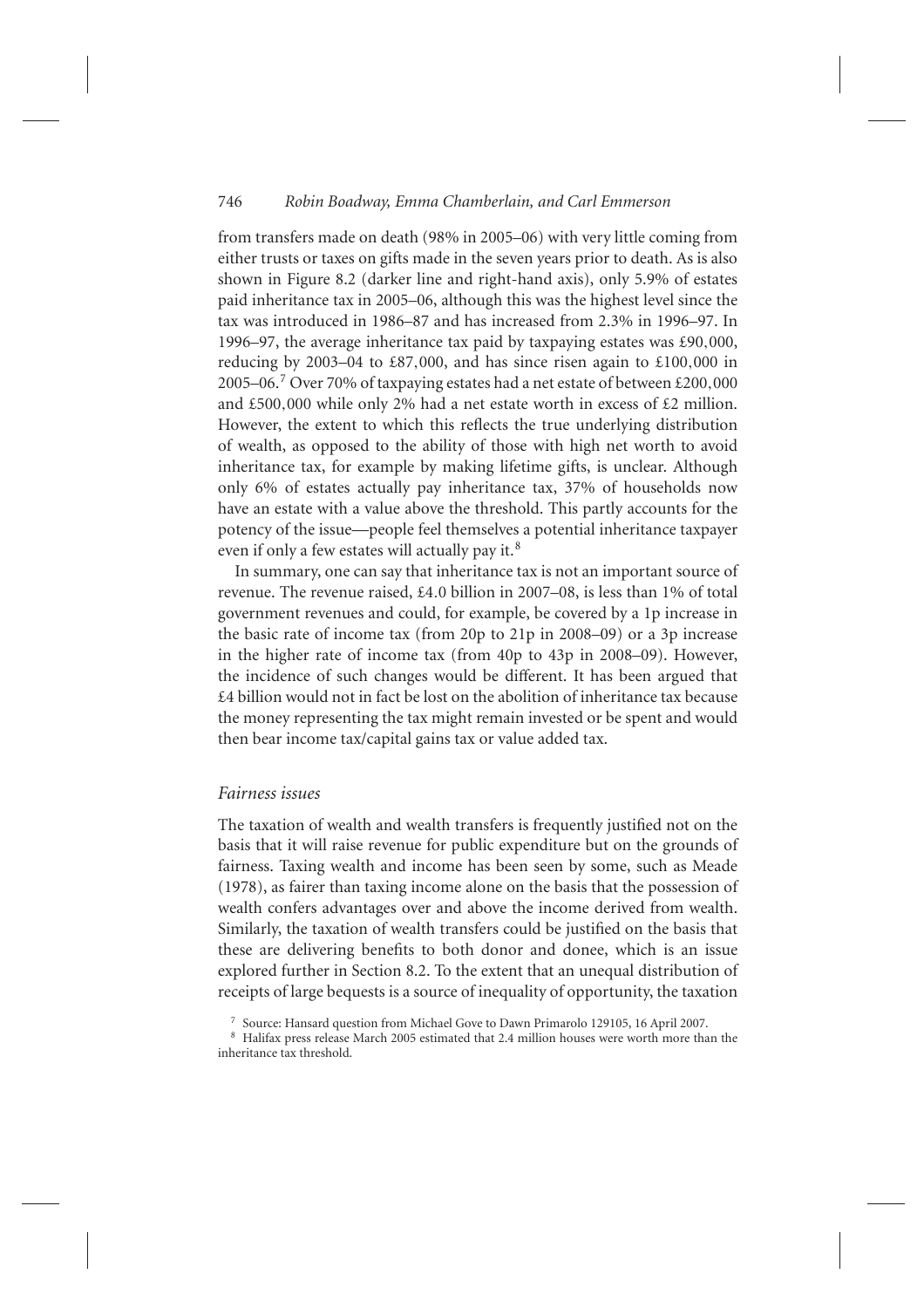



*Note*: Personal wealth here refers to the value of individuals' marketable assets, such as houses, stocks and shares, and other saleable assets, less any amounts owed due to debts and mortgages. The value of occupational and state pensions is not included since they cannot be immediately realized. Source: Table 13.5 of HM Revenue and Customs Statistics <http://www.hmrc.gov.uk/stats/personal\_

wealth/table13\_5.xls>.

**Figure 8.3.** Concentration of personal wealth in the UK

of wealth transfers is sometimes justified on the basis that the government wishes to promote greater equality of opportunity or to redistribute wealth, although these are more controversial aims.

The distribution of marketable wealth appears to have become more unequal in recent years, as shown in Figure 8.3. Using information from inheritance tax records, HMRC estimate that the wealthiest tenth of the population own 52% of the country's total marketable wealth, which is an increase from 49% in 1982. However, these statistics probably do not reflect the true position. First, wealth held in the form of occupational and state pensions is not included, on the basis that these assets cannot immediately be realized. Second, as one might expect, human capital is not included. For many individuals, these assets will form the majority of their overall wealth.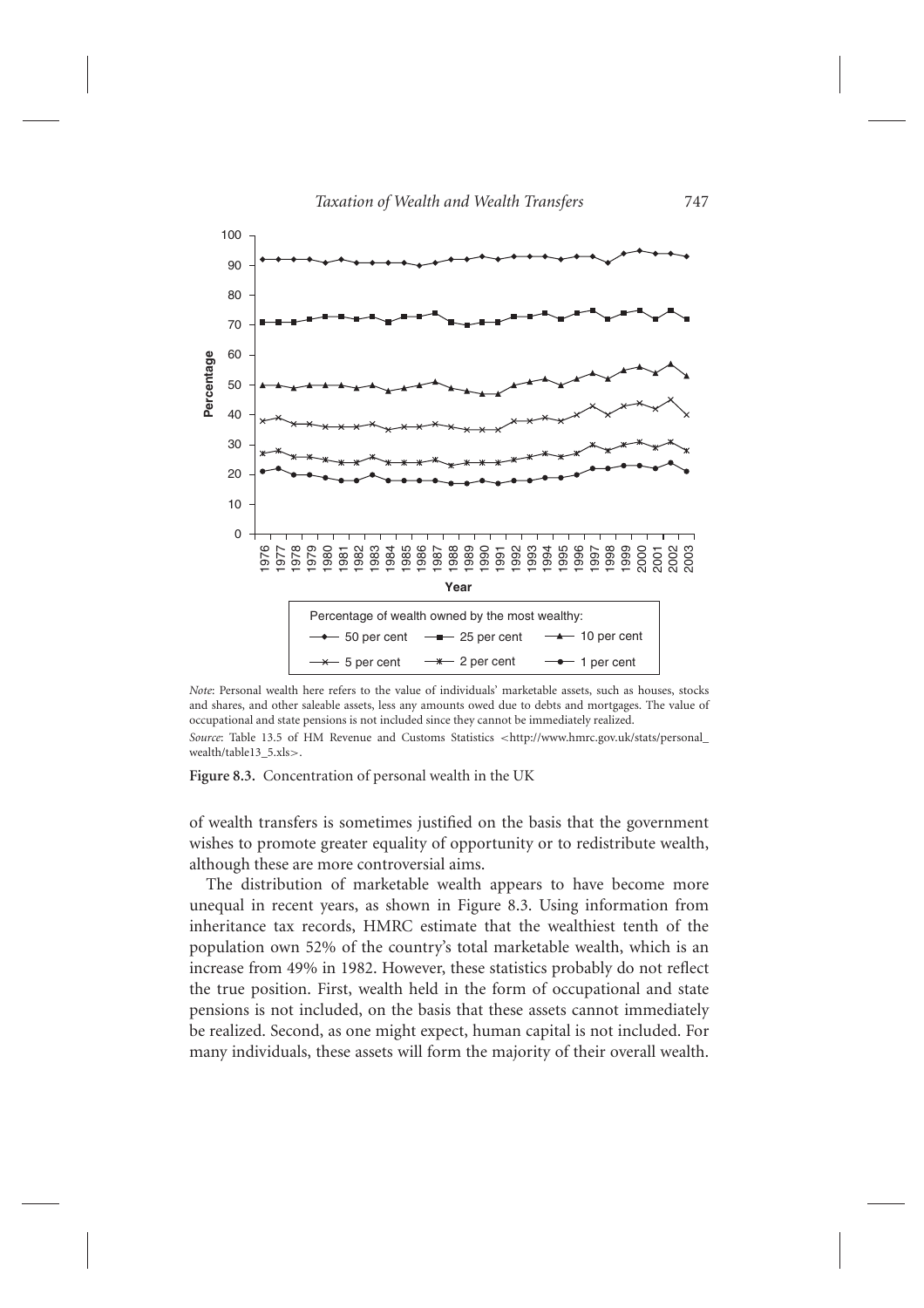Furthermore, a large guaranteed pension income might enable high wealth individuals to give away other assets during their lifetime in order to avoid paying inheritance tax on death. Third, since the data on the distribution of individual wealth are derived from inheritance tax returns, they do not take into account lifetime transfers of wealth made more than seven years prior to the death, nor in many cases the wealth of foreign domiciliaries living in the UK. These are significant omissions which might mean that the true distribution of personal wealth is more unequal than the official data suggest.

The fact that outright gifts made more than seven years prior to death do not have to be declared for inheritance tax purposes means that it is not straightforward to say how much wealth is passed on each year or determine how much inheritance tax is avoided through lifetime gifts. The new ONS Household Assets Survey (HAS), which will contain detailed information on borrowing, savings, household assets, and saving plans for retirement, should provide much valuable information on the distribution of wealth in the UK among the vast majority of individuals.<sup>9</sup> However, a household survey is unlikely to be representative of the circumstances of the very wealthy due to high non-response among this group. If data on wealth transfers and wealth distribution were improved, this would make it easier to predict the effect or yield of particular policy changes.

The extent to which redistribution of wealth should be an objective of the tax system is likely to depend on which political party is in government. Moreover, even if redistribution of wealth is seen as a desirable aim, people differ on whether different forms of wealth should be taxed differently. There is some behavioural evidence that people may care more about suffering tax on their own inheritance and are less bothered about whether it is fair that their neighbour receives a much greater inheritance tax free. In other words, the negative aspects of the tax outweigh the positive.

However, one of the objections to the current inheritance tax system in the UK is not that it fails to redistribute wealth but that it is inherently unfair in its structure because it falls disproportionately on the middle classes to the benefit of the rich.

The UK's approach to inheritance tax has been to maintain a high rate but to mitigate this through reliefs and exemptions and to allow tax planning through lifetime gifts to reduce the impact of the tax. This approach appears to be failing because rising house prices have brought more and more of the middle classes into the inheritance tax net. Moreover, variations in house

<sup>9</sup> The first wave covers July 2006 to June 2008 and individuals will be re-interviewed every two years. For more information see <http://www.statistics.gov.uk/STATBASE/Source.asp? vlnk=1500&More=Y>.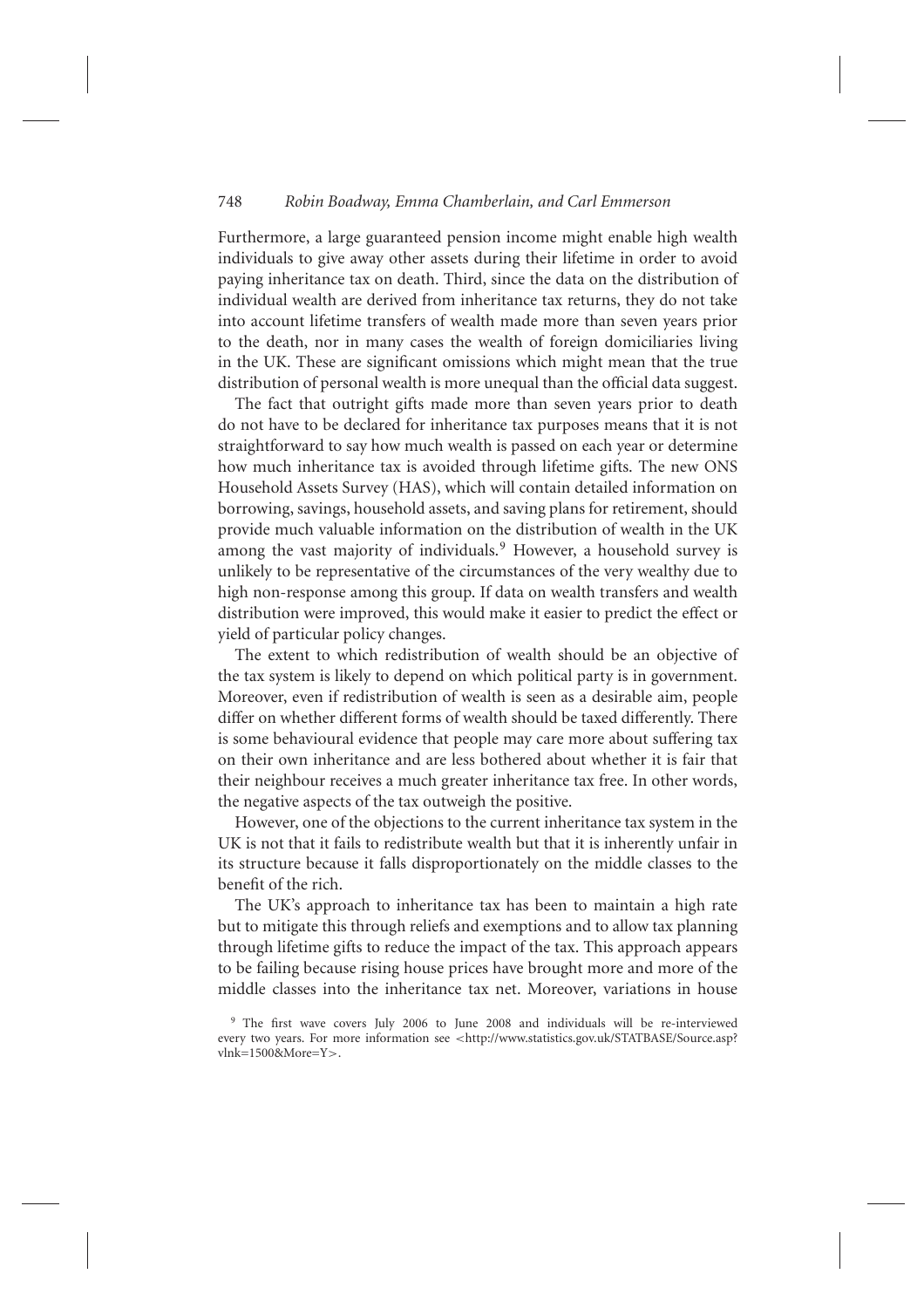prices across the country mean that this problem is particularly concentrated in London and the South East where by 2005 31% of houses were worth more than the nil rate band (up from  $4\%$  in 1999).<sup>10</sup> Such taxpayers are generally unable to take advantage of many of the tax reliefs because their main asset is the house. While they will be able to benefit from the recent introduction of transferable nil rate bands, the wealthy well-advised taxpayers with business and agricultural assets can also benefit from other exemptions and the ability to make lifetime gifts without affecting their standard of living.

The last Conservative government promised that it would abolish inheritance tax<sup>11</sup> but despite the recommendations of the Forsyth Report of the Conservative Tax Reform Commission<sup>12</sup> which includes abolition as a possible option, the Conservatives did not promise this at their autumn 2007 conference. However, the public support for their proposal to increase the inheritance tax threshold to £1 million demonstrates the unpopularity of inheritance tax.<sup>13</sup>

Even a former Labour government minister advocated the abolition of inheritance tax on 20 August 2006 saying it was 'a penalty on hard work, thrift and enterprise'.<sup>14</sup> (This ignores the fact that the donee has never worked for the money and arguably inherited wealth encourages idleness. All taxes on wealth, income, or spending reduce the reward from work.) In 2001 George Bush repealed estate tax in the US on a phased basis; despite the fact that only 2% of Americans pay it, the repeal lobby was broad-based.<sup>15</sup> Similar 'moral claims' using highly emotive language have been made in the UK.<sup>16</sup> Narrative case studies are used to support abolition such as the Burden sisters case.<sup>17</sup> Those with the least to leave appear to be most in favour of being able to leave their capital to the next generation and therefore most resistant to the possibility that it could be taxed.<sup>18</sup>

<sup>10</sup> Halifax press release 'Inheritance tax revenues to double in 9 years', HBOS, 12 March 2005.

<sup>11</sup> Chancellor of the Exchequer Rt Hon Kenneth Clarke MP Budget speech 26 November 1996 Hansard HC Debs, vol. 286, col. 169.

<sup>12</sup> Tax Matters: Reforming the Tax System 19 October 2006.

 $13$  The case for the abolition of inheritance tax is forcefully put by Lee (2007).

<sup>14</sup> *Sunday Telegraph*.

<sup>15</sup> For an analysis see Graetz and Shapiro (2005). See also Rowlingson (2007) for comparisons with the UK. Gay men and lesbians who were unable to take advantage of marital tax deductions (unlike in the UK since December 2005) were in favour of complete repeal along with the super-rich; they produced strong narrative case studies as well as moral arguments to bolster the case.

<sup>16</sup> For example, an online petition submitted by a *Daily Express* journalist states, 'inheritance tax is an immoral form of taxation that penalizes hard work and thrift. By raising a 40% levy on earned assets it is also effectively double taxation. This is nothing less than grave robbery.' We outline later why no estate suffers inheritance tax at 40% and why it is not necessarily double taxation. See also the Taxpayers' Alliance comments on their website.

<sup>17</sup> Further details can be found in appendix A of the additional online material (see note 2).

<sup>18</sup> See Rowlingson and McKay (2005).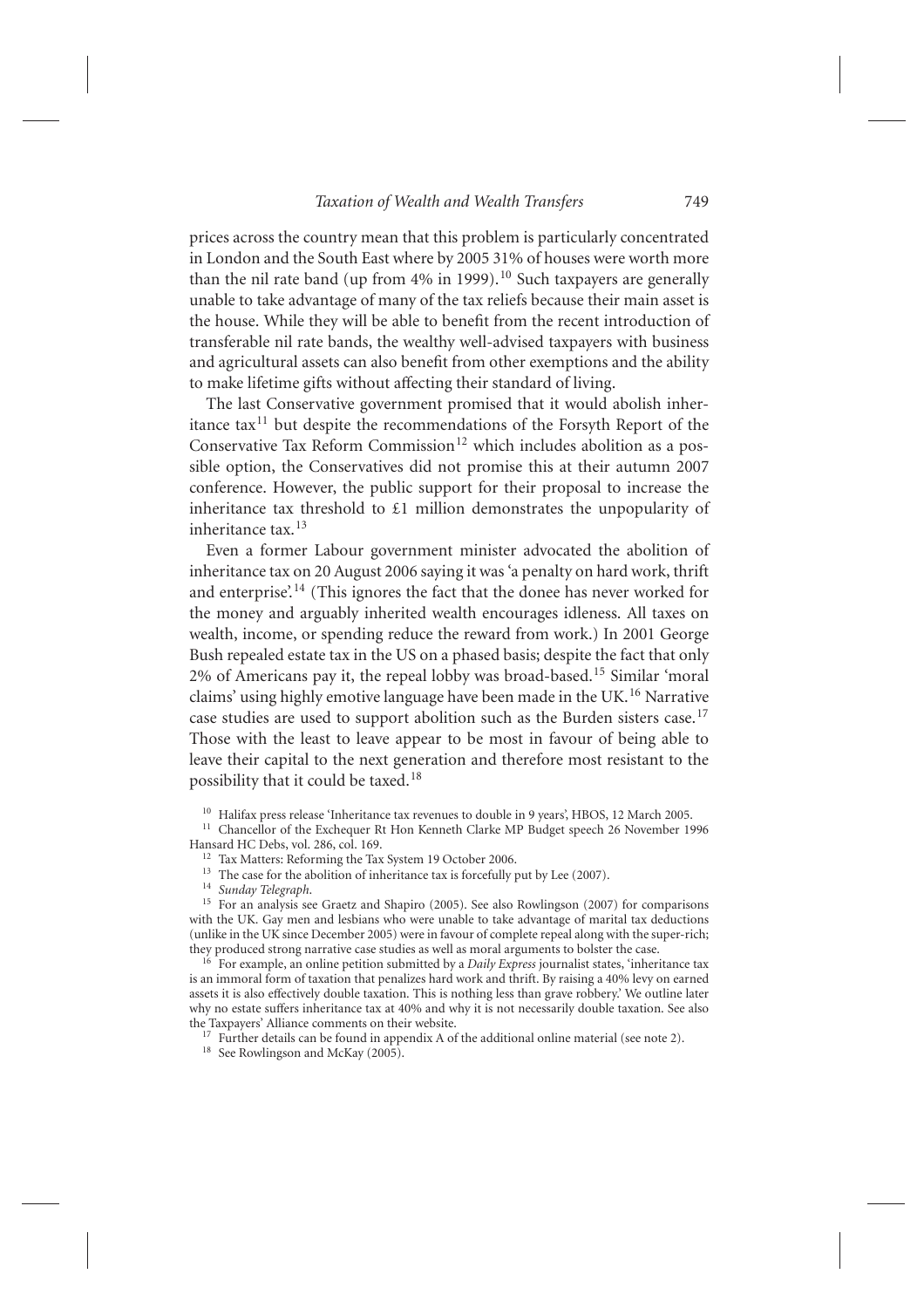However, other research has found that attitudes to inheritance tax changed when research participants were given further information and asked to consider broader issues about the tax system as a whole, particularly if abolition was specifically allied to proposals to increase income tax by  $1p^{19}$ . The Treasury has tended to respond to attacks on inheritance tax by pointing out that anyone who wants to abolish it needs to explain how the £4 billion revenue is to be raised. However, the recent October 2007 announcement introducing transferable nil rate bands at a cost of £1 billion suggests that the government feels on the back foot with inheritance tax. The pro-inheritance tax lobby has not developed any strong narrative case to increase public support for wealth transfer taxes.<sup>20</sup> Those who favour the retention of some sort of tax on wealth transfers are divided about what system they actually want and the objectives of such a tax so the pro-inheritance tax lobby is weakened.

#### *Double taxation*

A commonly stated objection to inheritance tax is that it is **double taxation**, that is, people have already paid income tax or capital gains tax on the income before it is used to purchase an asset which then suffers inheritance tax on their death. President Bush expressed this view in the 2000 election campaign. When asked why he favoured the total abolition of estate tax he replied: 'I just don't think it's fair to tax people's assets twice regardless of your status. It's a fairness issue. It's an issue of principle not politics.'

Multiple taxation is not peculiar to inheritance tax. People pay indirect taxes on goods and services out of their taxed income. However, inheritance tax applies discriminately on some assets (those that are held until death) and not on others. This issue of double taxation will be discussed in more detail in Section 8.2.<sup>21</sup> Moreover, in some cases inheritance tax will be the first time the asset has been taxed. For example, increases in the value of the family home are generally exempt from capital gains tax (and there is no income tax on the imputed rental value). As a result, although the purchase price may well have been paid for out of taxed earnings, any subsequent increases in value which in recent years have substantially exceeded normal returns—will not have been subject to tax. The current tax system is certainly not logical: at

<sup>&</sup>lt;sup>19</sup> Lewis and White (2007).

<sup>&</sup>lt;sup>20</sup> Prabhakar (2008) discusses how much narratives and stories can enhance or diminish public support for inheritance tax.

Prabhakar (2008) also reports that focus group studies participants argued that in the case of VAT they had a choice as to whether to pay it because they could choose not to buy the goods. In the case of inheritance tax they had no choice as to whether to pay it.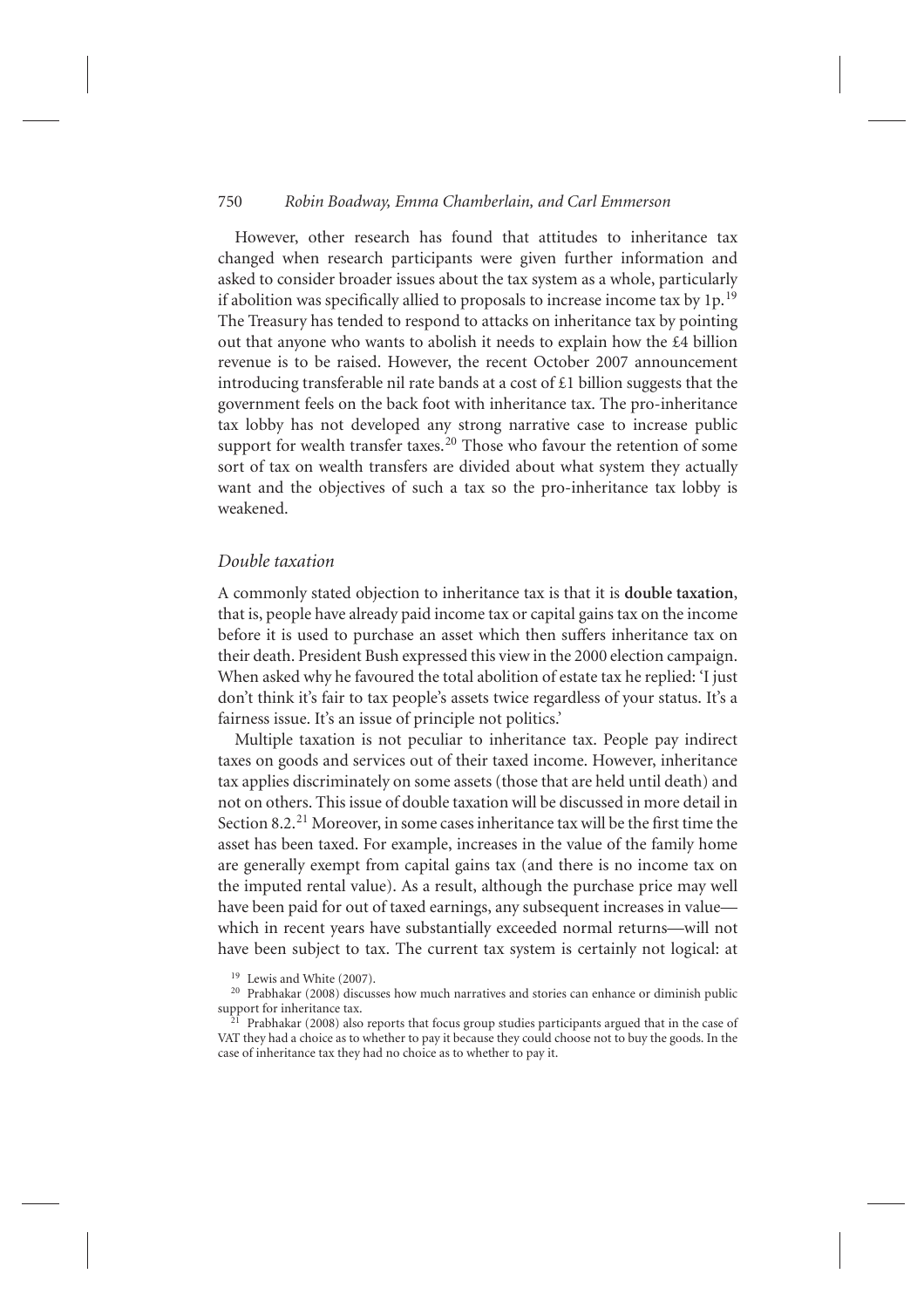present it is possible to avoid both inheritance tax and capital gains tax on lifetime gifts but suffer both taxes in other circumstances.<sup>22</sup> In other words, the double tax objection is not universally valid in that it is not clear that inheritance tax necessarily does involve double taxation.

The double tax objection takes a different flavour if the wealth transfer tax is structured as a donee- rather than donor-based tax. In this case, the tax is paid by the recipient not the donor, so there is no double taxation of the donor. However, now the same asset gives rise to taxation in the hands of both the donor and the donee, which is another form of double taxation.

#### *Equity objections*

Proponents of the 'virtue argument' argue that inheritance tax is an unfair tax because it leads to unequal tax burdens on people with equal amounts of wealth but who choose to use their wealth in different ways. So the person who spends his fortune of  $\pounds1$  million prior to death may pay less tax than the person who saves it and leaves it to his heirs on death.

We have already pointed out that the inheritance tax in its current structure is perceived as inequitable because its burden falls disproportionately on the middle classes, not on the very rich who are able to avoid the tax. One could counter this objection by arguing that the inequity should be rectified simply by getting the very rich to pay their share of inheritance tax rather than abolishing the tax altogether. However, to achieve this, the reasons why inheritance tax can currently be minimized by the very rich need to be considered. The two main reasons are the exemption for most lifetime gifts; and the nature of the various exemptions, reliefs, and loopholes that tend to favour the wealthier individual.

#### **Lifetime gift exemption**

In contrast to capital transfer tax, inheritance tax does not tax lifetime gifts provided the donor survives seven years and gives up all benefit in the gifted asset. Therefore, the taxman now favours 'the healthy, wealthy and welladvised' as long as they are lucky enough to survive a further seven years.<sup>23</sup> Hence for the very rich who can afford to make large lifetime gifts, it is said that inheritance tax—or at least large payments of inheritance tax—is largely voluntary.<sup>24</sup> This is obviously an exaggeration but has some element of truth in that the middle classes bear a disproportionate burden. For those who are

 $22$  A worked example is provided in appendix A of the additional online material (see note 2).

<sup>23</sup> Kay and King (1990), p. 107.

<sup>&</sup>lt;sup>24</sup> Among many others see, for example, Burnett (2007), Patrick and Jacobs (1999), and Sandford (1988).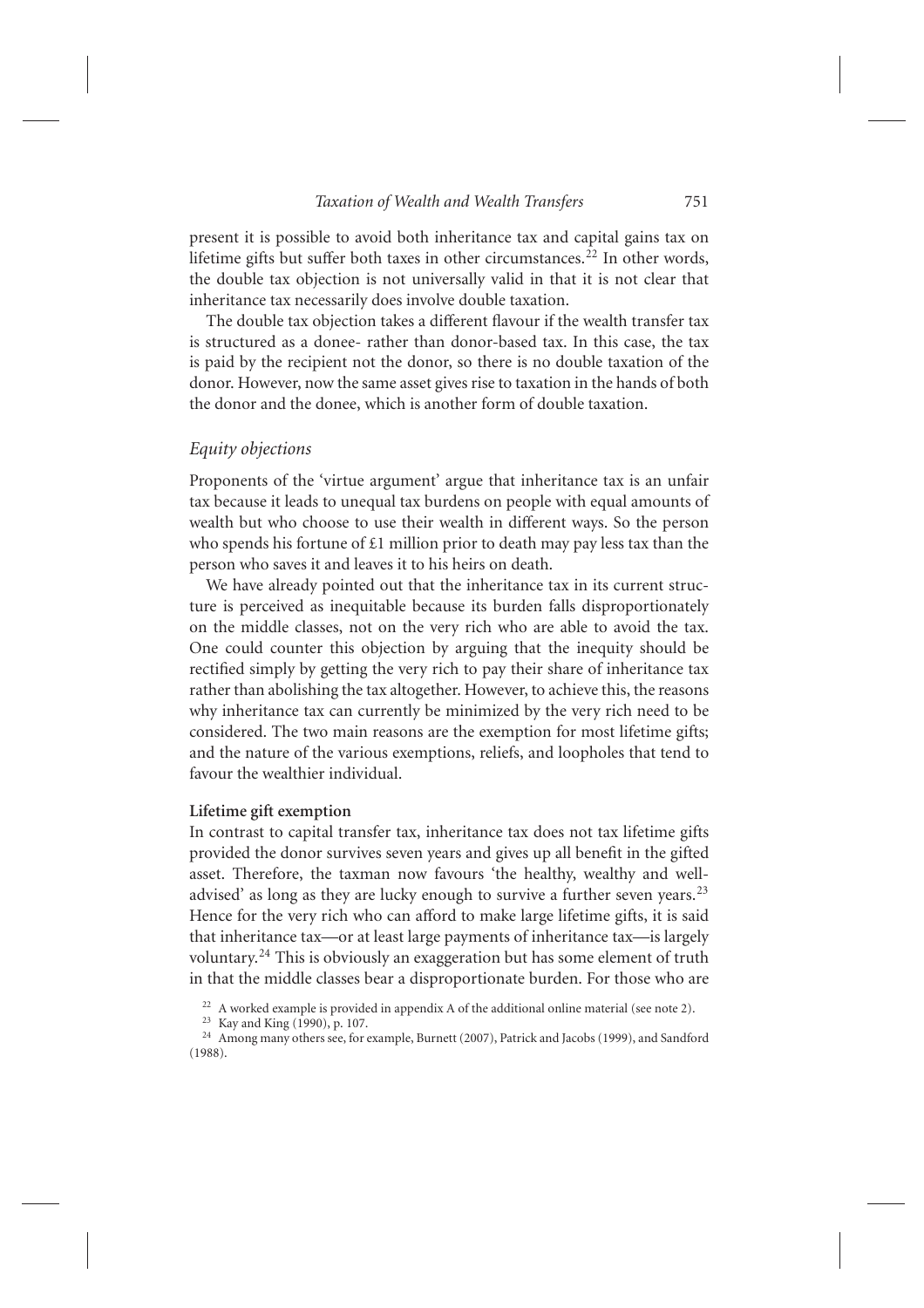affluent but not very rich often their home is the main capital asset. Giving the house away tax free effectively is very difficult due to the 'reservation of benefit' rules; these rules mean that no inheritance tax is avoided if he or she continues to live there. While these families will be the main beneficiaries from the recent introduction of a transferable nil-rate band, it is still the case that the rich can more easily give away their assets seven years before death and hence can reduce their inheritance tax bill more effectively.

It seems difficult to argue on grounds of fairness that a person who inherits  $£1$  million on the donor's death, or in the seven years before a donor's death, should be taxed more highly than the person who is given £1 million earlier in the donor's life. As discussed in Section 8.2, if bequests on death represent accidental bequests, it is efficient to tax these more highly since they should not respond as strongly to financial incentives. However, the extent to which bequests on death *do* represent accidental as opposed to intended bequests is not known. Those with less wealth or more illiquid wealth are generally less able to make lifetime gifts and therefore have to give a higher proportion of their wealth on death but the bequests might be no less planned.

Since March 2006 the government has imposed inheritance tax of up to 20% on lifetime gifts into all trusts.<sup>25</sup> But there seems no considered policy on the taxation of wealth transfers behind this change. If the government objected to lifetime gifts in principle, then the natural course would have been to impose inheritance tax on all lifetime gifts, not just gifts into trusts. If the government's target was to prevent individuals holding wealth through trusts, then it is difficult to see why trusts set up on death are still given limited favoured treatment compared with trusts funded by lifetime gifts.

If inheritance tax is to be retained, then it seems clear that the exemption for lifetime gifts needs to be re-examined. A simple reform would be to extend significantly the period of survivorship from seven years. In a number of countries, for example, Germany, USA, Switzerland, and Spain, gift taxes are imposed on lifetime gifts, although (as with the predecessor to inheritance tax namely capital transfer tax) the thresholds operate at different levels from transfers on death. In the UK the Liberal Democrats (2007) proposed an increase in the seven-year lifetime gifts limit to fifteen years.

#### **Exemptions and reliefs**

Although the UK's inheritance tax system has a high marginal rate levied at a relatively low level, there are a number of important reliefs, including **spouse**

 $25$  Further details are provided in appendix A of the additional online material (see note 2).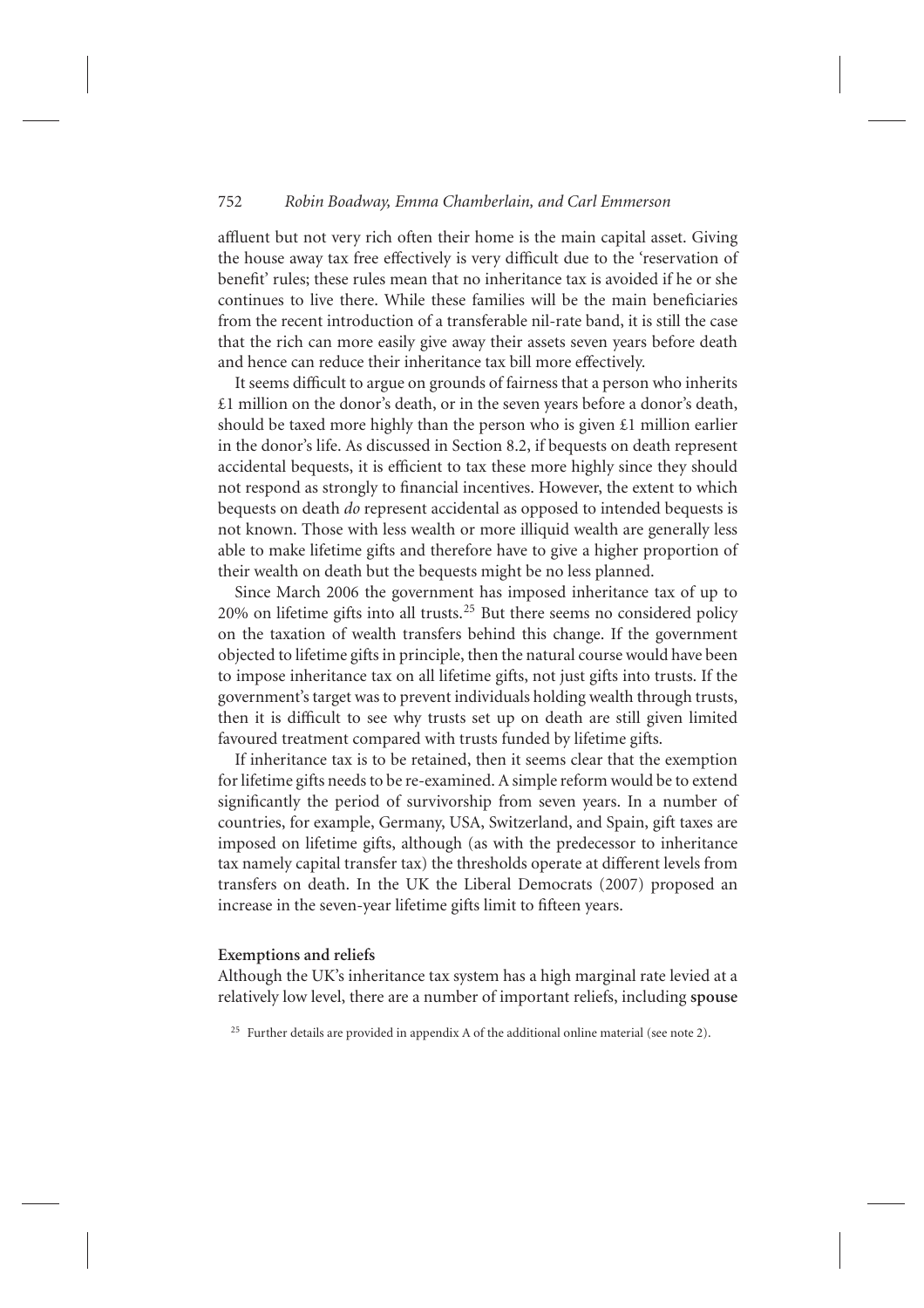**exemption** which was estimated by the Treasury to reduce the potential inheritance tax yield by £2.2 billion for 2006–07 at a time when the actual yield was £3.5 billion.

*Business property relief/agricultural property relief* Business and agricultural property is often entirely exempt from inheritance tax on the donor's death. These reliefs are justified on the basis that they promote enterprise and provide continuity because they ensure a family business is not sold on death to pay tax. However, the reliefs provide a complete exemption even if the heirs of the deceased subsequently sell the asset immediately after death. Moreover, no capital gains tax is payable. The problem is to ensure that any relief is properly targeted. Business property relief offers a complete exemption to a company which is 51% trading and 49% investment property on death but no exemption if those two figures are reversed.

Both business and agricultural property reliefs are vigorously defended on the basis that they help enterprise and prevent businesses being split up. However, evidence suggests that the retention of medium-size businesses within certain families might, through inferior management practices, actually harm the efficiency of the UK economy (Bloom (2006)). Furthermore, even if tax is payable on businesses, there is also the possibility of claiming instalment relief (in some cases interest free) which enables the tax to be paid over ten years. There are no data on how often a business is sold after death and therefore whether the reliefs do promote continuity or just provide a tax free break for heirs.

Options for reform include varying the value of exemptions by the length of ownership or making the relief conditional on continued ownership of the business for at least some minimum time after the transfer. Both would increase compliance costs and could distort investment decisions. An alternative is to abolish business property relief which would raise £350 million pa and agricultural property relief which would raise £220 million pa. Together these would be sufficient to increase the threshold from £300,000 to £350,000 or could be used to introduce a wider band on which inheritance tax was paid at the same rate as the basic rate of income tax. The inheritance tax bills of smaller businesses and farms could then be made payable over ten years at, for example, a rate of interest equal to standard Bank of England base rate. This proposal is discussed further in Section 8.3.

*Foreign domiciliaries* Although in theory foreign domiciliaries are liable to inheritance tax on their worldwide estates after seventeen tax years of UK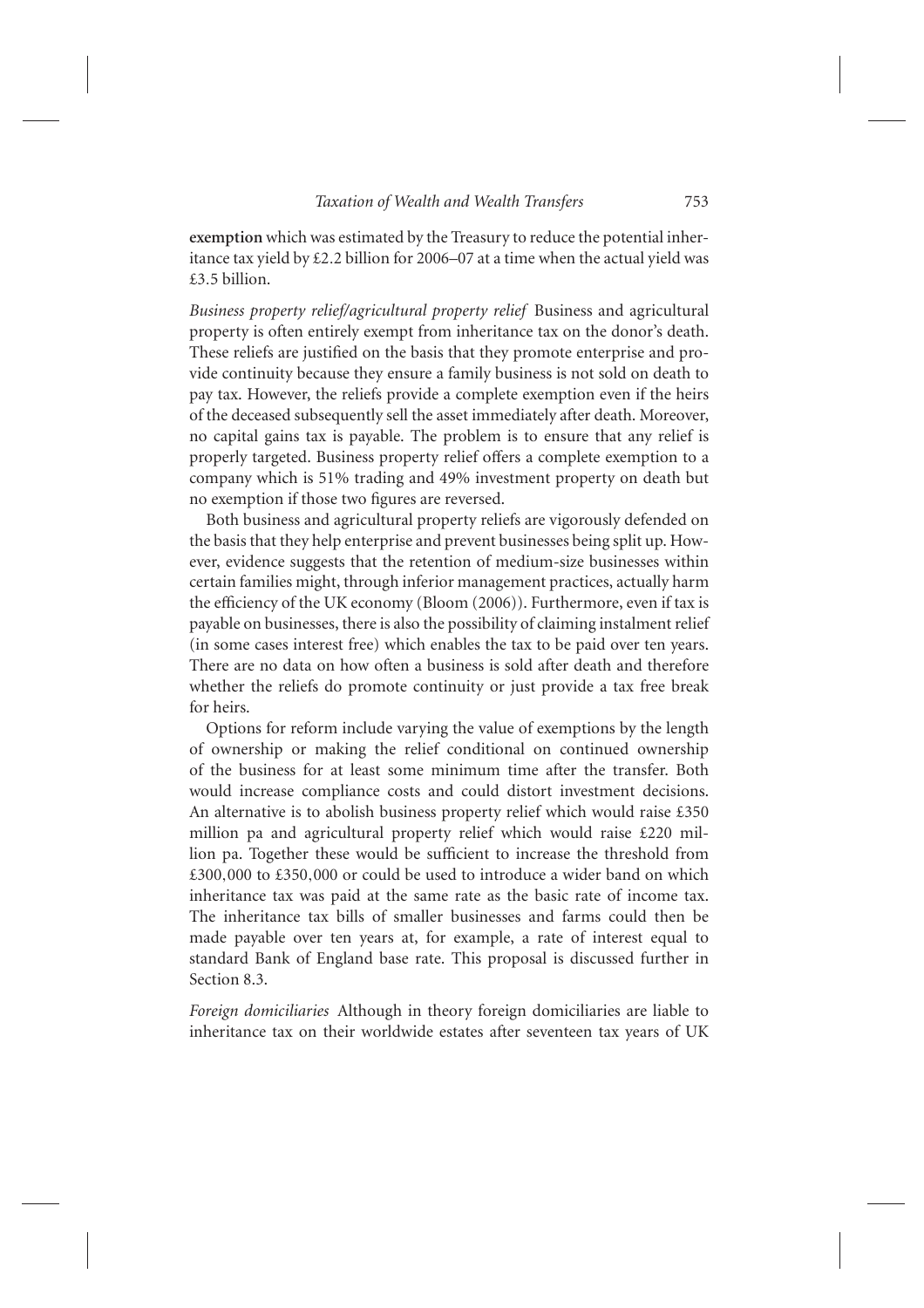residence, in practice inheritance tax is relatively easy for this group to avoid altogether by use of trusts combined with offshore companies.<sup>26</sup>

*The family home* In contrast to the reliefs for business and farming property, there is no inheritance tax relief for the family home—the most important asset for the middle class. Much of the debate in the press focuses on the home, not merely because it is many people's main asset and therefore the reason for paying inheritance tax in the first place, but also because of the strong feeling that a parent has the right to pass it to the next generation free of tax. Statistics from HM Revenue and Customs show that 58.5% of property in estates passing on death in 2003–04 comprised real property and the Public Accounts Committee highlighted the fact that house prices have grown more quickly than the tax threshold.<sup>27</sup>

There is no strong case for exempting the family home, not least because doing so would provide a very strong incentive to reduce (or borrow against) chargeable assets in order to invest in a home. Furthermore, exempting the family home could lead to older relatives who should be in sheltered accommodation choosing to stay in their homes because of the tax break.

It is sometimes objected that inheritance tax 'forces' the sale of the majority of family homes. However, the home is usually sold on the last spouse's death not just to pay inheritance tax but because the children do not want to live there: they want the cash from the house. It is true that cohabitees and siblings living together will have no exemption on the first death and therefore may have to sell the house on the first death to pay inheritance tax. Although it is possible to pay the tax in interest bearing instalments over ten years, it may not be easy for the elderly with low income to fund this out of their income or obtain a mortgage to fund the payments and home reversion schemes may not be an attractive alternative.<sup>28</sup> Ireland has a relief that defers payment of tax until the sale of the home when it continues to be occupied by a cohabitee or sibling and something similar could be adopted here to deal with this particular problem.

As noted previously the family home is one of the hardest assets to pass on free of inheritance tax because of the reservation of benefit rules. The

 $26$  For further details see appendix A of the additional online material (see note 2).

<sup>&</sup>lt;sup>27</sup> See 29th report of the Committee of Public Accounts Inheritance Tax 2004–05 and also Lee (2007).

<sup>28</sup> See the case of *Burden v Burden* 2007 involving two sisters who live in the family home and will pay inheritance tax on the first death which has attracted widespread sympathy (further details provided in appendix A of the additional online material (see note 2)). It would be possible to deal with the problem of forced sales by introducing a deferment of tax in certain limited circumstances. (See Section 8.3.)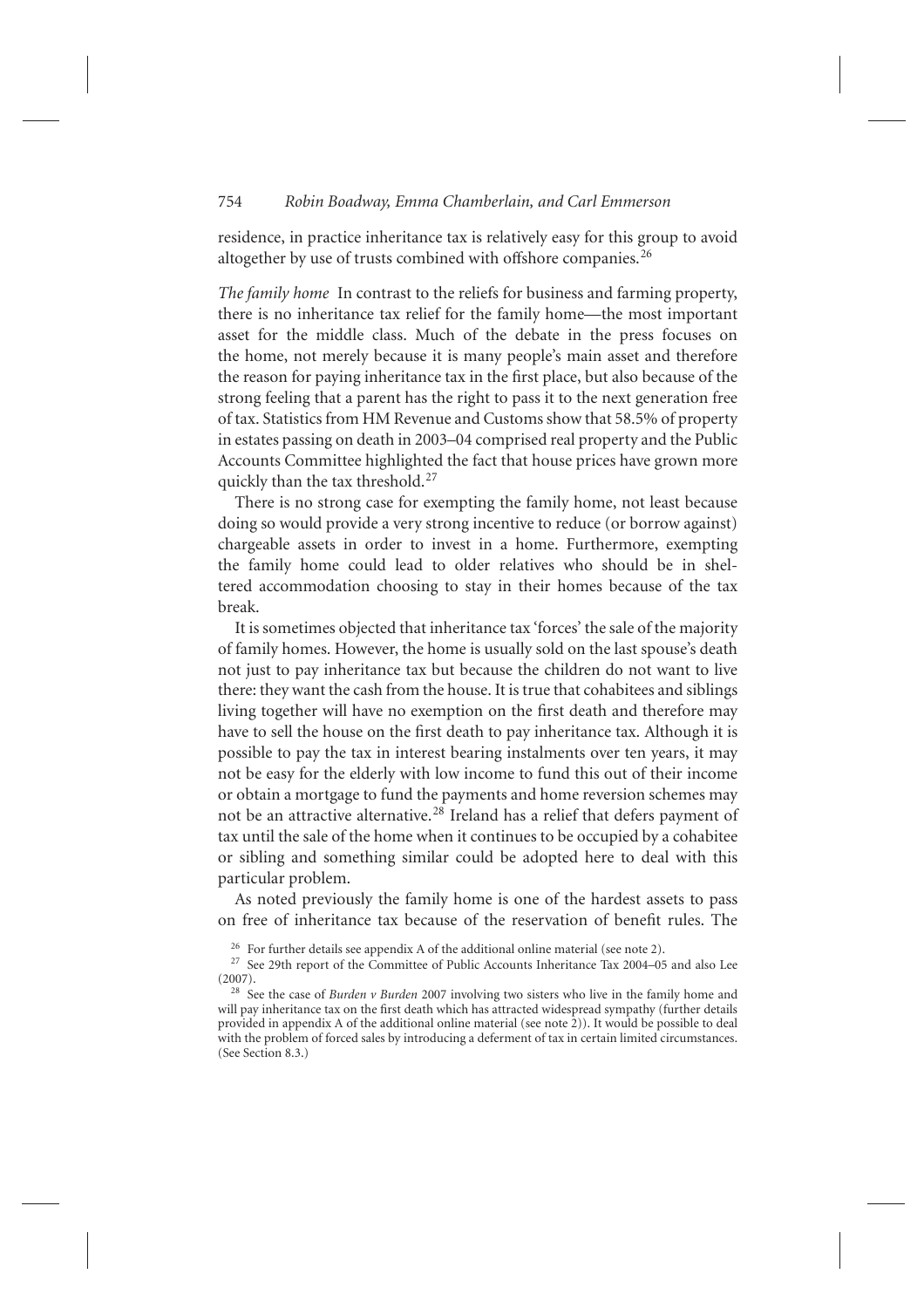donor cannot simply give away the house and continue living there: the house will still be subject to inheritance tax on his death (and when the house is eventually sold there is also a capital gains tax liability because there is no main residence relief if the owner does not live there; so the donor has made the tax position worse!). By contrast, in the case of gifts of cash and other liquid assets, the reservation of benefit rules are much more easily circumvented.<sup>29</sup> There have been a series of widely publicized schemes to save inheritance tax on the family home whose aim is to avoid the reservation of benefit rules so that the donor can give away his home and continue to live there. The success of such 'cake and eat it' schemes<sup>30</sup> led to antiavoidance legislation by the government, culminating in the introduction of pre-owned assets income tax (POAT).<sup>31</sup> Unless lifetime gifts are taxed (in which case the anti-avoidance rules such as POAT and reservation of benefit are not needed) such an approach seems necessary if the inheritance tax base is to be maintained in any meaningful way. But it leads to a justified sense of unfairness when contrasted with the possibility of inheritance tax schemes for more liquid assets.<sup>32</sup> Families have a strong desire to pass wealth down to the next generation: to redistribute from the old to the young. Passing on the value of the family home is for many people the most tangible way of achieving this. The current legislation makes this particularly difficult.

#### *Complexity*

The current inheritance tax and capital gains tax legislation is very complex, and the reliefs and the interaction between the two taxes often seem arbitrary

<sup>31</sup> This was a new approach which abandoned specific targeted anti-avoidance legislation and instead imposed an income tax charge with effect from 6 April 2005 on all such schemes, including all schemes since 1986. Although chattels and certain trusts holding intangibles were also targeted in the legislation, the main practical impact of the legislation has been to stop future inheritance tax schemes on the family home and to encourage the unravelling of past schemes. Although widely criticized, pre-owned assets income tax does appear to be curtailing inheritance tax schemes on the family home.

 $32$  Even equity release schemes on the family home are problematic. For example, suppose a widow wants to release some equity by selling part of her home. She can go to a commercial provider or she can sell to a relation such as her son who has the money available. She may well prefer to sell to her son at full market value rather than pay the fees of a commercial provider. The son pays SDLT on the purchase price and the widow will be subject to inheritance tax on the unspent cash at her death. Nevertheless if the widow sells say half the house to her son, then since March 2005 she may be subject to an income tax charge on half the rental value.

 $29$  e.g. through use of discounted gift schemes and other devices.

<sup>30</sup> e.g. Ingram schemes—stopped in 1999; Eversden schemes stopped in 2003; reversionary lease schemes; home loan schemes now made unattractive by pre-owned asset income tax and SDLT charges.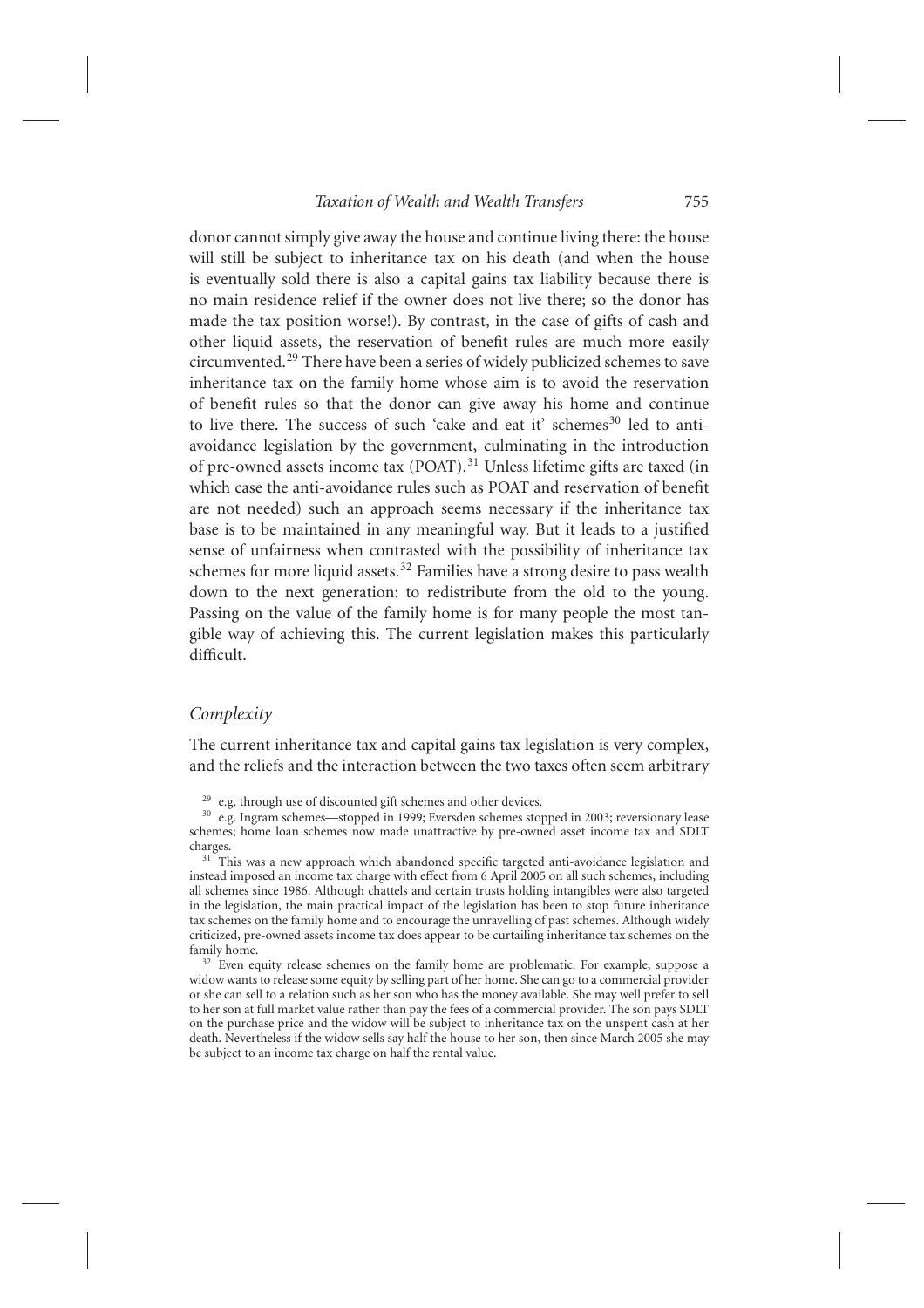and illogical. One of the objections often voiced when any change is suggested to the current system is that it would lead to unacceptable complexity.<sup>33</sup> However, there is already great complexity in the wealth taxation system and much of this seems to be arbitrary rather than based on any rational policy considerations. Moving to a system that is equally or nearly as complex cannot in itself be rejected if the complexity achieves a system that is more equitable with fewer unwelcome distortions.<sup>34</sup>

#### *Other criticisms of inheritance tax—rates*

Once inheritance tax is payable, the marginal rate is relatively high: a flat rate of 40% on death for taxable assets in excess of £300,000. Of course, the average tax rate is much lower given the high threshold. On an estate worth  $\mathfrak{L}^{1}/_{2}$  million, the average tax rate is only 16%; on an estate of £1 million it is 28% and on an estate of £2 million it is still only 34%. However, the top marginal rate is high by international standards and the threshold at which this rate commences is relatively low.<sup>35</sup>

The majority of estates paying inheritance tax are below £500,000 in value. Many such estates only suffer inheritance tax due to the value of the family home and many such deceased individuals have been basic- rather than higher-rate income taxpayers during their working lives. This suggests that a progressive banding structure might be seen as fairer, and would certainly provide a clearer link that inheritance was being treated as windfall income.<sup>36</sup> This could involve a lower rate equal to the basic rate of income tax (20% from 2008 to 2009) and a higher rate set at the higher rate of income tax (40%). It would also be sensible to index the thresholds to nominal growth in the economy, rather than the current approach of inflation increases, since at least over the medium term, this might be sufficient to remove fiscal drag.<sup>37</sup> While all these reforms would reduce the yield of inheritance tax, at least in part they could be paid for through a reduction or restriction in the number of exemptions (such as APR and BPR), and the inclusion of more lifetime transfers would raise revenue. These suggestions are discussed further in Section 8.3.

<sup>&</sup>lt;sup>33</sup> See, for example, p. 20 of Maxwell (2004): 'collection costs would increase given the greater complexity, compliance costs would increase, due to the demands of record-keeping.'

 $34$  For worked examples see appendix A of the additional online material (see note 2).

<sup>&</sup>lt;sup>35</sup> See 'An International Comparison of Death Tax Rates', American Council for Capital Formation, Washington DC, 1999.

See, for example, Maxwell (2004).

<sup>&</sup>lt;sup>37</sup> The Chancellor announced in the Pre-Budget Report on 9 October 2007 that he would consider linking the threshold to increases in house prices in future.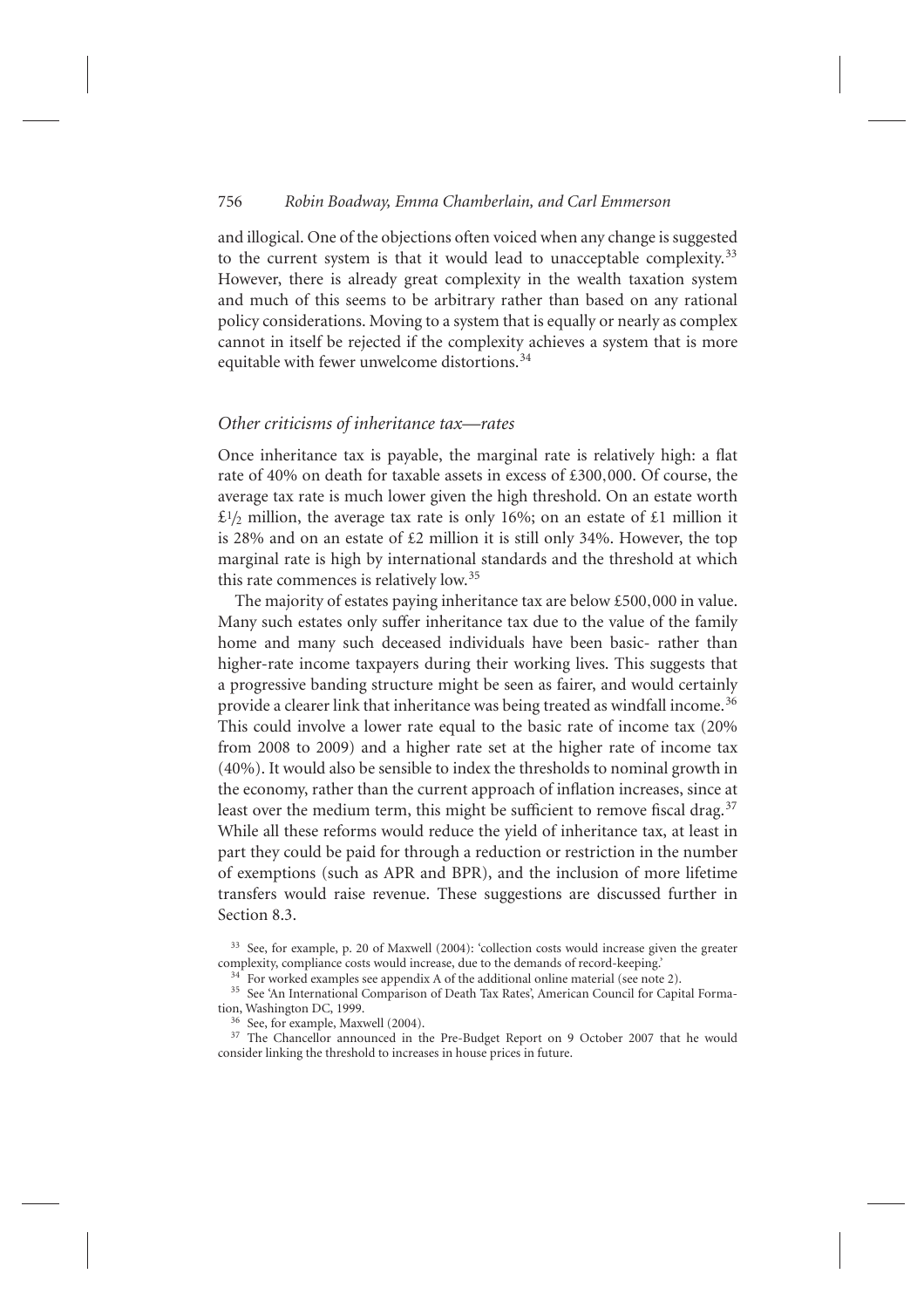A related reason why inheritance tax might be disproportionately disliked is the highly visible way that it is paid. It is one of the few taxes where people actually write out a cheque to HMRC. Most people have their income tax on their earnings deducted through PAYE and any income tax on their savings deducted at source; indirect taxes such as VAT and excise duties on alcohol and cigarettes are included in the price of goods in shops. Anecdotal evidence suggests resistance to inheritance tax is increased by the way in which it is paid. The same may also be true of council tax, which is also often paid through one payment per year.<sup>38</sup> There are often additional expenses in paying inheritance tax given that probate cannot be obtained until the tax is paid. In some cases it will not be possible to use the deceased's cash or other liquid assets to pay the inheritance tax due (because until the grant is obtained the assets are effectively frozen) and therefore the personal representatives need to borrow to pay the tax, increasing resentment.

# **8.1.3. Summary of the current inheritance tax position**

Inheritance tax arouses resentment and receives much adverse publicity. The desire of parents to pass wealth on to children is a powerful motivation. Those expecting to receive legacies have come to feel they have a right to inherit. In their survey, the Commission on Taxation and Citizenship commissioned independent research into public attitudes towards taxation. Many respondents of the survey were deeply resistant to the idea of taxing inheritances and half thought that no inheritances should be taxed while only one in ten were prepared to support taxation even in the case of estates of over  $\pounds 1$  million. Those aged 65 and over were less likely to say that no inheritances should be taxed, and those most likely to benefit from future inheritances in the younger age group were more opposed to the inheritance tax. People in social classes IV and V were more opposed to inheritance taxes than those in social classes I and II even though they were likely to be least burdened by the inheritance tax system.

Until 2006, inheritance tax remained unaltered in structure for twenty years. Recent political events suggest this stability may not last. Unless the case for a tax on transfers of wealth is put more forcefully, the introduction of a new system of wealth transfer taxation is not likely; abolition now seems a serious possibility.

<sup>38</sup> The Taxpayers' Alliance argues that inheritance tax is regarded as the most unfair tax and council tax the second most unfair tax. See STEP Symposium VI, 27 September 2007.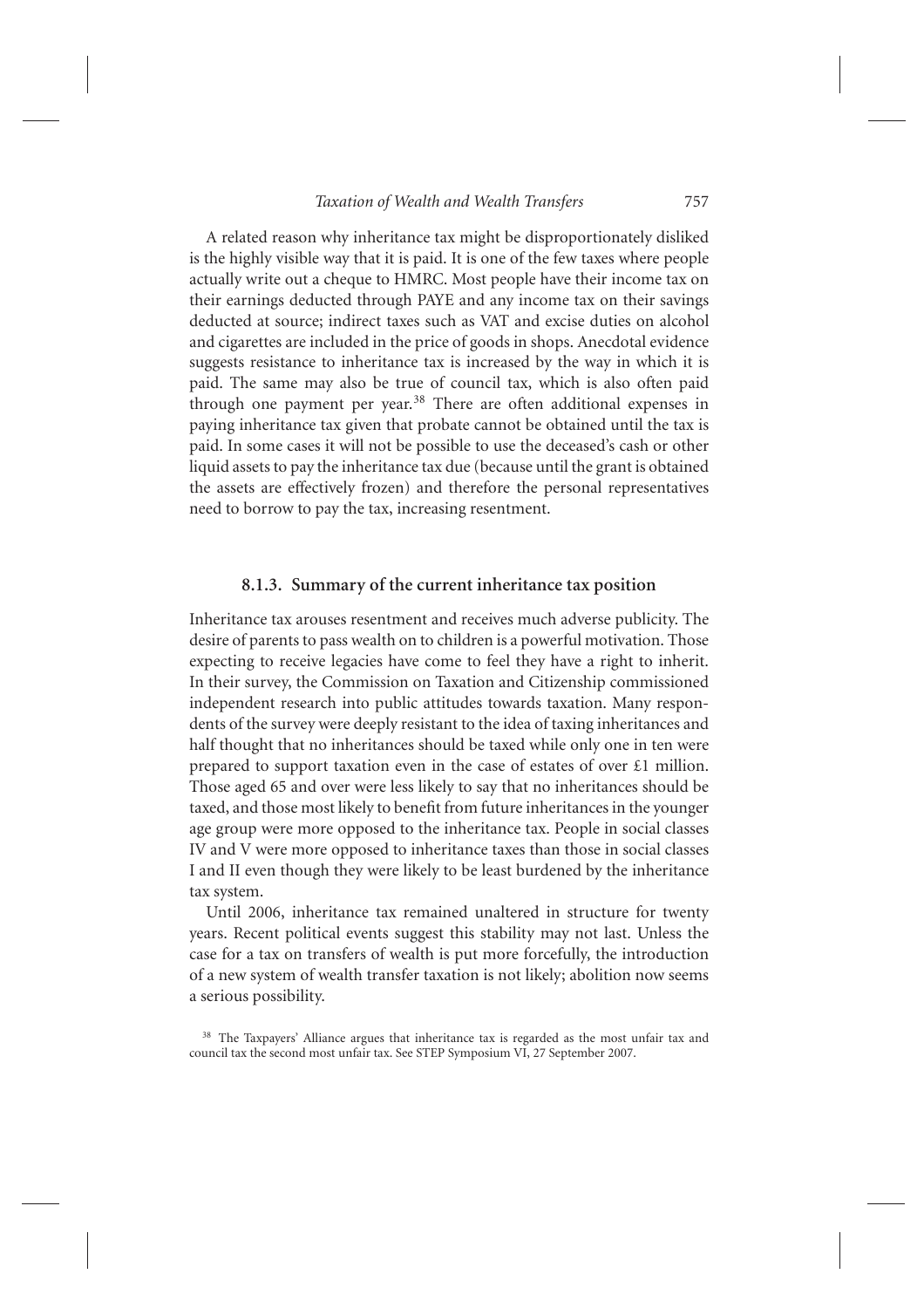If it is concluded that inheritance tax should be retained, a number of smaller-scale improvements could be made to the existing system that would improve perceptions of fairness and therefore make it more politically acceptable. This would involve a review of rates, reliefs, and tax on lifetime gifts combined with some simplification of the system. The alternatives include more radical reform or abolition. The options are discussed further in Section 8.3.

#### *Summary of main issues for the policy-maker to consider*

The options for the policy-maker which are discussed in Section 8.3 are:

- 1. to introduce a new system of taxing wealth and wealth transfers;
- 2. to abandon any attempt to tax wealth transfers;
- 3. to improve the existing system so that the current inequities are rectified and the burden of the tax ceases to fall disproportionately on the middle classes.

We discuss these options in more detail in Section 8.3. However, before we proceed further, it is worth noting the most commonly discussed options for taxing wealth, which are:

- 1. Taxing the capital value of assets on a recurrent basis, for example, annually. A wealth tax of this sort has never been introduced in the UK although it was proposed by Meade (1978) and seriously contemplated by Labour in 1975. France, Spain, Norway, and Switzerland have a wealth tax. Most other European countries have repealed their wealth tax.
- 2. Taxing the capital value of assets when transferred. While Canada, India, and Australia do not have any form of capital transfer tax, most OECD countries do. Some (such as New Zealand) have no tax on death but tax lifetime transfers.
- 3. Taxing only the increase in value of an asset on a disposal, that is, a capital gains tax. Most countries have capital gains tax on sales but not necessarily on gifts or transfers on death. Canada has a capital gains tax imposed on death and on lifetime gifts. The UK exempts gains on death.

Within these options there are other considerations for the policymaker. In brief they include: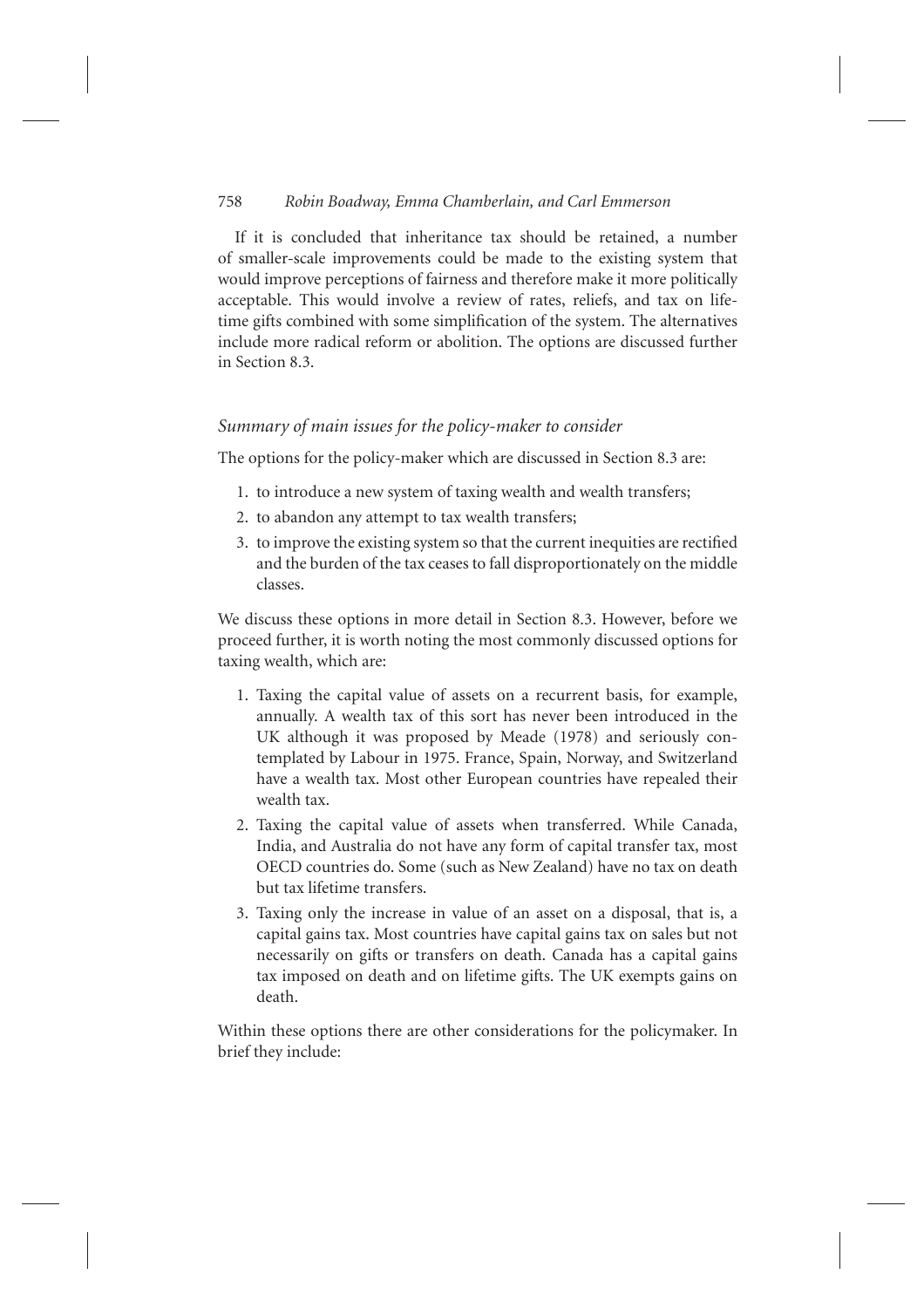- 1. Should a tax on transfers of wealth be a donee based or a donor based tax? Should the relationship of the donee to the donor have any effect on the rate of tax—that is, should gifts to immediate family members be taxed more lightly than gifts to other individuals? The UK inheritance tax is misnamed—it does not generally take account of the circumstances of the beneficiary but like estate duty is based on the donor's circumstances at death. No inheritance tax is paid on assets left to a spouse or civil partner.<sup>39</sup> But the same inheritance tax is paid if an estate is shared among three children or if it is only paid to one child. Some have suggested that it is more equitable to consider the circumstances of the donee: the greater the level of previous inheritances received by the donee the greater his tax burden. The arguments for and against a donee based tax are considered later in Section 8.3. Should a tax on wealth transfers be levied only on death or also on lifetime transfers? Is there any justification for a different treatment of lifetime gifts and gifts on death?
- 2. What is the effect of international tax competition? Some countries such as Australia, Canada, Sweden, India, and Pakistan have abolished inheritance tax. Is it sensible for the UK to continue taxing wealth transfers at all?<sup>40</sup> Given that more people own assets in different countries and are more mobile, should the UK in conjunction with the EU, try to develop greater harmony in how capital is taxed?
- 3. Who should be chargeable for inheritance taxation? What is the best connecting factor? Should it be linked to the location of the asset and/or the residence of the donor or donee, or the domicile of the donor or donee or his citizenship?<sup>41</sup> This point has become of increasing importance since the 1970s as individual mobility has increased.
- 4. Overall what rates and thresholds should apply?
- 5. What reliefs and exemptions should be given? For example, spouse exemption, charity exemption, business property relief, and agricultural property relief. The question of exemptions is also linked to rates. If there are fewer exemptions, rates could be lower and/or thresholds higher. Should certain types of assets such as real property be taxed differently?

<sup>&</sup>lt;sup>39</sup> Note though that there is a restricted spouse exemption on transfers from a UK domiciled spouse to a foreign domiciled spouse.

 $^{40}$  Lee (2007) argues for its abolition or substantial reform.

<sup>&</sup>lt;sup>41</sup> For brief explanations of domicile and residence and a summary of the rules as they affect foreign domiciliaries see appendix A of the additional online material (see note 2).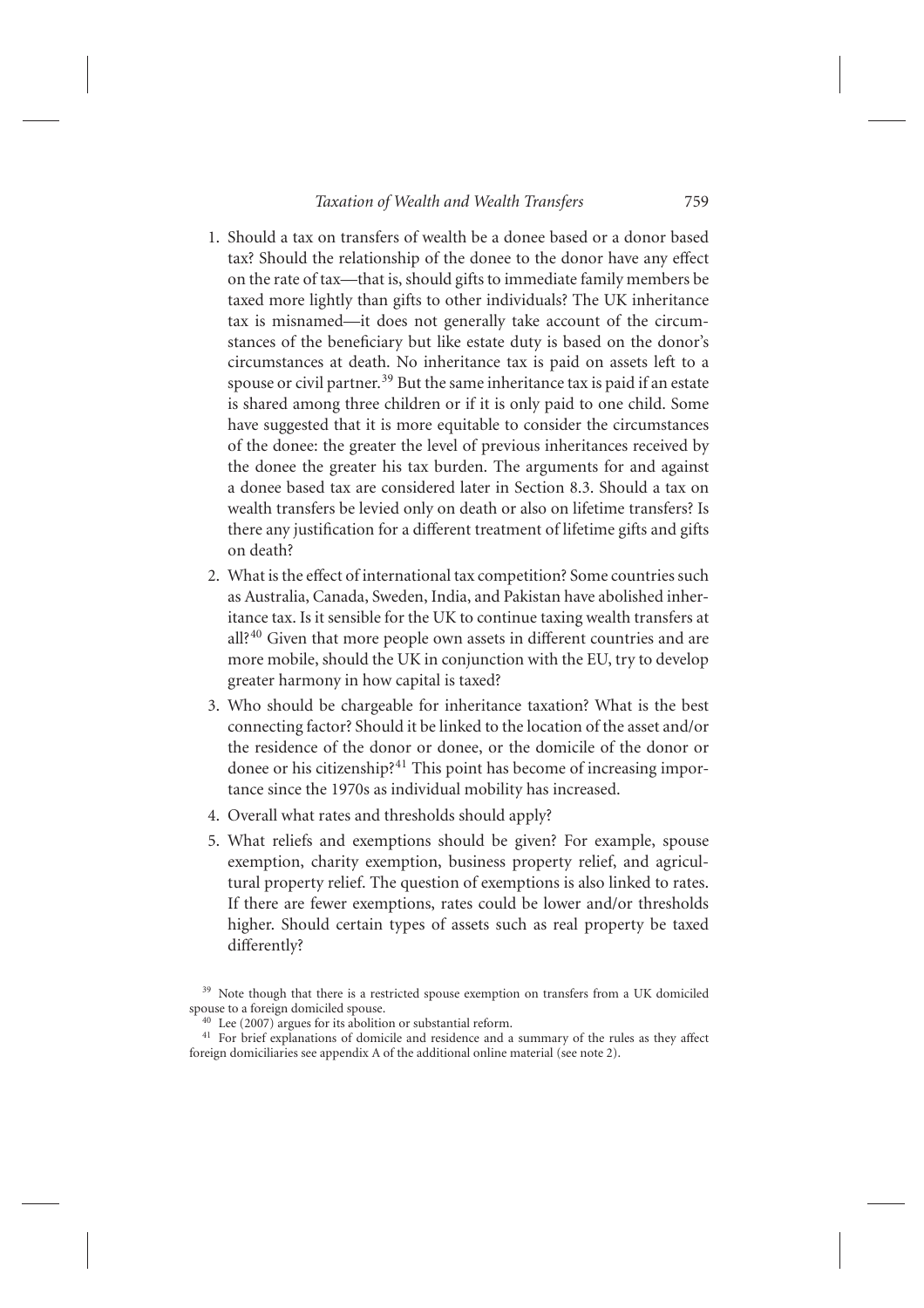- 6. How should inheritance tax interact with capital gains tax? At present, as we have seen, it is possible to pay both taxes on a gift but equally the donor/donee may pay neither tax on a gift or bequest.<sup>42</sup> The results can be quite arbitrary.
- 7. If one is considering a wealth tax should and could inherited wealth be taxed differently from other wealth?
- 8. How should trusts be taxed? This relates not only to transfers of capital to trusts compared with gifts to individuals but also to how capital is taxed when held by a trust.

We now turn to a broader consideration of the principles that might inform the design of wealth and wealth transfer taxes as a prelude to considering policy alternatives.

# 8.2. ECONOMIC PRINCIPLES OF WEALTH AND WEALTH TRANSFER TAXATION

The choice of a tax system should be based on some normative principles. In the case of wealth and wealth transfer taxation, there are a number of difficulties in enunciating and applying such principles. Unlike most other forms of taxation, such as income, commodity, and company taxation, there are few accepted principles and the theoretical (optimal taxation) literature provides relatively little guidance for tax policy. It is therefore not surprising that, as we have mentioned, countries vary widely in how they tax wealth.<sup>43</sup>

In what follows, we first consider the normative criteria that could inform wealth and wealth transfer taxation and briefly summarize what the theoretical tax literature has said about wealth transfer taxation. We then consider the broad implications of these principles for tax design.

# **8.2.1. Criteria for evaluating a tax system**

We begin by outlining the appropriate criteria that could be used to judge any good tax system. How these apply to the taxation of both wealth and wealth transfers will then be considered. Three key constraints in tax design

<sup>&</sup>lt;sup>42</sup> For example, if the donor dies within seven years of a lifetime gift he may end up paying both capital gains tax and inheritance tax. If the donor dies leaving business property to his heirs, neither inheritance tax nor capital gains tax is payable.

<sup>&</sup>lt;sup>43</sup> See note 2 above and appendix B of the additional online material cited therein.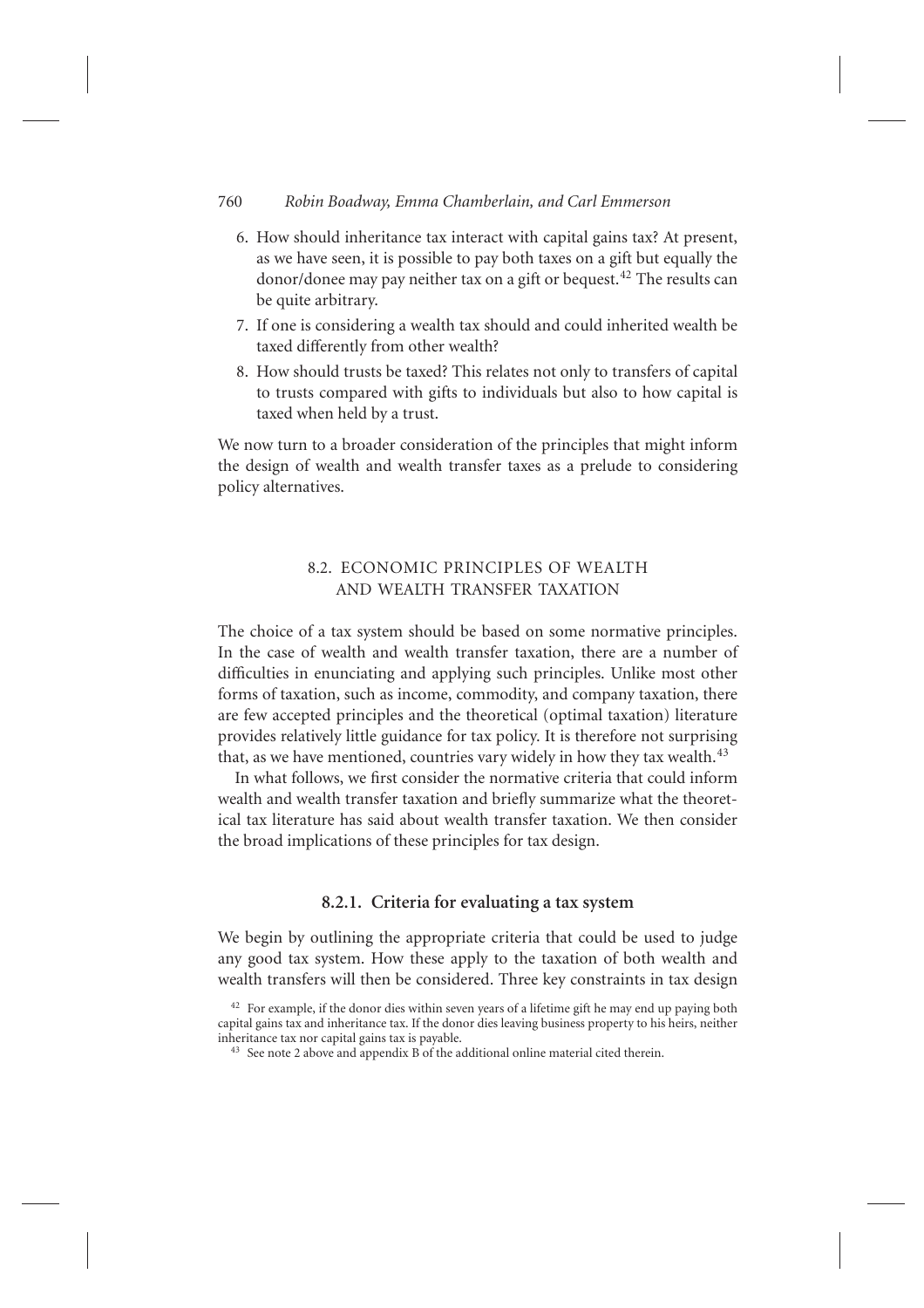stand out. First, **efficiency**, since to the extent that a tax induces an unwanted distortion on decisions to work, to accumulate and dispose of wealth, and so on, that might temper the tax rate. Second, **administrative costs**, which can be considerable in the case of the taxation of wealth and wealth transfers.<sup>44</sup> Some forms of wealth are particularly difficult to measure and some are relatively easy to conceal, for example they can be moved offshore or their legal ownership transferred. Given the inability to tax certain forms of wealth and wealth transfers, the case for taxation of others may be compromised. Third, **political constraints**, since implementing or reforming taxes inevitably creates winners and losers, the latter of whom might be more politically influential than the former. A political consensus to support a coherent tax system on wealth transfers is particularly relevant to both wealth taxation, which has to operate consistently over the lifetime of an individual, and to wealth transfer taxation since otherwise transfers could be timed to take advantage of relatively attractive tax regimes.

Three main criteria underlie tax reform. The first of these is the **welfarist criterion**, which is the standard criterion used in previous tax reform deliberations, including those of Meade (1978). The other two are criteria that have been prominent in more recent literature. We refer to them as **equality of opportunity** and **paternalism**, and these can be especially important in the case of wealth and wealth transfer taxation. The three criteria are not mutually exclusive.

#### *Welfarist criterion*

The standard approach taken in the theoretical literature on optimal taxation can be referred to as the welfarist, or utility-based approach. Taxpayer welfare (utility) is taken to depend on the goods and services consumed, including leisure time. It is assumed that welfare increases with consumption but increases at a decreasing rate (that is, marginal utility is diminishing). Since welfare cannot be measured directly it is often summarized by a measure of after tax income or expenditure. The objective of the government is to choose the tax structure that maximizes social welfare (some aggregate of individual utility, such as the sum of utilities), taking account of how individual behaviour will respond to the tax system and the need to raise revenue to finance expenditure on public services. The result is that better-off individuals bear progressively higher tax bills, with the degree of progressivity depending

<sup>44</sup> HMRC Annual Report 2005–06 annex C lists the cost of collection of income tax as 1.27 pence per £ collected, corporation tax 0.71, capital gains tax 0.92, inheritance tax 1.01, stamp taxes 0.20. Moreover, the estate of a deceased taxpayer has to obtain valuations to assess the inheritance tax due.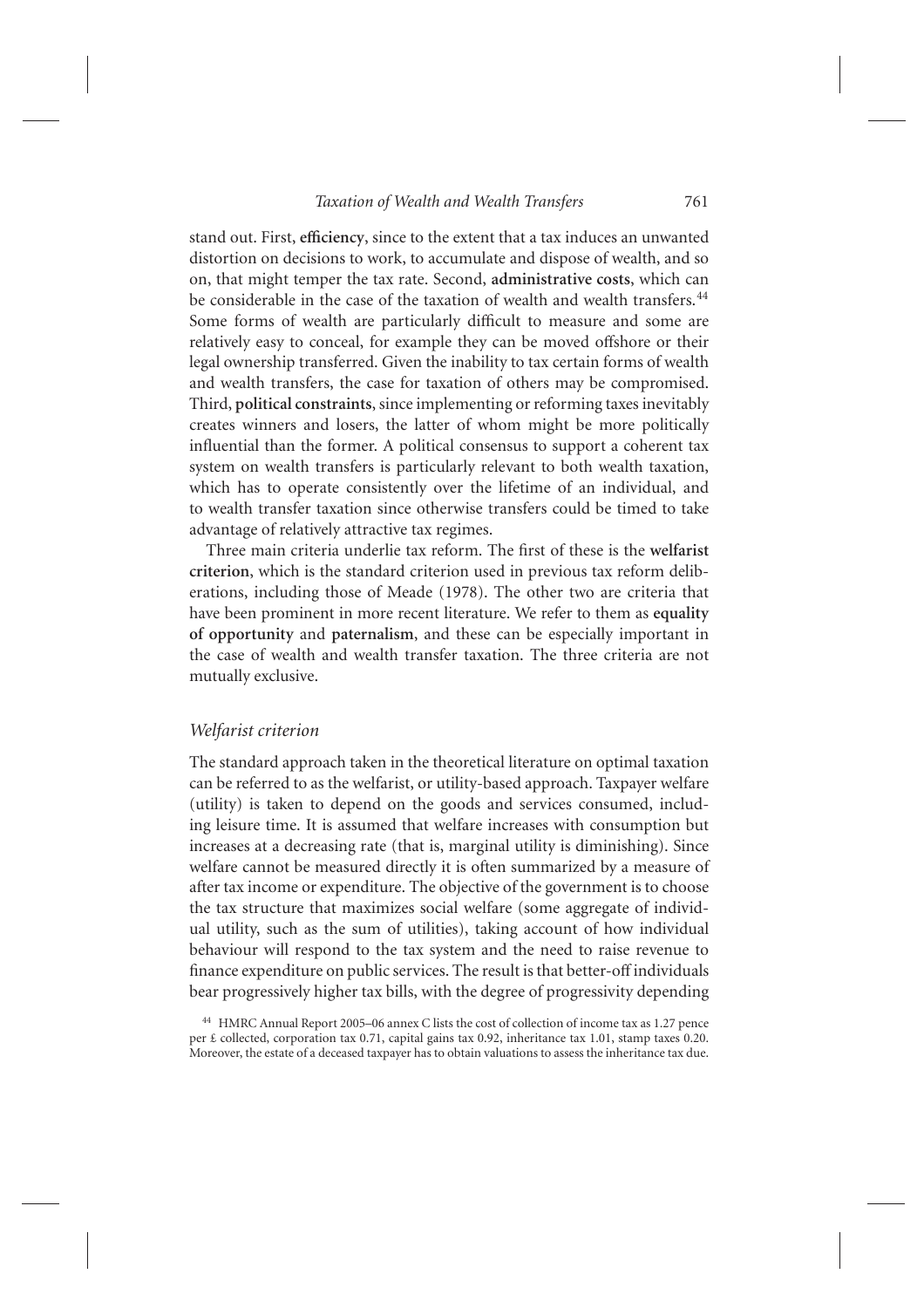on the size of behavioural responses (efficiency) as well as the aversion to inequality by the government, as reflected in the rate at which marginal utility of consumption diminishes (equity).<sup>45</sup>

This is the approach that informs much of the tax policy literature, including Meade (1978), the Blueprints for Basic Tax Reform, and the Report of the President's Tax Commission in the USA. In the context of wealth transfer taxation, the welfarist approach has also been dominant (e.g. the recent surveys by Kaplow (2001); and Cremer and Pestieau (2006)). For our purposes, the point is simply that one person's tax liability relative to another person's is directly related to their relative well-being or income. This approach is typically called welfarism in the theoretical literature, a term that refers to the fact that only levels of individual well-being count in determining social welfare.

Following the welfarist approach would lead one to seek as a tax base an indicator of the level of well-being of the taxpayer. The rate structure to apply to the chosen base depends on efficiency and administrative considerations. Our main concern here is with the choice of a base. There are a number of general problems associated with applying the welfarist objective. One is the issue of measurability. An ideal tax base that reflects the well-being of a household contains elements that are difficult to measure, a prime example being leisure or the value of non-market time. The problems with choosing a tax base that takes such things into account are discussed by Banks and Diamond in Chapter 6. Related to the measurability problem is the problem of information. A good tax base, like income or expenditure, may be in principle measurable but not directly observable to the government. The need to rely on self-reporting constrains the scope of the base and the rate structure. There may also be collection and compliance costs arising from the inevitable complexity of any tax system and the incentives that might exist for taxpayers to minimize their tax burdens. The choice of a base and rate structure involves value judgements about both horizontal and vertical equity.<sup>46</sup> In the end, these must reflect some consensus that gets resolved by the political process. A further issue that might constrain the choice of a tax system concerns the fact that policymakers, even if they are perfectly benevolent and respond to what they perceive as social welfare objectives, may not be able to commit to

<sup>&</sup>lt;sup>45</sup> The marginal utility of consumption should be interpreted here as marginal social utility as judged by government in its notional calculations of social welfare. It should not be interpreted as marginal utility in some objective sense.

<sup>&</sup>lt;sup>46</sup> Horizontal equity is the principle that individuals who are equally well off should face the same tax burden. Vertical equity is the principle that one person who is better off than another should pay taxes that are appropriately higher reflecting the fact that their marginal social utility of consumption is higher.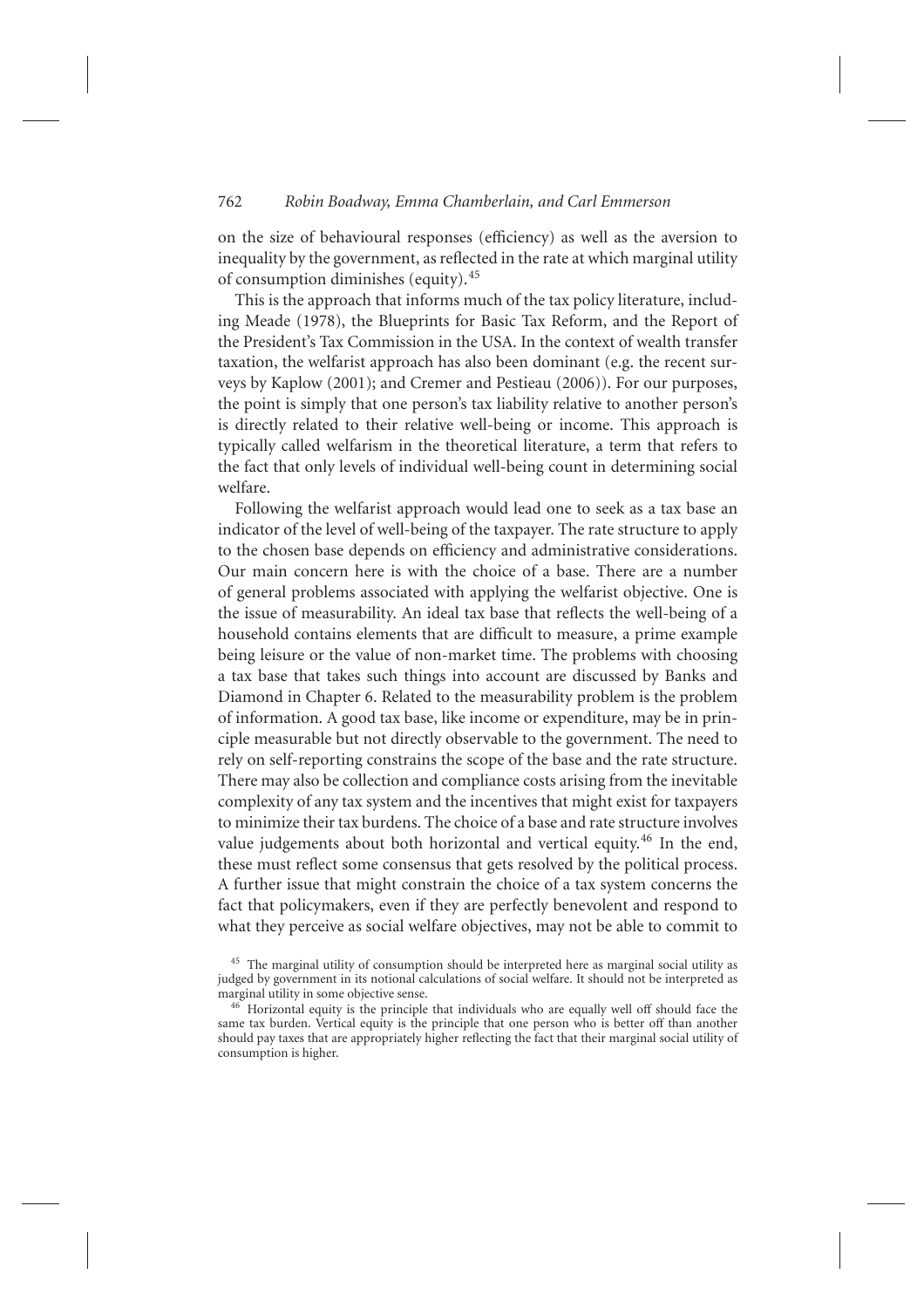tax policies over a reasonably long period of time. Policies that are optimal from a long-term perspective might be time-inconsistent, to use the technical term. Thus, long-run optimal policies will take account of the effect that the tax system has on decisions to save and invest in the future. But, once the future comes around, the savings/investment decision has been made and even a benevolent policymaker would want to tax its proceeds. The consequence is that taxes on capital income and wealth might be excessively high from a long-run perspective, and the policy response might be to attempt to tie the hands of future governments in order to prevent them being able to tax capital income or wealth excessively.

The problems outlined above apply to the design of any tax. However, there are two particular issues in the context of wealth and wealth transfer taxation. The first is whether all sources of individual well-being should 'count' from a social point of view—in particular should the benefits donors obtain from altruistic transfers count as well-being for the purposes of tax policy? If so, a form of double-counting can arise since the same transfers will also yield well-being to the donees. A related issue arises if my well-being is based on my position relative to yours in terms of wealth, income, housing, and so on. If so, increments in wealth have negative effects on others and, by welfarist logic, ought to be taxed. Second, a person might get well-being from holding wealth over and above that obtained when the wealth is used to generate consumption. If one takes the welfarist approach literally (as Kaplow (2001) advocates), all sources of well-being should count regardless of their source. We shall refer to this as the strict welfarist approach. Much of the literature in this area has focused on the taxation of transfers from parents to their children.<sup>47</sup> A number of special problems arise in this context. First, an intergenerational perspective must be taken. Social welfare will need to include, and suitably weight, the well-being of both the parent and the child. Moreover, a transfer from a parent to a child may lead to the child making a larger bequest, and so on down the line. This implies that in order to analyse the consequences of a wealth transfer tax, one must take into account potential impacts into the indefinite future (for example with an overlappinggenerations model).

Next, the effect of a given wealth transfer on both equity and efficiency will depend on the motivation for giving it. Four different motives are distinguished in the literature. Even though it is not possible to observe motives and thus to tax on the basis of them, some motives might be more prevalent for some types of transfers (e.g. lifetime vs at death), and this may constitute

<sup>&</sup>lt;sup>47</sup> A comprehensive survey of the optimal taxation of bequests can be found in Cremer and Pestieau (2006). Our discussion draws heavily on that.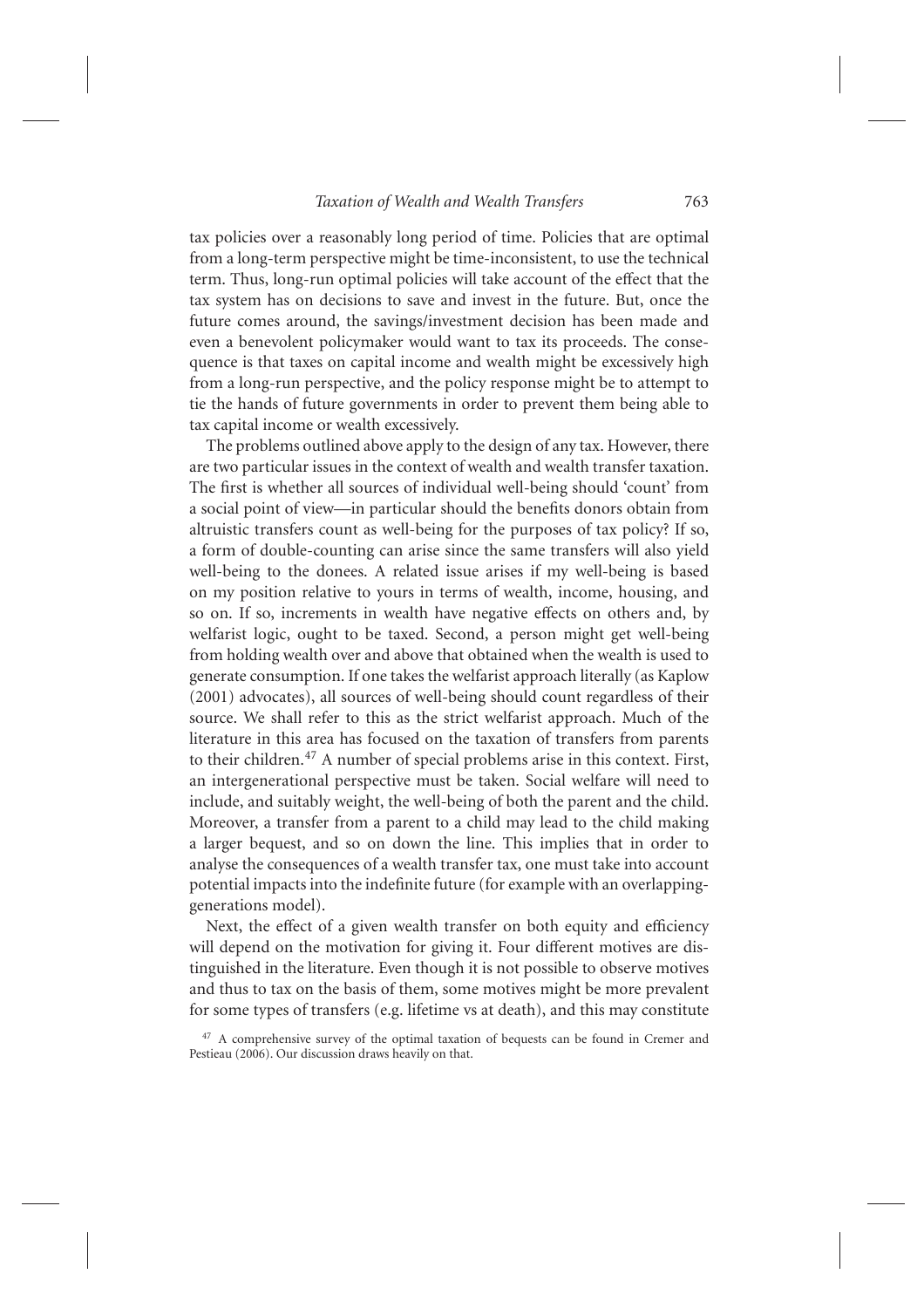a reason for taxing them differently. First, a transfer of wealth (whether made on death or lifetime) may be made because the donor gets utility simply from the act of giving to his chosen beneficiaries (the utility of bequest motive). Then, utility depends on the amount transferred. Second, it may be given because of altruism of the donor for the donee's utility (the altruistic motive), in which case the utility to the donor depends on how the transfer affects the utility of the donee. Third, it may be given in return for some favour or service, such as personal care (the strategic motive). Finally, it may be given unintentionally as a result of wealth held at death for precautionary or other reasons (the accidental motive). In the first three cases, since the bequest is intentional, it presumably benefits both the donor and the donee. Under the welfarist principle set out above, this could justify the fact that certain types of transfers should be taxed more heavily if they produce utility for both individuals. However, it remains a matter of judgement whether or not such double-counting of utility (i.e. considering the utility of both donor and donee) should be allowed in determining the tax base. One could decide that under both the utility of bequest motive and the altruistic motive it is not appropriate to count the increase in well-being of both the donor and the donee. In the case of strategic bequests, since these are effectively the same as any other transaction between a buyer and a seller, it is clear cut that the increase in well-being of both the donor and the donee should be counted. The transfer reflects a payment for service by the donor and income for the donee just like the purchase of a good. In the case of accidental bequests, since they are not a matter of choice, it is reasonable to think that only the donee benefits and that these transfers should not be double-counted.

A further complication occurs if the donee also cares about the consumption of the donor. In this case the increase in the well-being of the donee from the additional consumption arising from the bequest will be partially offset by the fact that the consumption of the donor is lower as a result of the bequest being made. In this case the welfarist argument for double-counting the bequest (i.e. taxing it more heavily on the basis that it produces greater overall utility) would be reduced.

From an efficiency point of view, only bequests that are a matter of choice—as opposed to those made by accident—could be expected to respond to fiscal incentives. Specifically, higher taxation of wealth transfers would be expected to lead to lower after-tax bequests, although the impact on gross bequests is ambiguous. Among the categories of voluntary bequests, the responsiveness of the bequest to changing fiscal incentives may well vary. In particular, the responsiveness of wealth transfers made for the utility of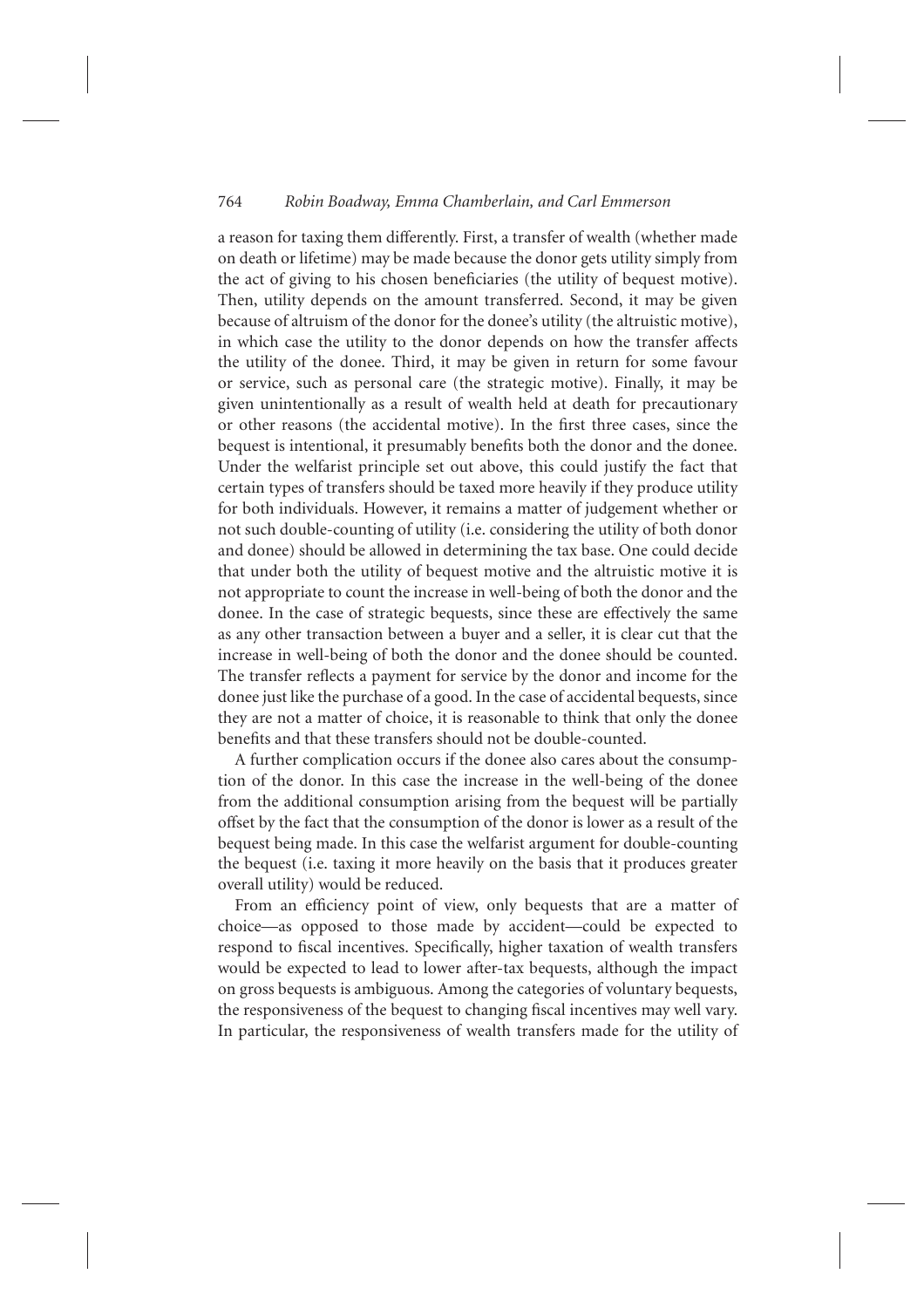bequest motive to their tax treatment will depend on whether well-being is derived from the pre-tax or the after-tax size of bequest.

The welfarist argument is that efficiency and equity effects of taxing transfers of wealth should depend on the motive and satisfaction obtained for donor and donee. Thus, it is sometimes argued that since bequests given before death will not have been made by accident while some of those made at death will be, this in itself justifies different tax treatment of lifetime and end-of-life bequests. However, under the welfarist criterion, it is ambiguous which should be taxed higher if the utility of bequests to the donor counts. Efficiency arguments support higher taxes on accidental bequests since such bequests are not responsive to bequest taxes. However, equity arguments suggest lower taxes on accidental bequests since the donor obtains no utility from the bequest.

Unfortunately, the motive for a transfer of wealth is not readily observable. It certainly cannot be the case that all bequests on death are accidental and should therefore be taxed less heavily because they only give satisfaction to the donee or more heavily because they have no disincentive effect. Nor can it be the case that bequests are entirely strategic or altruistic—a donor may be giving during lifetime partly in the hope that his heirs will look after him but also to safeguard their future.

These considerations confirm that even if the bequest motive is known, the theoretical prescriptions for wealth transfer taxation are ambiguous with the policy prescription varying widely with the government's preferences. This is illustrated in Box 8.1 based on the recent survey of optimal bequest taxation by Cremer and Pestieau (2006). The analysis is based on a simple model that has many shortcomings as a basis for making policy conclusions. Most importantly, little headway has been made in analysing the issue of equity, which arguably is the most important dimension of wealth and wealth transfer taxation. Since the focus of the optimal tax approach has been on redistribution across rather than within generations it does not take account of the fact that recipients within the same generation may well receive very unequal inheritances of wealth. A donee who has inherited more in the past will presumably receive lower utility from an additional gift made now. Once heterogeneity of individuals is taken into account, questions about donor- and donee-based taxation become relevant. The government now has a potential interest in addressing inequalities created by inheritances whose distribution affects the utility of donees.

Two lessons emerge from the optimal tax literature. First, the efficiency costs of wealth transfers can vary significantly with the motive for the wealth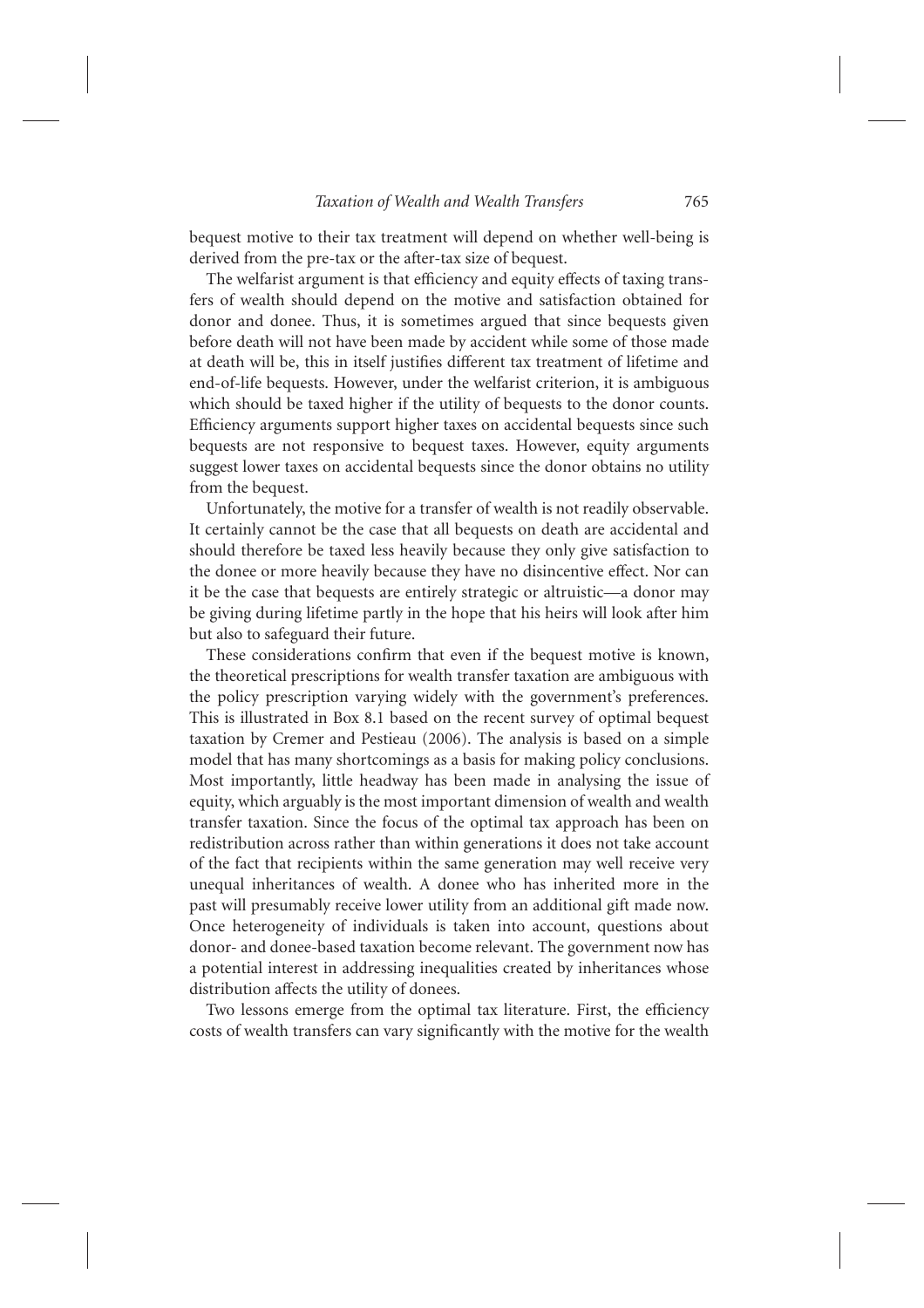transfer. Second, the appropriate objective for the government is more difficult to specify when wealth transfers are at stake.

A further serious difficulty with welfarism involves dealing with individuals who have different preferences. This makes it difficult to compare well-being levels in principle, let alone in practice. If otherwise identical individuals have different preferences for leisure, for saving, for family formation, or for uses of their income, they will have different economic outcomes. Should the tax system treat them differently? More to the point, if persons with equal means choose to make different amounts of wealth transfers, should they be treated differently because of these choices?

**In conclusion**, taking a welfarist approach to wealth transfer taxation leaves some important questions open. What weight should be given to the utility of donors and donees when both may benefit from the same transfer? How should lifetime transfers be treated relative to transfers at death given that different motives might apply to each? How should account be taken of the fact that different individuals have different preferences for saving, making bequests, and so on? We now look at other taxation criteria.

#### **Box 8.1.** Lessons from optimal tax literature for bequest tax design

Following the survey by Cremer and Pestieau (2006), a simple approach is to consider an overlapping-generations model, where each generation consists of individuals that live for two periods (working and retirement). There are four 'goods' that individuals can choose: present and future consumption, firstperiod leisure, and a bequest. They obtain an inheritance from their parent in the previous generation and use it along with earnings to finance current consumption and saving. Saving plus interest is then spent on future consumption and bequests. Population grows at some given rate, with each person having one or more heirs to whom bequests are made.

The government requires a given stream of revenues, and can use proportional taxes on labour income, capital income, and bequests. Given the proportionality of taxes, there is no distinction between a tax on bequests and a tax on inheritances. The government is also assumed to be able to use debt freely, which implies that it can control the level of capital accumulation.

The setting is basically a straightforward extension of the classical Ramsey optimal commodity tax problem with four goods to an overlapping-generations setting in which individuals are linked by parent–heir wealth transfers. Despite this apparent simplicity, the results are agnostic and turn on two key assumptions. The first is which of the four motivations for bequests applies. The second is whether the government gives weight to the utility of bequests to the donor in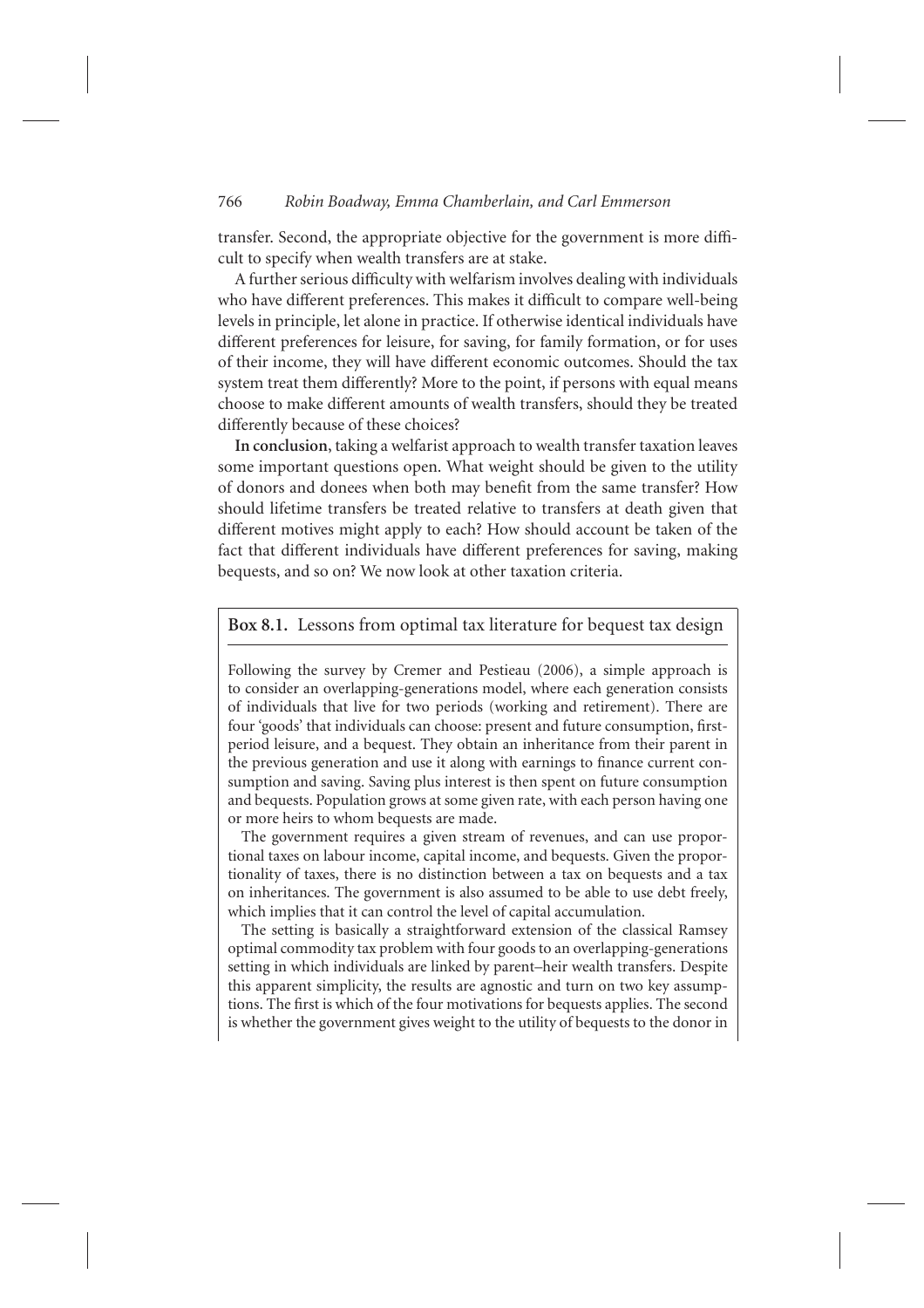its social welfare function, which takes the form of a discounted sum of utilities of all present and future generations of individuals.

Cremer and Pestieau report results mainly for the steady state (long run) when all variables have achieved their long-run values. A brief summary is as follows.

**Utility of bequests** If the government counts the utility of bequests in its social welfare function, the optimal tax may well entail a subsidy on bequests. The government counts not only the utility of bequests to the donor, but also the benefit of the inheritance to the donee. Since the donor does not take account of the latter, bequests are too low from a social point of view on that account.

On the other hand, if the government does not count the utility of the bequest to the donor (to avoid double-counting), taxes on labour, capital income, and bequests depend on compensated elasticities of demand for first- and secondperiod consumption, leisure, and bequests as in a usual optimal tax problem. The problem is somewhat complicated because the government and the individuals have conflicting preferences: individual bequests are determined by the utility the donor obtains from them, while optimal bequests from society's perspective are determined by the utility generated for donees.

**Altruistic bequests** When individuals benefit from the utility of their immediate heirs, they will also benefit indirectly from the utility of their heirs' heirs, their heirs' heirs' heirs, and so on (since the utility of their heirs' heirs affects the utility of their heirs). Taking account of this indefinite sequence of utility interdependency, one can represent the utility of a person in the current generation as a dynastic utility function that includes the utility of all subsequent heirs. This leads to the Ricardian equivalence argument that intergenerational transfers will be ineffective. Any attempt to redistribute from, say, the current generation to future generations will be undone by a reduction in bequests so any attempt to tax bequests will be ineffective since bequests will be adjusted to unwind the impact of this redistribution. What weight one should put on these results is not clear. There is no compelling empirical evidence to support the view that government intergenerational transfers are ineffective, and the theoretical underpinnings for the Ricardian hypothesis are very weak in a more realistic setting. (As Bernheim and Bagwell (1988) have shown, the hypothesis falls down once account is taken of the fact that dynastic lines are not linear given the fact that marriage is between two individuals in different families.)

**Accidental bequests** Accidental bequests occur because, in the absence of perfect annuity markets, individuals have to self-insure against uncertain longevity by holding wealth. When they die, this wealth is passed on to heirs. Since, by assumption, donors obtain no utility from the bequest, the issue of doublecounting does not arise. Moreover, taxing it will have no effect on their bequest behaviour. On efficiency grounds, it is therefore optimal to impose as high a tax as possible on accidental bequests.

(*cont.*)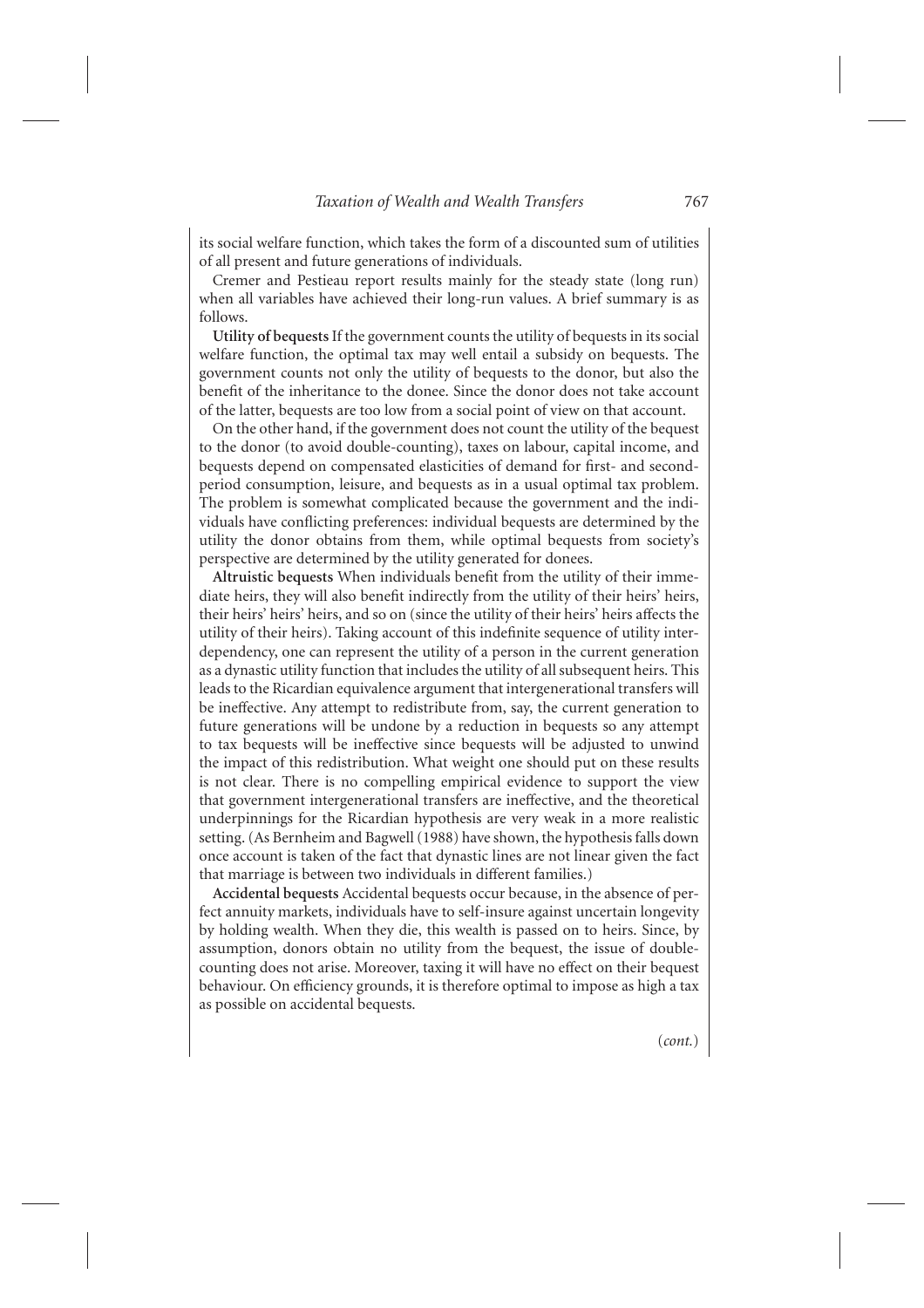#### **Box 8.1.** (*cont.*)

**Strategic bequests** These bequests are analogous to a sale from one person to another. As such, no issue of double-counting arises if account is taken of the benefits to both the donor and the donee. The actual tax on bequests is complicated by the fact that the bequest is a voluntary exchange involving choice by both parties. Depending on the responsiveness of each, the optimal tax could be relatively high or relatively low.

As noted previously, wealth transfers may well be done from a mixture of these motives.

#### *Non-welfarist criteria: equality of opportunity*

In the theoretical redistribution literature, one approach to dealing with the fact that different individuals have different preferences is the so-called equality of opportunity approach, following Roemer (1998) and Fleurbaey and Maniquet (2007). In this approach, a distinction is made between the 'principle of compensation' and the 'principle of responsibility'. Individuals ought to be compensated for disadvantages that they face that are beyond their control, as in the case of differences in innate ability or productivity stressed by the welfarist optimal tax literature. However, they ought not to be compensated for differences arising from things for which they are responsible, an example of which might be their preferences. Applying this distinction in practice is fraught with difficulties—for example if some individuals are innately hard-working or lazy—but one approach that has been fruitful is to equalize opportunities that households have, regardless of how they choose to use them. This might be taken to be an argument for equalizing, say, inherited wealth as an objective of policy. It might also be used to justify not taking special account of altruistic preferences. That is, if personal choice leads some individuals, but not others, to transfer wealth to relatives or to charities, no distinction should be made in the tax system between the two types. On this basis, freely made choices to make transfers should not attract favourable or unfavourable tax treatment in the hands of the donor, although the equality of opportunity argument might suggest that transfers should be differently taxed in the hands of the donee depending on his status. We referred in Section 8.1 to the equity objective—the idea that people should not be taxed more heavily if they choose to save their wealth rather than spend it before their death. Equality of opportunity provides some justification to this objection.

In the case of wealth taxation, as we have seen, the argument is made that wealth confers benefits to individuals over and above its role as a source of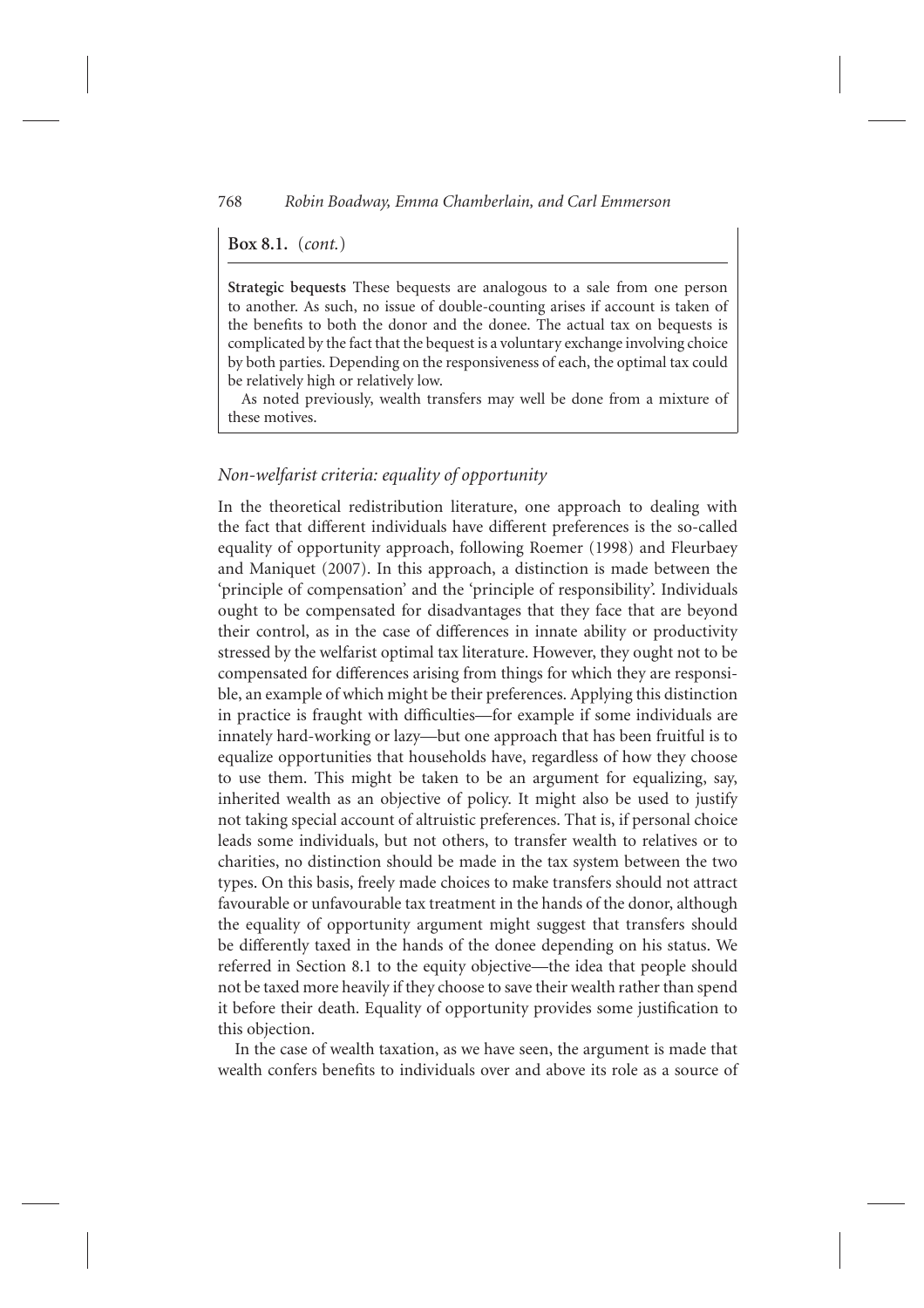income. It might confer status or power, or it might provide opportunities that are otherwise not available to other taxpayers. One has to be wary of double-counting here. To the extent that the benefits of holding wealth ultimately show up as income or expenditure, they will then be subject to direct taxation. For wealth to be a separate base for taxation, one must be persuaded that it does provide benefits over and above the consumption that the wealth finances, or that the benefits that confer utility do not otherwise end up being taxed. (The fact that individuals systematically make wealth transfers at death rather than during life might be prime facie evidence that there is some value to holding wealth, at least for those for whom lifetime transfers are an option.) One example of this is if having a large amount of wealth enables individuals to take a more high risk, high return, approach in their lives. Then, unless these returns are subject to an appropriate amount of tax (and these returns might not necessarily be financial returns and therefore are not taxed), this could be used as a justification for the taxation of wealth. However, it may be that the forms of wealth that do confer extra benefits are those that cannot be easily taxed, such as human capital (i.e. an individual's earning potential, which, among other things, will depend on their talents, education, and health) and other personal attributes.

There is no discernible consensus among experts in tax theory and policy that wealth should be regarded as conferring a benefit on its owners over and above its usefulness as a source of income or expenditure. Despite that, the Meade Report (Meade, 1978) simply assumed it to be the case. Much of the argument for the taxation of wealth—over and above the taxation of wealth transfers—rests on the assertion that wealth itself is a source of benefit.

#### *Non-welfarist criteria: paternalism*

Recent literature has stressed various ways in which individual decisionmaking may lead to outcomes that are not in the long-run interest of the individuals themselves, and the puzzle this poses for government policy (Bernheim and Rangel (2007)). Three general categories of problems have been stressed. Individuals may not be well enough informed to be able to take some types of decisions, such as those involving financial transactions or consumer contracts. To reduce the costliness of such transactions, governments may impose regulations on suppliers or may compel or default individuals into certain types of actions (health care, education, retirement saving, etc.).

Second, individuals might purposely make choices against their own selfinterest for reasons of ethics or social norms. Donating to charity might be an example of this. The fact that these actions are against their own self-interest may warrant favourable treatment under the tax system, although it may be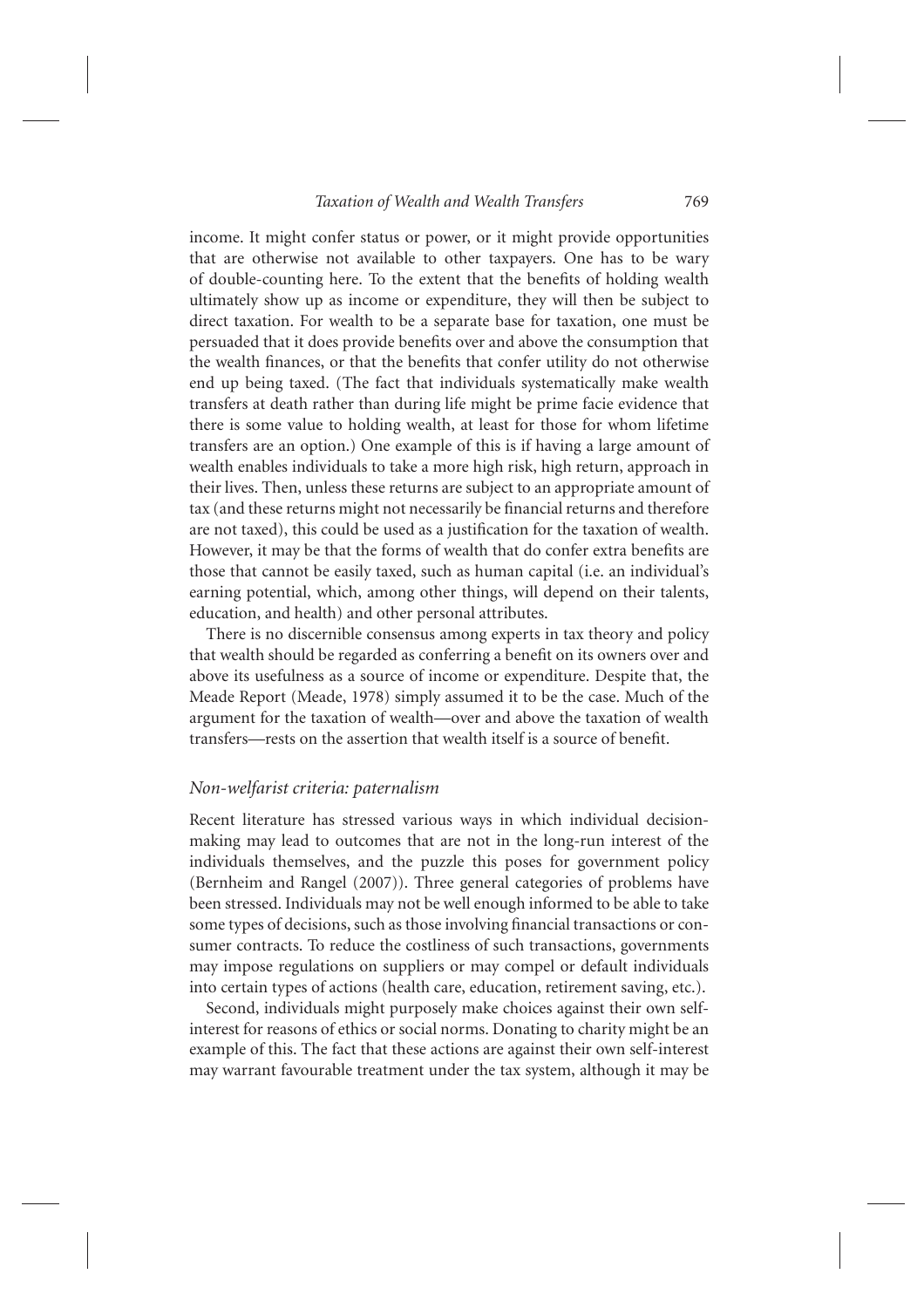impossible to detect the true reason for such donations—for example one could equally argue that large donations to charity can give a donor access to power, media popularity, and possibly non-monetary benefits such as honours. The merits of offering favourable tax treatment will also depend on how the price elasticity of charitable donations compares to the deadweight cost of supporting those donations that would have taken place in the absence of the favourable treatment.

Finally, personal decisions may not always be rational or consistent over time—for example, individuals might make decisions that they subsequently regret—as a result of myopia, self-control problems, or not anticipating the consequences of one's actions. This leads to outcomes such as undersaving for retirement, addictions, excessive gambling, and procrastination. Governments may react to such time-inconsistency problems by second-guessing personal decisions and purporting to correct them so that they align with long-term interests. Such paternalism is very contentious since it contradicts the usual norms of consumer sovereignty. In practice, wealth taxation may discourage saving (although it might have little effect on those not behaving rationally) and providing an incentive to make lifetime gifts (as at present) may lead to donors not retaining sufficient wealth to fund their future needs.

# **8.2.2. The tax treatment of wealth transfers**

The issues surrounding the tax treatment of wealth transfers can best be revealed by considering the simple case in which one person, a donor, makes a voluntary transfer of funds to another person, a donee. We set aside for now the issue of whether there is a particular relationship between the two, focusing instead on the transfer in the abstract. If one takes a strict welfarist approach to tax design (following Kaplow (2001)), one would treat the transfer as yielding welfare to the donor and taxed as such, equivalent to any other spending since it was voluntarily undertaken. By the same token, the transfer constitutes an increase in taxable income to the donee. To evaluate how compelling this strict welfarist argument is, it is useful to consider various caveats that might apply, some of which we have already seen.

#### *The standing of the donor's utility*

As we have seen above the strict welfarist approach leads to a form of doublecounting in the sense that the transfer is taken to give utility both to the donor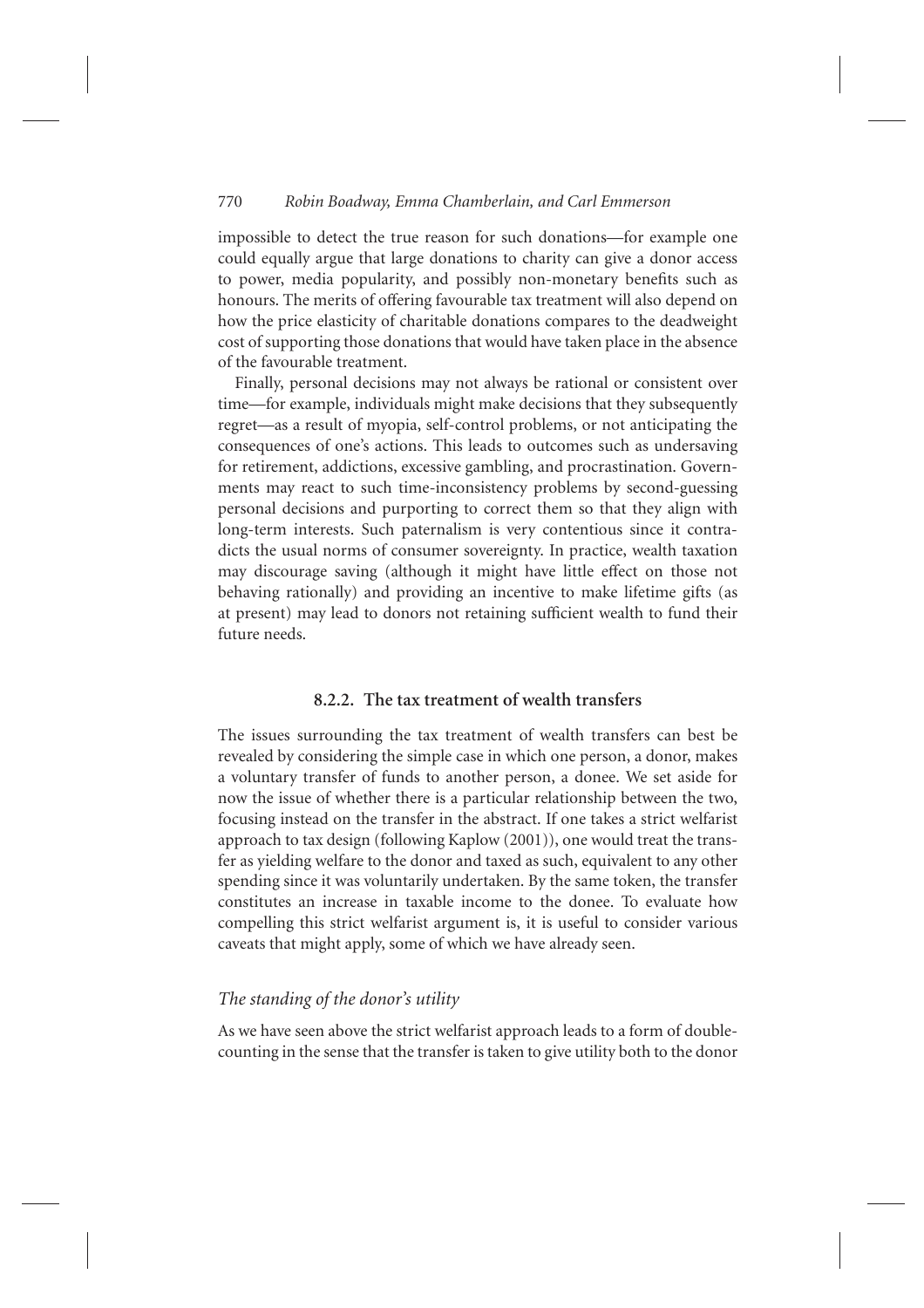and to the donee, and thus calls for taxation in the hands of both. So by way of example if X gave away £1 million to his son Y, then X would receive no tax relief on that donation (even though it had been paid out of after-tax income) and Y would pay tax on it. Whether or not this is appropriate is a matter of judgement. One could equally well depart from strict welfarism and argue that a transfer of funds from one taxpayer to another should be treated like a transfer of the tax base and should only be taxed once.<sup>48</sup> To make this point more forcefully, the same double-counting will occur under strict welfarism even if altruism is not accompanied by a transfer: person A may get utility from person B's consumption without a transfer from A to B. Obviously, the tax system could not take such utility interdependency into account. Is then it appropriate to include the benefit to both the donor and the donee from the same transfer in their respective tax liabilities, even though such common benefits are not included as taxable in the absence of a transfer? So in the above example, if X benefits altruistically from Y's annual consumption of £20,000 financed by Y's own income, that benefit would somehow have to be included in X's taxable income as well as Y's if altruism is to count.

Altruism might not be the only motive for a voluntary transfer. As mentioned, a donor might be motivated by a 'joy of giving' (or a 'warm glow', following Andreoni (1990)) without regard to the benefit to the donee. Or, donors may obtain prestige value from the size of their charitable donations. Alternatively, there might simply be ethical motives involved. Since motives are not observable, it would be impossible to differentiate tax treatment by motive in the case of gifts.

However, there are other arguments in favour of not giving tax relief to donors for transfers. If donations are taken to be the free exercise of one's chosen preferences, the principle of responsibility would say simply that the tax system should treat no differently those who do and do not choose to make donations. By this argument, the only tax consequence of donations would be that they increase the opportunities available to donees and should be taxed as such. So in our above example, the £1 million that X gave to Y would be taxable income for Y but would have no tax consequences for X, albeit he would not receive a tax deduction. Thus, the tax treatment of wealth transfers would be the same under the strict welfarist system and the principle of responsibility, or equality of opportunity: donees should be taxed with no relief for donors. (Note these arguments are quite independent of the case

<sup>48</sup> The Meade Report discounted these arguments out of hand. But, it also seemingly argued against the simple principle of treating a transfer as taxable to both the donor and the donee, and suggested some separate treatment.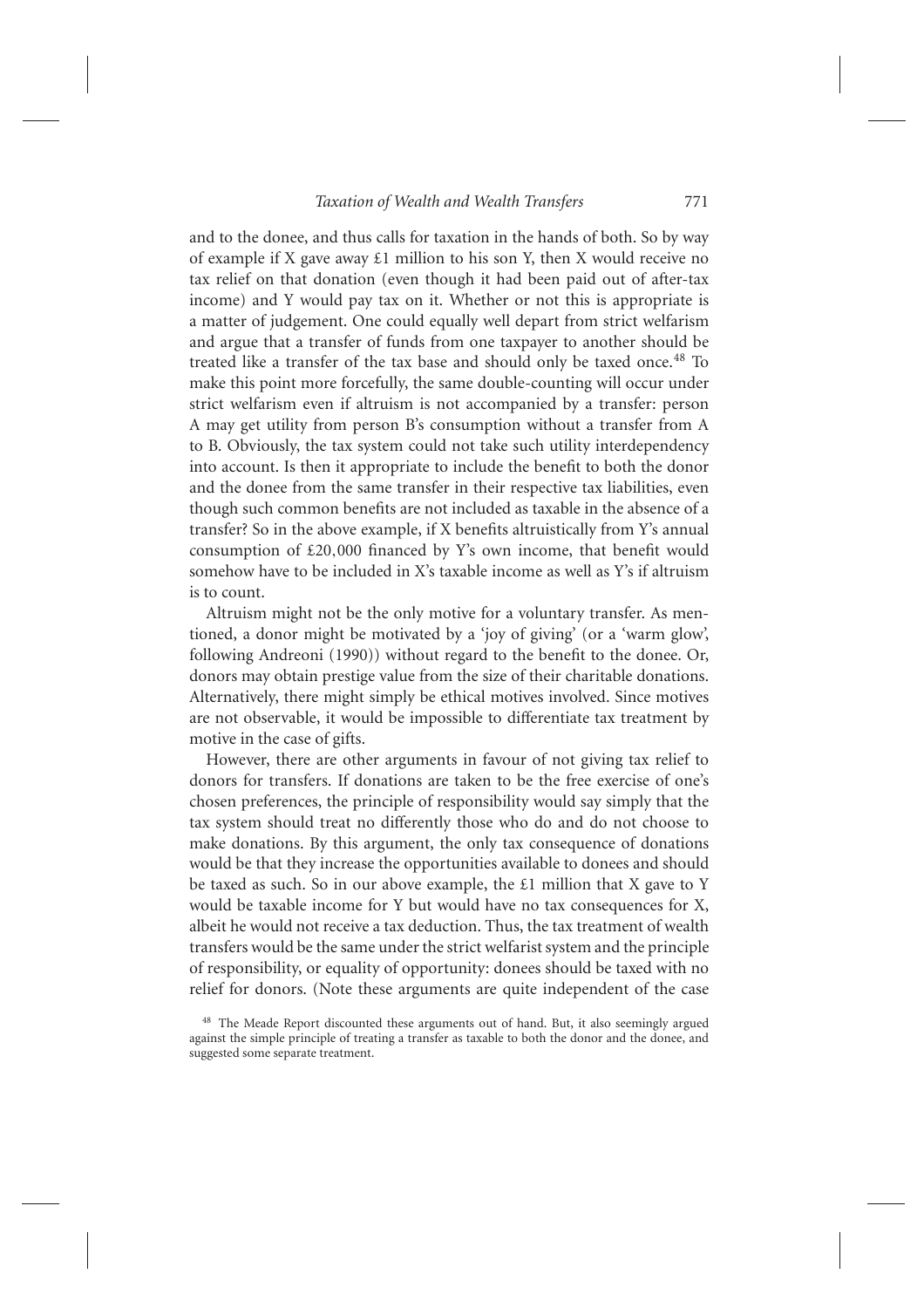for taxing accrued capital gains on death. Since these capital gains represent capital income in the years before death, they should be taxed under an income tax system in any case.)

#### *Transfers on death compared with lifetime transfers*

We have already noted that transfers on death may differ from lifetime transfers in two ways. First, they may be involuntary, as in the case of unintended bequests. If donors have held wealth for precautionary purposes solely to selfinsure against uncertainty in the length of life, transfers of wealth at death are involuntary in the sense that the wealth was not retained for the purpose of making a transfer. On the other hand, the holding of precautionary wealth does benefit the donor since it presumably yields some value in terms of risk reduction. A clearer case might be that in which the wealth held at death is simply a result of bad planning, myopia, or bounded rationality as has been stressed in the behavioural economics literature. Here it seems clear that there is no benefit for the donor associated with the wealth transferred, so the case for taxing a transfer on death simply on welfarist grounds is weak. On the other hand, the donor may in fact obtain satisfaction from knowing he is providing for his heirs in his will—in other words, many transfers on death are planned and do have a bequest motive. So it seems difficult on welfarist criteria to distinguish precisely between lifetime and death transfers given the difficulty in determining motive.

Second, transfers on death may represent exchanges for services obtained from the donee while the donor is alive. For example, the donor promises the donee a transfer of wealth in return for personal care or attention while alive. This case is no different from any other voluntary exchange where the seller of the service (the donee) is rewarded for the service performed and the donor makes a purchase just like any other consumer purchase although the consideration given for the services provided is less precise. If transfers on death do represent an exchange for past services, there is no double-counting from including the value of the transfer as part of the tax base of both the donor and the donee. This would mean that  $£1$  million that X gave to Y in our example above would be the 'price' paid for services given by Y. To X it would be like any other purchase of a commodity so not tax-deductible, while for Y it would be like income from the supply of the service and therefore taxable.<sup>49</sup>

<sup>&</sup>lt;sup>49</sup> Of course, this case assumes the donor can commit to a transfer on death. As some UK court cases illustrate, the donee may provide the services but not be given the reward if the donor chooses to leave his assets elsewhere on death or in fact has no property to leave. In fact the court cases illustrate that the services provided by the donee or the detriment he has suffered may well be worth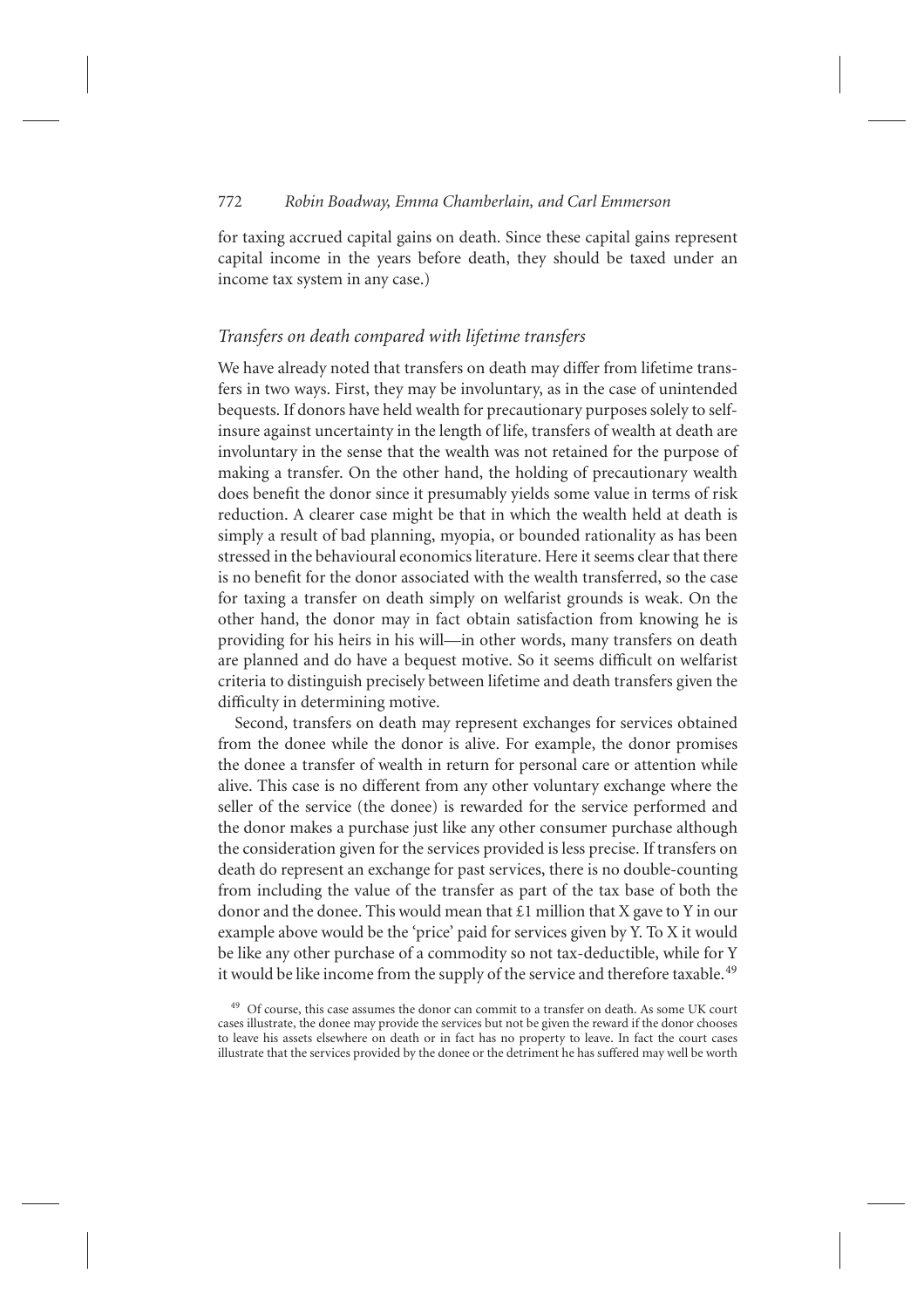It has been argued that transfers before death are more likely to be planned than those at death (since any unintended bequests almost certainly occur at death). For this reason lifetime transfers would be taxed differently from those at death. However, it is clear that motives cannot be observed with sufficient certainty so one cannot take them into account in deciding wealth taxation. In addition motive is not a relevant consideration when considering equity and equality of opportunity issues. Moreover, as mentioned in Section 8.1, high-wealth taxpayers are more likely to be able to give assets away during their lifetime yet may have no greater bequest motive than the person who cannot afford to give assets away during his lifetime. Why should they be taxed differently?

# *Transfers to heirs*

Transfers of wealth to heirs, either at death or earlier, constitute a substantial share of wealth transfers. Although there may be no compelling reason for treating intra-family transfers differently from those made outside the family, some conceptual problems with the welfarist approach can be seen at their starkest in this case. Parenting obviously entails providing goods, services, and funds to one's offspring. Does one adopt the welfarist point of view here and treat the act of giving to one's children as yielding benefits to both the parents and the children? Such a position would have significant implications for the tax treatment of the family, implying, for example, a higher tax burden on a single-earner multi-person family than on a single person with the same income. A particularly important form of transfer from parents to children is human capital transfers. If transfers of financial wealth should be taxed because they yield utility to both the donor and the donee, the same should apply to these transfers. Given that it is difficult to do the latter, the question is whether taxation should apply to the former.<sup>50</sup> Many countries (e.g. France) tax a gift to a child more lightly than a gift to a more distant relative but there seems no logic to this unless it is felt that concentration of wealth in the hands of the next generation is to be encouraged. An equality of opportunity approach would suggest the reverse—that wealth should be taxed on the donee more highly where they inherit larger sums.

The case of intra-family transfers also makes the consequences of doublecounting transparent. Suppose that as one goes down the line of a family, each

considerably less than any wealth that is inherited. See cases of proprietary estoppel. *Gillett v Holt* [2001] Ch 210; *Crubb v Arun DC* [1976] Ch 179; *Gissing v Gissing* [1971] AC 886.

 $50$  The consequences of human capital transfers not being taxed are mitigated to some extent by the active role the state plays in the provision of public education.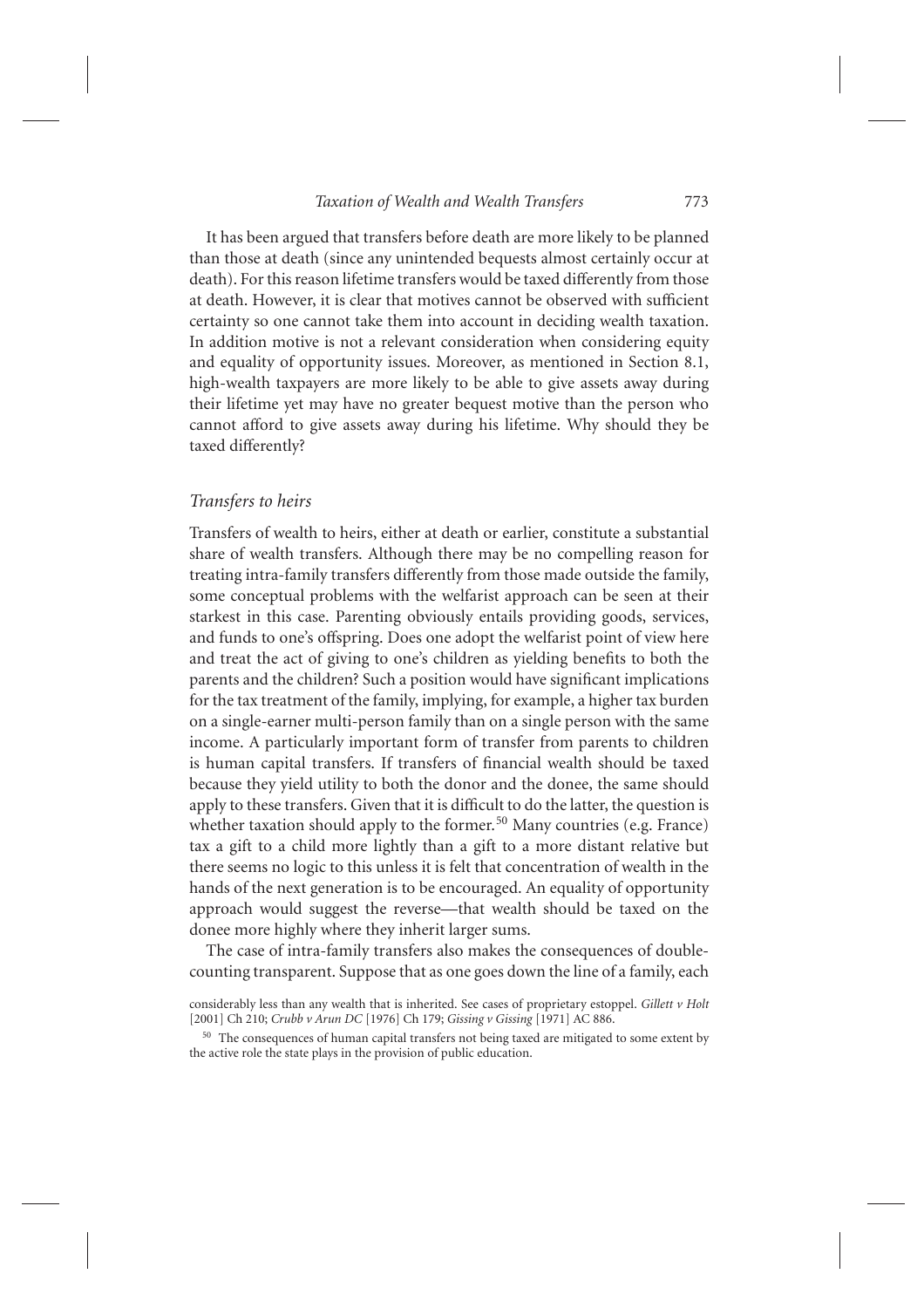generation passes on to the next generation on average what they received from the previous generation. (Deviations from the average would occur, for example, if some generation had unusually bad or good luck.) The welfarist logic would imply that the wealth transfer is repeatedly taxed each generation under either an income or an expenditure tax system despite the fact that it had not been dissipated for consumption or allowed to grow. Whether this is reasonable is a matter of judgement, but it is a consequence of the strict welfarist logic. Most countries that have a wealth transfer tax do tax on transfers of the same wealth between each generation and some countries tax transfers which skip a generation more heavily.

More generally, intra-family transfers lead to more profound consequences if one takes the welfarist viewpoint seriously. A transfer from a parent to an offspring could conceivably give utility benefits to several individuals: the donor, the donee, the donor's spouse, the donee's siblings, and so on. There is certainly no practical way of taking these benefits into account in the tax system even if one wanted to do so. The point is simply relying on the strict welfarist principle has severe limitations, principally because it is impossible accurately to assess either motive or quantum of benefits, and leads to seemingly extreme prescriptions.

### *Externalities*

Some forms of wealth transfers can be thought of as generating positive benefits beyond the donor–donee nexus. For example donations to charities and non-profit organizations benefit members of the public who are the object of the charities' help. Rather than subjecting these transfers to additional taxation, some fiscal incentive is usually given. The argument for this treatment arises if other individuals benefit from charitable donations. One might on these grounds argue that because external benefits are being generated by the donation, those benefits should be rewarded by sheltering the transfer from taxation such as through a credit or a deduction. That logic would be fine as far as it goes. However, the third parties who are obtaining the altruistic benefit from the transfers are themselves better off, so their tax liabilities should rise accordingly. Since that is practically impossible to do, the case for subsidizing the initial transfer might be tempered.

A more compelling case for subsidizing transfers to charities and nonprofit organizations might be that the alternative for the government is to finance them directly. Given that it is costly for the government to raise revenue because of the distortions its taxes impose, it might be more efficient for the government to subsidize charitable contributions by giving tax relief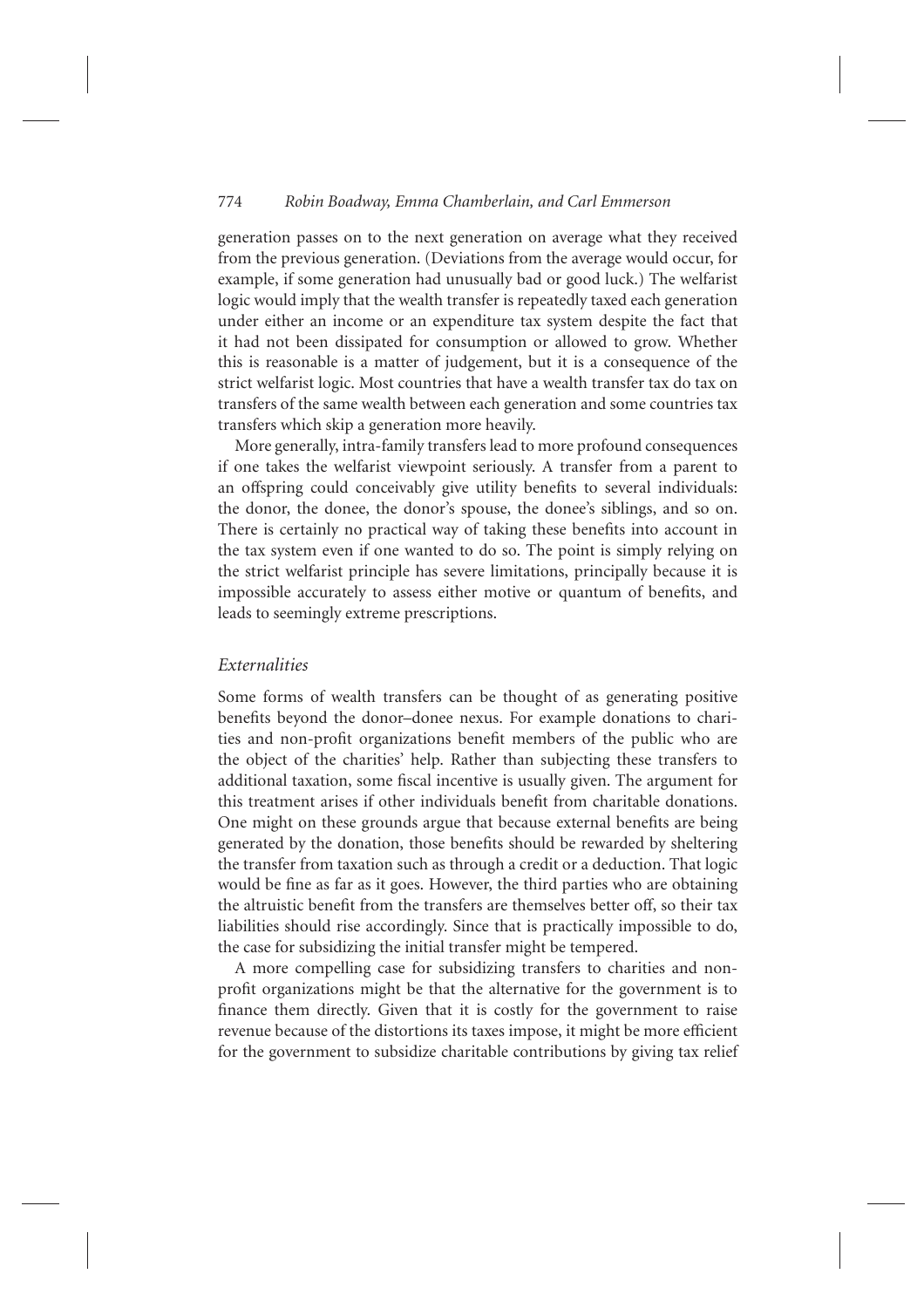rather than financing them directly. These arguments do not apply to ordinary wealth transfers since the government typically has no policy interest in facilitating them. However, the evidence cited in Banks and Tanner (1998) for studies in the UK, the USA, and Canada indicate that, at least in the short run, the price elasticity of charitable donations is typically less than one, implying that the tax cost of increasing donations exceeds the size of the donations induced.

### *Alternative approaches*

Alternative approaches are what we call the restricted welfarist approach and the equality of opportunity approach to wealth transfer taxation discussed earlier.

By the restricted welfarist approach, we mean that only benefit of the wealth transfer to the donee is counted. This means that under expenditure or income taxation, donors would receive a tax credit or deduction while donees would treat the transfer as a source of income. So in the above example of X giving £1 million to Y, X would receive a deduction for that gift against his taxable income or gains and Y would be taxed on it as income. In principle, under an income tax system, capital gains should be deemed realized on the gift and treated as taxable income for X since they were accrued in the hands of X.

Apart from possible disagreement in principle with this approach, it also has some drawbacks. For example in the case of transfers on death, the approach is hard to implement since it entails giving a tax deduction to a taxpayer no longer alive although his estate could benefit. Alternatively, one could simply give no credit to the donor and not impose tax on the donee, which if the tax rates are the same is equivalent to not taxing wealth transfers. A further problem is that the argument for not taxing the donor might apply to the case of transfers made out of altruism or joy of giving, but not those that are strategic or unintended. We have seen already the difficulty of varying tax rates by motive.

The equality of opportunity approach would neither penalize nor reward taxpayers according to how they choose to use their income. Those choosing to make wealth transfers would be treated the same as those choosing to spend all their income. At the same time, transfers received by donees would be treated as an advantage (source of opportunity) that should be taxed. Thus, donees would be taxed on transfers while no relief would be given to donors. Nonetheless, transfers would effectively be taxed twice: once in the hands of the donors as they accumulated the wealth and again in the hands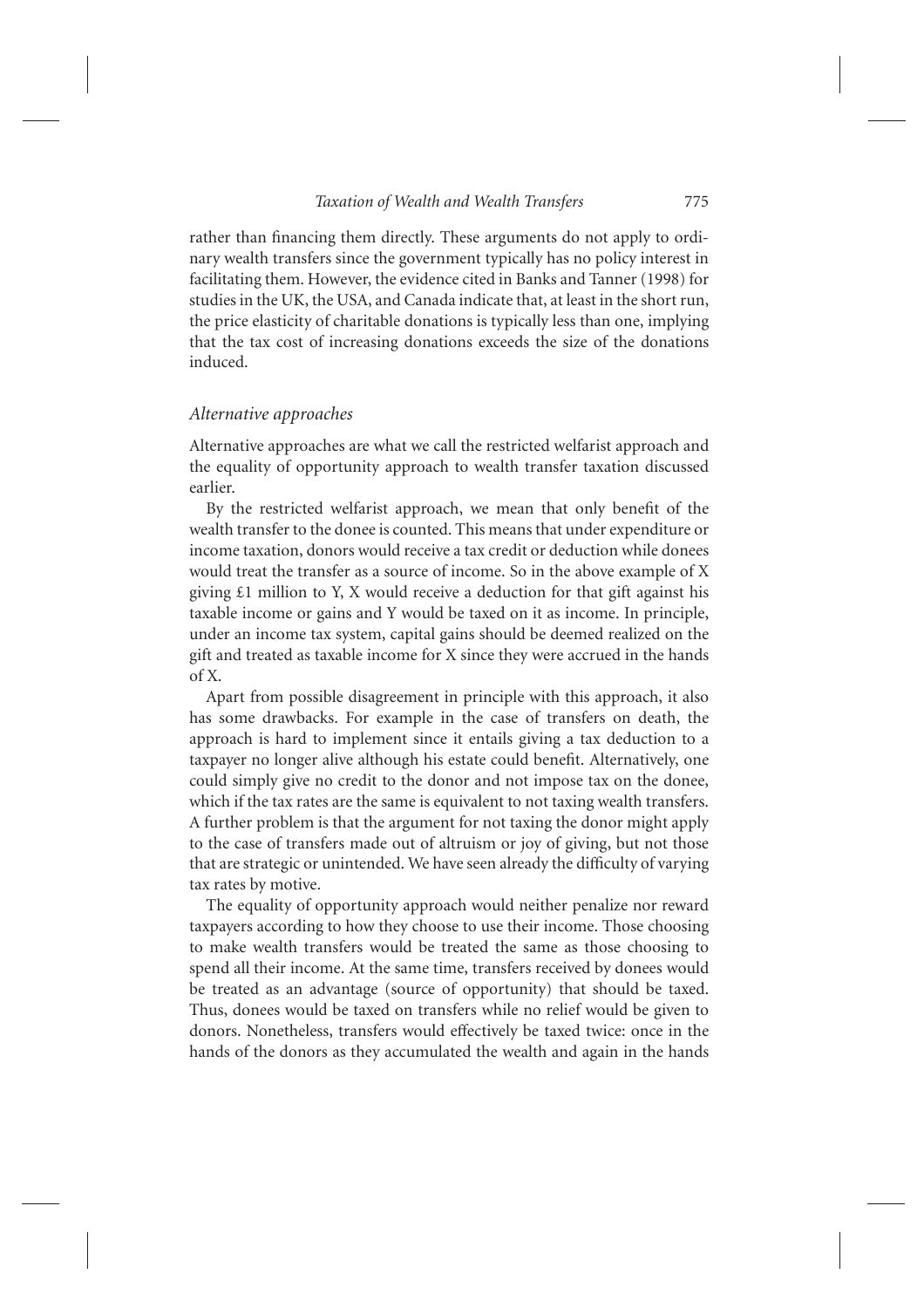of the donees (and multiple times if the same transfer is in turn passed to subsequent heirs). So in our example above, a transfer of £1 million from X to Y would be taxable on Y with no tax relief for X. The equality of opportunity approach ends up in wealth transfers being taxed in the same way as under strict welfarism.

If one accepts the above arguments that wealth transfers constitute a legitimate base for taxation, with the treatment of donors and donees depending on whether one takes a strict welfarist, a restricted welfarist, or an equality of opportunity point of view, there are a number of design issues that must be confronted in implementing such a tax. These are discussed in Section 8.3.

# **8.2.3. The tax treatment of wealth**

Periodic taxes on wealth may perform a different role from taxation of wealth transfers. One is as an alternative to income taxes since, at least for income generating wealth, an annual tax on wealth is roughly analogous to a tax on capital income from that wealth.<sup>51</sup> To the extent that one wants to include capital income in the tax base, wealth taxation may be convenient for some types of assets, particularly those for which measures of asset income are not readily observable. For example, taxes on the value of owner-occupied housing (net of mortgage debt) are a way of taxing its imputed return, given that there is no tax paid on the imputed rental income from owner-occupied housing. In an open economy setting where capital income from abroad is not easily verifiable, a tax on wealth might be a rough-and-ready way of taxing presumed income. Of course, it may be even more practically difficult to measure the value of such wealth than it is to monitor the income it produces.

Wealth taxation may be a supplement to capital income taxation where the latter is constrained by policy design. Thus, in a dual income tax system where capital income is taxed at a uniform rate, wealth taxation may be used as an additional policy instrument to achieve redistributive objectives. These arguments for wealth taxation as a means of enhancing the direct tax system raise no additional conceptual issues that are not already dealt with in the design of a direct tax system. Countries such as the UK which did not introduce wealth tax in the early twentieth century tended to impose an additional tax on capital income. Denis Healey argued for a wealth tax in 1975 partly on the grounds that it would facilitate a reduction in income tax.

<sup>51</sup> Thus, if A is the value of an asset and r is the rate of return on the asset (taking the form of dividends, interest, capital gains, etc.), the capital income on the asset will be rA. Imposing a tax rate t on capital income each year will be equivalent to imposing a tax rate of rt on the asset itself each year.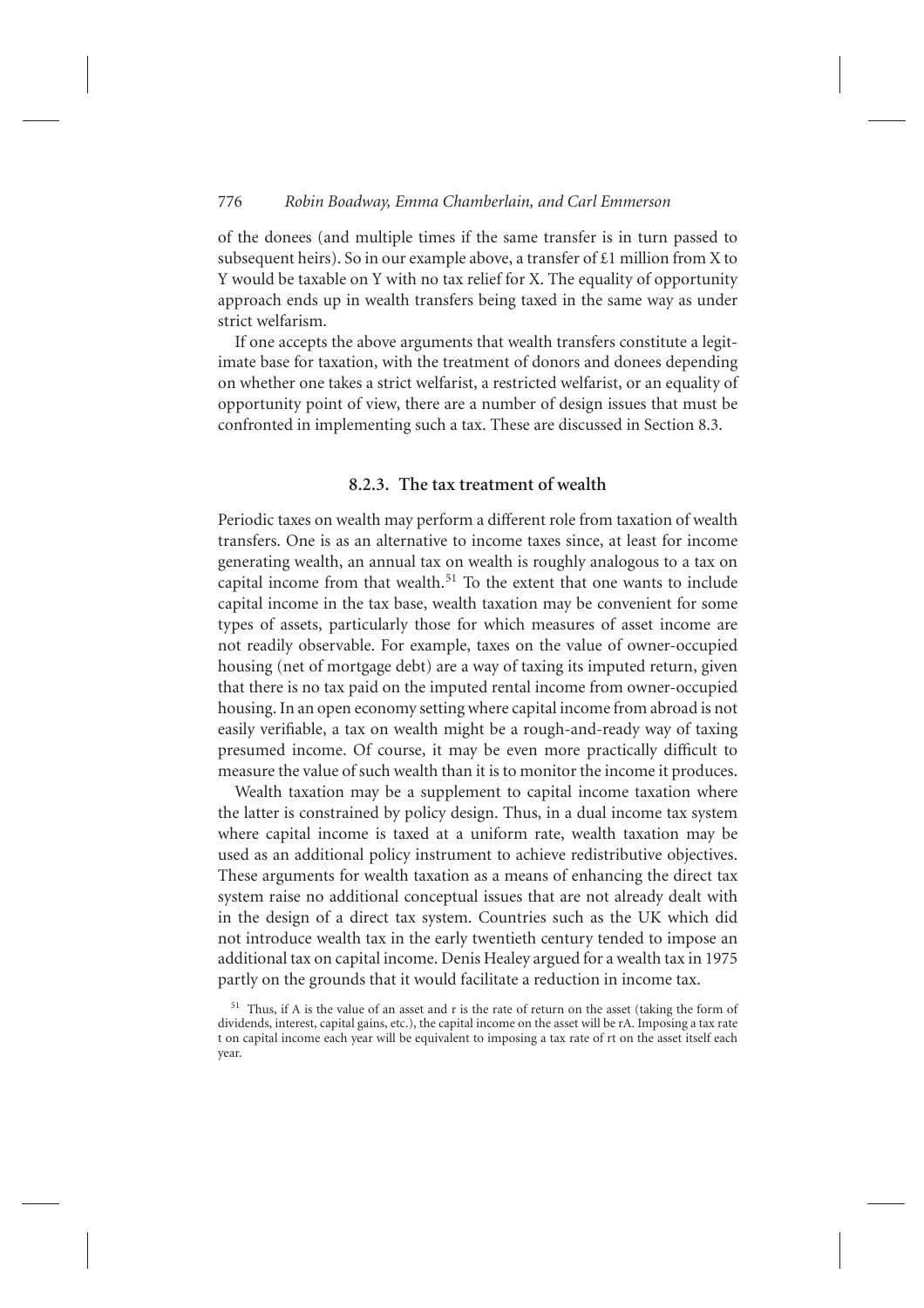The more relevant question is whether there are cogent arguments for taxing wealth per se over and above those that inform the choice of a direct tax system. To put it another way, should wealth be subject to double or triple taxation, once when it is created, again when it is transferred, and also in its own right? If one takes a strict welfarist point of view and argues that the proper base for taxation ought to be the consumption of goods and services that generate well-being for the household, one might be led to argue against an additional tax on wealth. However, one can marshal other arguments, some welfarist in nature, to support wealth taxation.

## *Wealth as a source of utility*

As we have already mentioned, and as the Meade Report held, taxpayers might obtain utility from wealth over and above that obtained from its use. Wealth might confer status and power on its owner, at least if held in sufficient and observed amounts. In addition, wealth might have some purely precautionary value as a device for self-insurance against unexpected future needs. To the extent that these things benefit the wealth-owner, it might be argued that they should be subject to additional taxation.

Even if one accepts that wealth bestows some benefit on its owner over and above its use for financing consumption, the issue arises whether that benefit should be taxed. The fact that the benefits of wealth-holding are not measurable would make it difficult for the tax system to take them fully into account in any case. Given these caveats, and given that the usually specified benefits from wealth likely accrue mainly to individuals who hold significant amounts of it, a separate wealth tax based on these arguments would only be justified, if at all, at the upper end of the wealth distribution.

### *Non-welfarist arguments*

Another of the arguments given by the Meade Report for a tax on wealth was equality of opportunity. The objective of equality of opportunity seems to be a widely held one, but there is no consensus about its explicit meaning. The broad interpretation put on it by Roemer (1998), and the one that we drew on in discussing taxation of wealth transfers, is that individuals should be compensated for disadvantages they are endowed with, but should otherwise be free to exercise their choices according to their own preferences. Alternatively, Sen (1985) has stressed that individuals ought to have comparable opportunities to participate in society, both in the market economy and in social interaction, and that these opportunities involve the accessibility not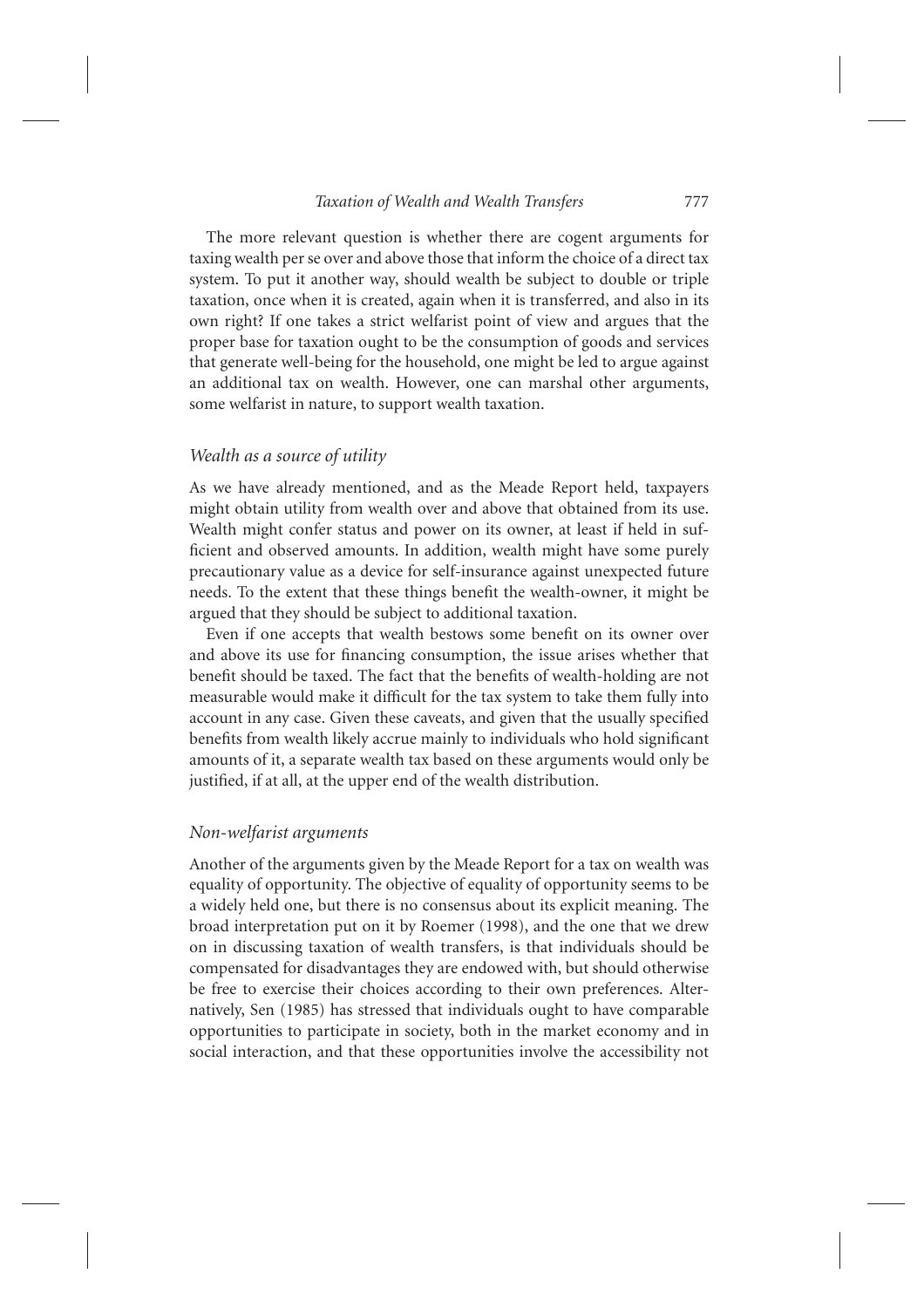only to purchasing power but also to credit, skills, and so on. Wealth can be seen as an instrument for enhancing one's opportunity in society, and giving one a stake in it or feeling a part of it. Some have even argued that all individuals ought to be given a start-up grant or an ongoing basic income on these grounds, and more generally on the grounds of enhancing the freedom of individuals to participate in society, and reducing the stigma of being dependent (Atkinson (1972); Van Parijs (1995); Ackerman and Alstott (1999); Le Grand (2006)). Others have argued that an 'asset-effect' exists and that this justifies such a policy (Sherraden (1991)). It has also been argued that an observed positive association between asset holding at younger ages and better subsequent life events provides evidence of such an asset effect (Bynner and Paxton (2001)). But this empirical evidence is very weak not least because it is quite possible that some other unobserved characteristic, such as patience, causes both the holding of assets at earlier ages and better subsequent outcomes (Emmerson and Wakefield (2001)). Despite this, the empirical evidence was used to support the introduction of the Child Trust Fund in the UK, which is a lump sum payment to all newborns, with the funds locked away until age 18.

The main point here is that this argument for wealth being a determinant of tax design applies with special force for those towards the bottom of the wealth distribution. A wealth tax itself would do little to reach those with limited wealth to begin with. This might lead one to think of a progressive tax-transfer system for wealth, whereby those at the upper end pay a tax while those with limited or no wealth receive a wealth subsidy.

### *Arguments for discouraging or encouraging wealth accumulation*

The suggestion of a progressive wealth tax might be given further support by the argument that wealth-holding leads to pure status effects whereby one's holding of wealth relative to others is what counts in generating pleasure. According to this argument, not only does an increase in one person's wealth have an adverse effect on other individuals' well-being (which may or may not count from society's perspective), but more important, individuals have an incentive to over-accumulate wealth in a sort of self-defeating rat-race. A progressive wealth tax would blunt this incentive. More generally, there seems to be some evidence that people have not become any happier as average incomes have increased rapidly in recent years (Layard (2005)) which might suggest lower welfare costs of taxing wealth.

At the same time, the behavioural economics literature suggests an opposing consideration. On the basis of psychological and experimental evidence, it has been argued that some individuals are inherently short-sighted and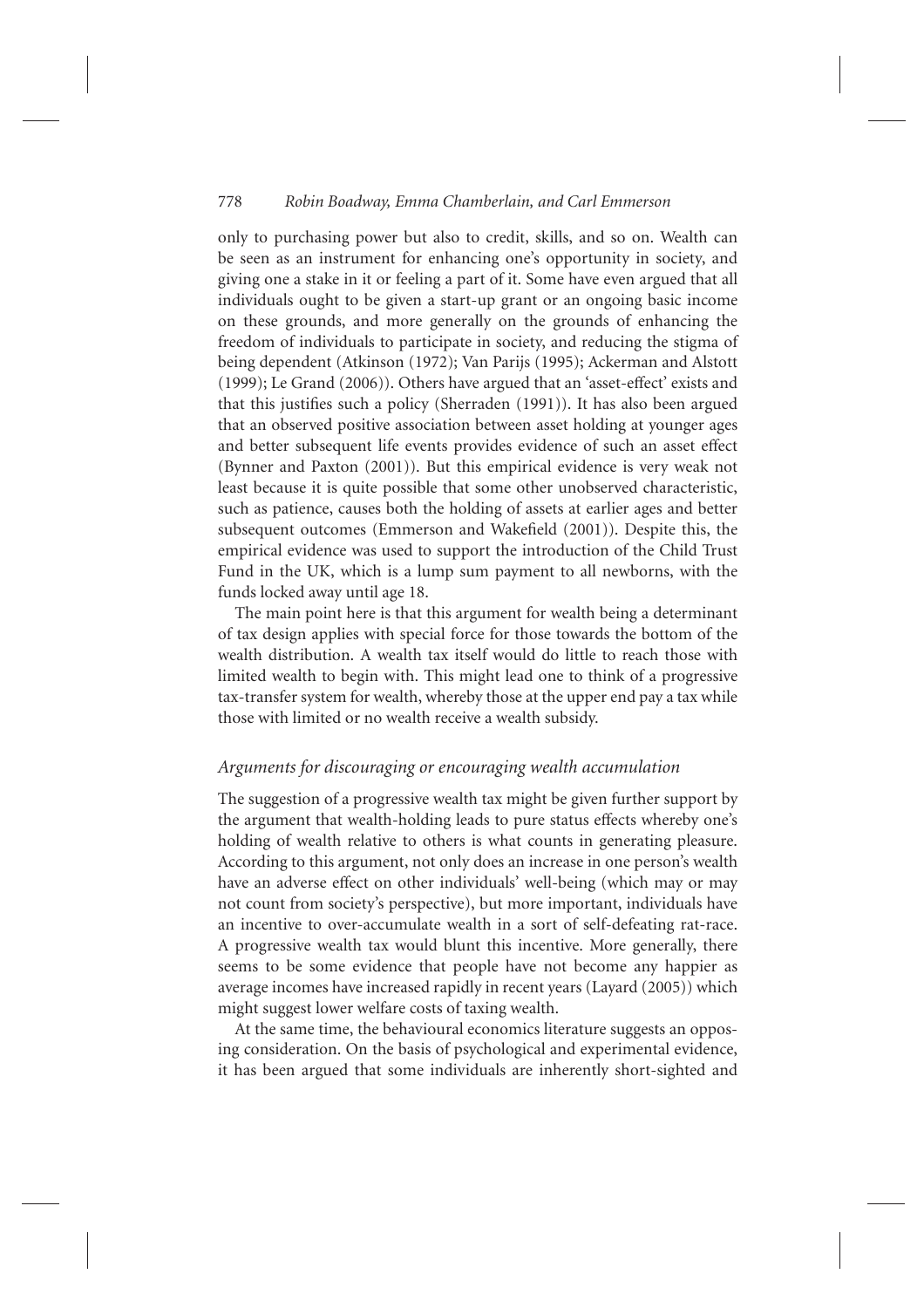tend to undersave against their own long-run self-interest (Bernheim and Rangel (2007)). This might also lead to them qualifying for more support targeted for low income individuals in retirement and therefore has a cost to other taxpayers. To the extent that this is the case, taxing the accumulation of wealth would be counterproductive. On the other hand, there are other policy instruments in place to deal with undersaving, such as compulsory pension saving. In addition, any 'undersavers' might be expected to respond less strongly to financial incentives, and therefore the presence of a wealth tax might not diminish the amount that they choose to save.

### *Design issues*

If one accepts one or more of these rather weak arguments for a periodic tax on wealth, what problems would there be in implementing a wealth tax? These are discussed in more detail in Section 8.3 but a major problem of principle is that wealth is accumulated for more than one reason. Some wealth exists for purely life-cycle smoothing reasons to reconcile differences in the pattern of consumption spending and income. For example, in a society where all individuals had the same consumption expenditure in all periods, it is far from clear that individuals who received their income early in their life, and therefore who would choose to accumulate assets in order to finance their later life consumption needs, should be taxed more heavily than those individuals whose income profile happened more closely to match their expenditure profile. Presumably one would not want to subject life-cycle wealth to wealth taxation if the purpose of the latter is to tax individuals on the basis of the pure benefits they obtain from holding wealth. In practical terms, the fact that the expected value of defined benefit pensions depends in large part on expected final pensionable earnings and expected final pension tenure means that it is difficult accurately to estimate current wealth since an individual who expected to have a longer pension tenure and a more steeply rising earnings-profile would have more expected pension wealth than an individual who expected to have a shorter pension tenure/less steeply rising earnings-profile. Similarly, if wealth is accumulated largely to make bequests to one's heirs, other wealth-holding benefits might simply be incidental.

A strict welfarist tax designer might therefore want to tax only that wealth annually that was accumulated for reasons other than life-cycle smoothing and bequests, and this would be over and above the tax on the transfer of wealth to one's heirs (or to other donees). Designing a tax system on wealth and wealth transfers that accomplishes this is challenging as Section 8.3 illustrates. To do so perfectly would involve distinguishing between wealth accumulated during one's lifetime according to whether it was intended for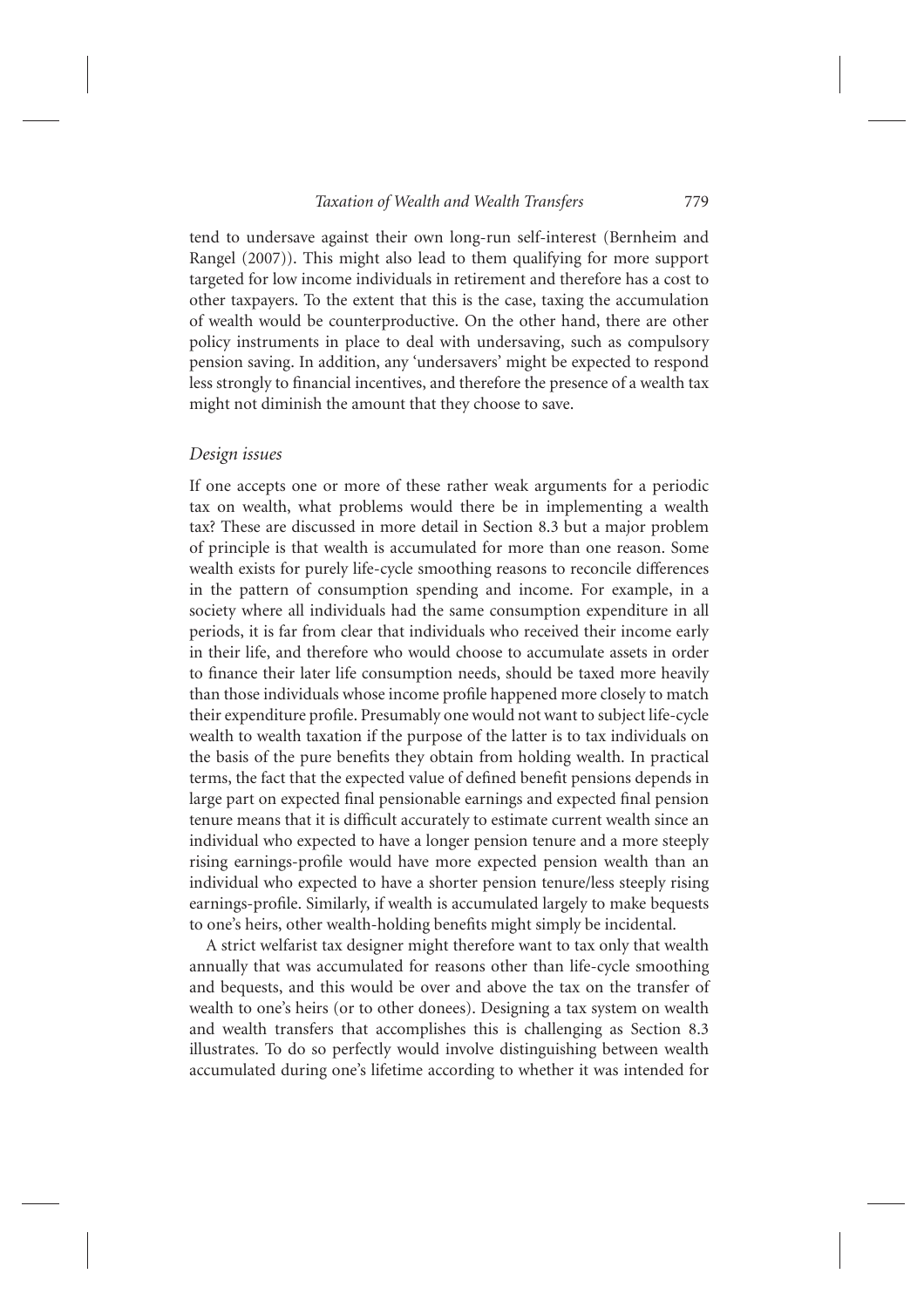life-cycle smoothing or not, something that is extremely difficult. One might also want to be able to distinguish lifetime wealth accumulation that was done primarily for purposes of making a bequest versus wealth-holding per se, which is again impossible. The compromise proposed by the Meade Report was to tax, on a periodic basis, only wealth holdings that were obtained by transfers and not those that were the result of one's own accumulation. This would satisfy the wealth tax motive in part but is rather arbitrary in effect. After all, wealth is not kept separate according to its source. Someone may inherit £1,000 which they invest to start a business which is eventually worth  $£1$  million. Is this £1 million to be subject to an annual wealth tax?

Section 8.3 outlines some of the practical problems with a wealth tax in unmodified form. As noted previously it might therefore be preferable to have an annual wealth tax targeted only at specific assets such as land, with no reduction for debt and set at a relatively high threshold. So, for example, it would only affect individual occupiers of real property with a gross value above a large limit. There would be no exemptions and hence the status of the occupier—whether resident or domiciled here—would be irrelevant. It would be targeted at high net value residential property. This tax then becomes relatively easy to collect since all local councils have a record of properties. This is discussed further in Section 8.4.

A wealth tax does not preclude a separate tax on wealth transfers with no relief granted to the donor and indeed the Meade Report proposed collapsing the wealth tax and the wealth transfer tax into a single tax, the PAWAT, which would be progressive in form. This suggestion is problematic since the two forms of tax are based on different economic principles. The advantage of keeping two systems is that they might differ in their coverage of wealth owners. For example, the wealth tax may affect only high values on specific assets within a relatively small class of individuals who otherwise may be exempt from other taxes.

Wealth tax has also been conceived as a more general mechanism for redistributing wealth along the lines proposed by Le Grand (2006). This sort of wealth tax would involve a fairly progressive rate structure with a negative component at the bottom based on the arguments above that the main direct benefits of holding wealth would accrue to the upper level of the wealth distribution, while the case for a basic wealth capital grant applies at the bottom. An anomaly that might affect this is that, while the argument for a wealth tax implies a periodic (e.g. annual) wealth tax the argument for a basic capital grant may apply only at the start of adulthood. In that case the capital grant would not be part of the general rate structure of the annual wealth tax. Separate decisions should be made over the taxation of wealth and any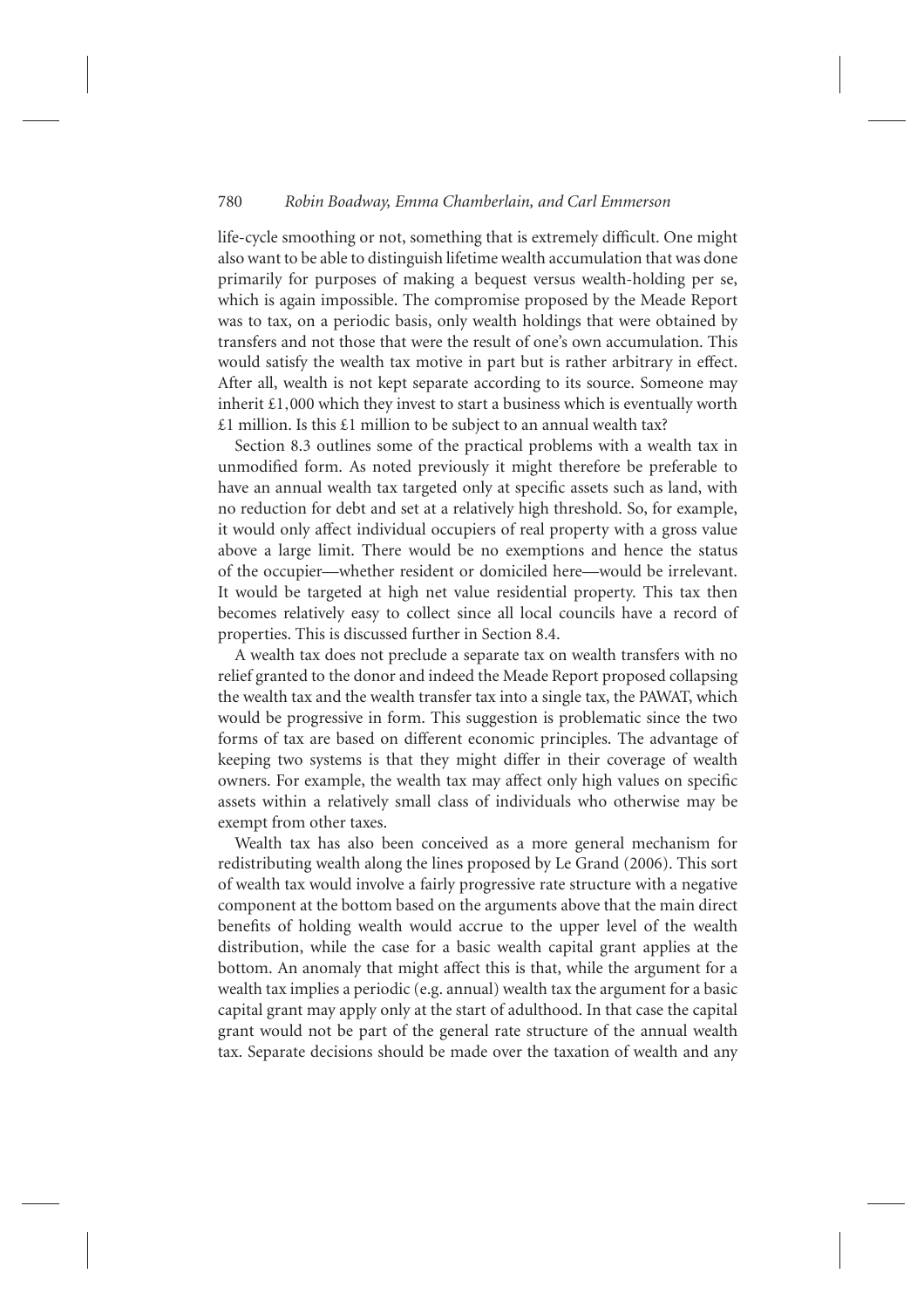grant that is paid, since it is highly unlikely to be the case that the appropriate amount of revenue raised through the wealth tax will always be equal to the appropriate amount of expenditure on capital grants.

Similar sorts of incentive problems arise with wealth taxation as with wealth transfer taxation. In the case of wealth taxation, the incentive would be to transfer the wealth early to avoid paying periodic tax. This might not be regarded as a serious problem. Once the wealth is transferred, it no longer yields the alleged benefits attributed to it. Moreover, the donee would—as long as they were resident in the same country—then be subject to wealth taxation, so the tax would not really be avoided. Of course, if the wealth tax is progressive, the donor could mitigate the future liability by dividing it up among donees. Some would regard this as a good thing since it should reduce the concentration of wealth. As the experience of other countries experience indicates, wealth tax has not been particularly successful in breaking up concentrations of wealth or redistributing wealth and has been a particularly inefficient tax to collect. Most countries are moving away from the wealth tax to a simpler model. We do not recommend a wealth tax except in so far as we consider in Section 8.4 whether a higher annual tax on occupiers of high value residential property is an option.

# 8.3. PRACTICAL AND DESIGN CONSIDERATIONS ARISING OUT OF THE TAXATION OF WEALTH AND TRANSFERS OF WEALTH

In Section 8.1 we highlighted the various points that needed to guide the policymaker when considering the taxation of wealth and wealth transfers. In particular the options for the UK are whether to introduce wholesale structural reform, to abolish inheritance tax, or try to improve the existing capital tax system. In Section 8.2 we considered some of the underlying principles that should be considered in relation to taxes on wealth or wealth transfers. In this section we look at the pros and cons of the various options, starting with a discussion of wealth tax and then looking at wealth transfer tax.

# **8.3.1. Should the UK have a wealth tax?**

Wealth transfer taxes have existed for most of the twentieth century (if not longer) in most countries, whereas wealth taxes (i.e. taxing the **holding** of capital on a recurrent basis) have existed in less than half of OECD countries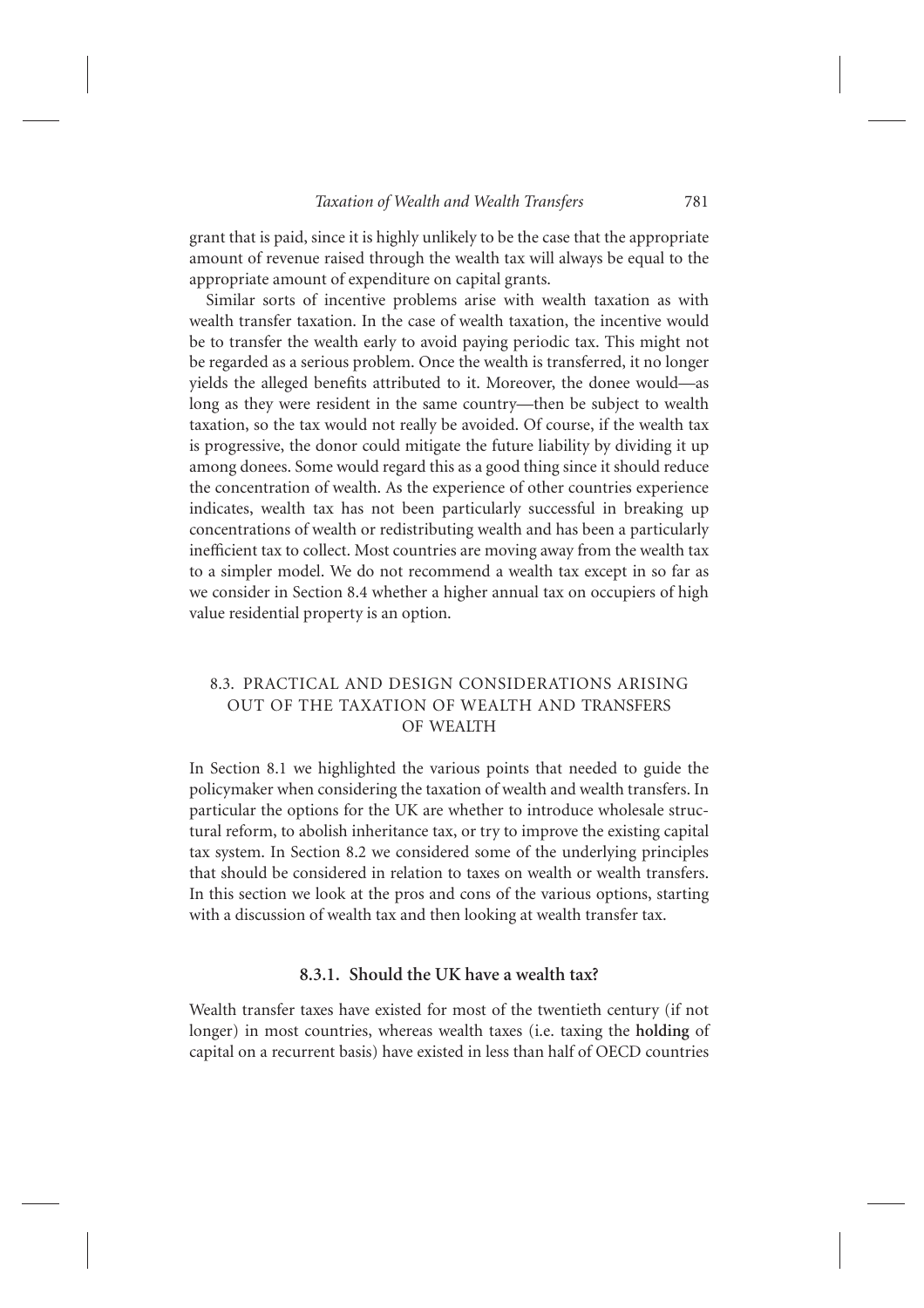and were introduced more recently. In fact wealth taxes have failed to live up to expectations and are generally in decline.<sup>52</sup> The UK has never had a wealth tax despite the Meade Report's enthusiasm for one and Labour's Green Paper in 1974<sup>53</sup> which proposed a wealth tax 'to promote greater social and economic equality'. The suggested rates ranged between 1% on net wealth of between £100,000 and £300,000 to 5% on net wealth of over £5 million (for reference average male full-time earnings increased over twelve-fold between April 1974 and April 2006).

The proposals were not introduced. Healey (1989) reflected: 'you should never commit yourself in Opposition to new taxes unless you have a very good idea how they will operate in practice. We had committed ourselves to a Wealth Tax; but in five years I found it impossible to draft one which would yield enough revenue to be worth the administrative cost and the political hassle.' This has been the common problem for most countries with a wealth tax.

## *Issues to consider in relation to a wealth tax*

The 1974 Green Paper is instructive in illustrating the difficulties which need to be addressed. These include the following issues.

#### **The taxable unit**

Should individuals be taxed separately or should the unit of taxation be the family which would then include spouses and minor children as one unit?

<sup>52</sup> At the time of writing, France, Spain, Norway, some cantons in Switzerland, Greece, and India impose a wealth tax. France has an annual wealth tax levied at rates of up to 1.8% (as well as an inheritance tax and gift tax) although note that it is limited mainly to real estate when the owner is non-resident and is only charged on the net value of assets, so can be relatively easily circumvented by foreigners charging the asset with debt. Ireland, Austria, Denmark, the Netherlands, and most recently Sweden have all dropped theirs in an attempt to encourage entrepreneurial activity although the Netherlands soon replaced it with a 30% tax on theoretical revenue on capital so wealth tax there stands at 1.3%. In Germany it was ruled unconstitutional on the basis that various types of assets were not given equal treatment and therefore it was inequitable. It was removed in 1997 although there are plans to reintroduce it (see *Financial Times*, 28 March 2007). Their contribution to total government revenue is decreasing and it would appear that the tax did not meet the expectations of the countries that adopted it (see Kessler and Pestieau (1991)). Further details can be found in appendix B of the additional online material (see footnote 2).

<sup>53</sup> In 1974 the then Chancellor of the Exchequer, Denis Healey, presented a Green Paper for a wealth tax on the basis that income was not a sufficient measure of taxable capacity and a tax to redistribute capital could reduce income tax rates. The only exception were one-off levies—one in 1948 called a Special Contribution and the other introduced by Roy Jenkins as a Special Charge in 1968. It is sometimes argued that taxes on immovable property are a type of wealth tax as are stamp duties on registration of deeds to immovable property. However, this tax is typically applied to the gross value of assets without accounting for any liabilities. Property taxes are discussed as a separate subject in Section 8.4.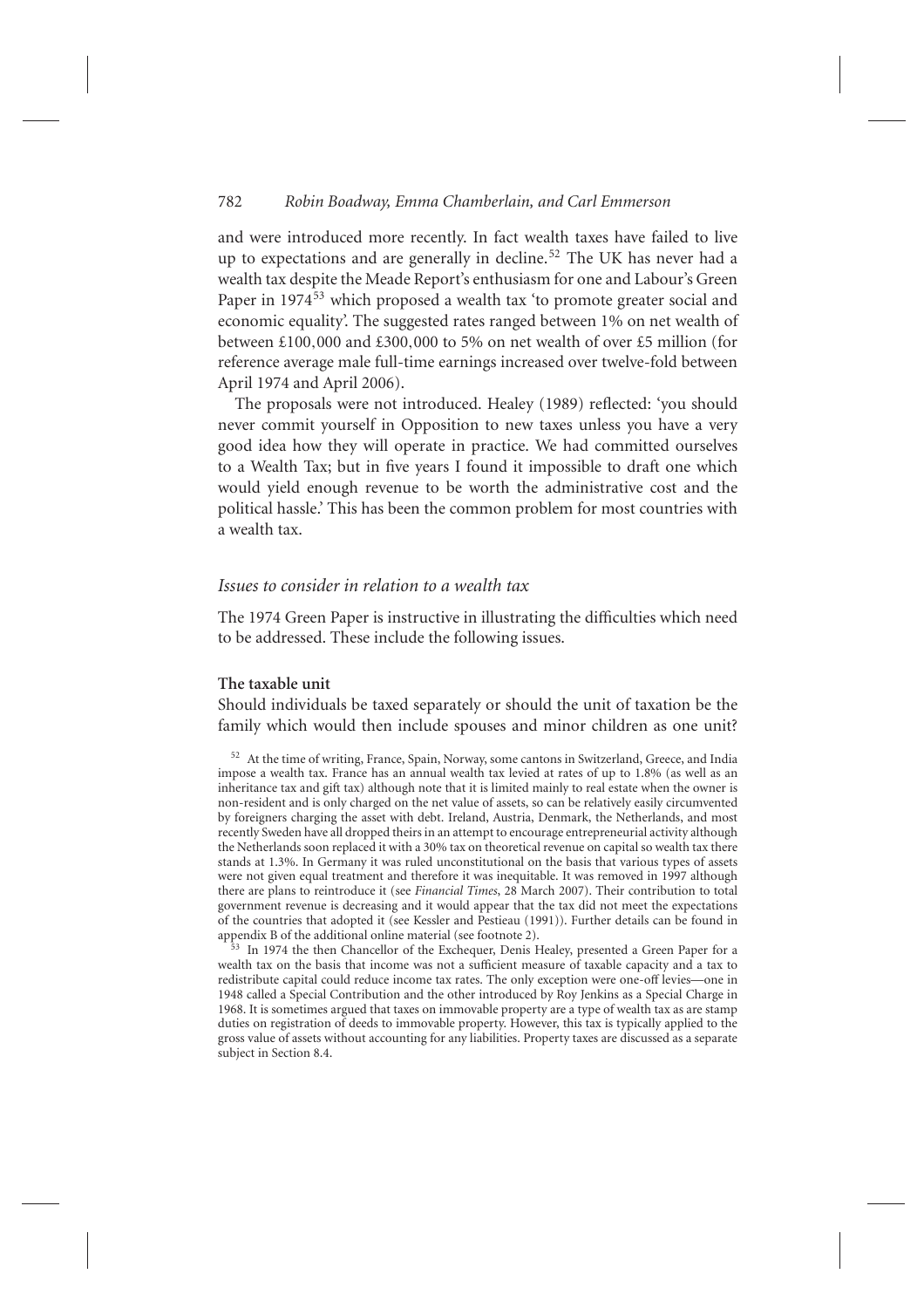No firm conclusions were reached in the Green Paper but the issue is even more pertinent now given that family structures are more complicated. The tax credits system demonstrates some of the difficulties involved. Given that the tax system currently treats husband and wife as separate taxable units with independent reliefs and allowances, it is suggested that it is preferable for any wealth tax to follow this model rather than try to aggregate the wealth of husband and wife, civil partners or cohabitees. The wealth held by minor children and derived from the parent donor could be taxed on that parent in the same way as the income is taxed on that parent. Wealth held by minor children derived from other sources, for example from grandparents, would presumably be taxed separately as the minor child's. The Green Paper proposed that the wealth should be allocated to the parent from whose side of the family the wealth derived. But this can lead to sometimes arbitrary results if a grandparent or uncle leaves wealth to a minor and the parent is poor.

#### **Chargeable individuals**

Most countries limit wealth tax to assets held by individuals but trusts also need to be considered. Should only UK residents be taxed or should non-residents pay tax on UK situated assets? Should foreign domiciliaries be exempted? Most countries limit the wealth tax on non-residents to real estate and business enterprises actually carried on by the non-resident in the country.

### **On what assets should the charge be levied?**

It is accepted that not all wealth can be taxed and therefore a wealth tax is an imperfect instrument. Human capital, that is, the present value of future earnings that an individual may earn, is not easily measured and is not taxed. Governments do not generally try to tax wealth held in the form of pension rights. Wealth tax can be more easily imposed on all real estate owned directly by the relevant person or indirectly through a company. However, should any reliefs be given for agricultural property or business property? If these assets are not subject to wealth tax then the desired social effects would not be achieved. On the other hand, a wealth tax on capital could prove an unacceptable burden for the owner of illiquid assets since the assets may well not generate sufficient income to enable the owner to pay an annual wealth tax on the capital. Presumably there would be some sort of exemption given for household chattels up to a certain value; if works of art are charged this could well lead to a dispersal of the national heritage. (France exempts works of art and the 1974 Green Paper proposed that assets of pre-eminent national importance should be exempted from wealth tax while made available for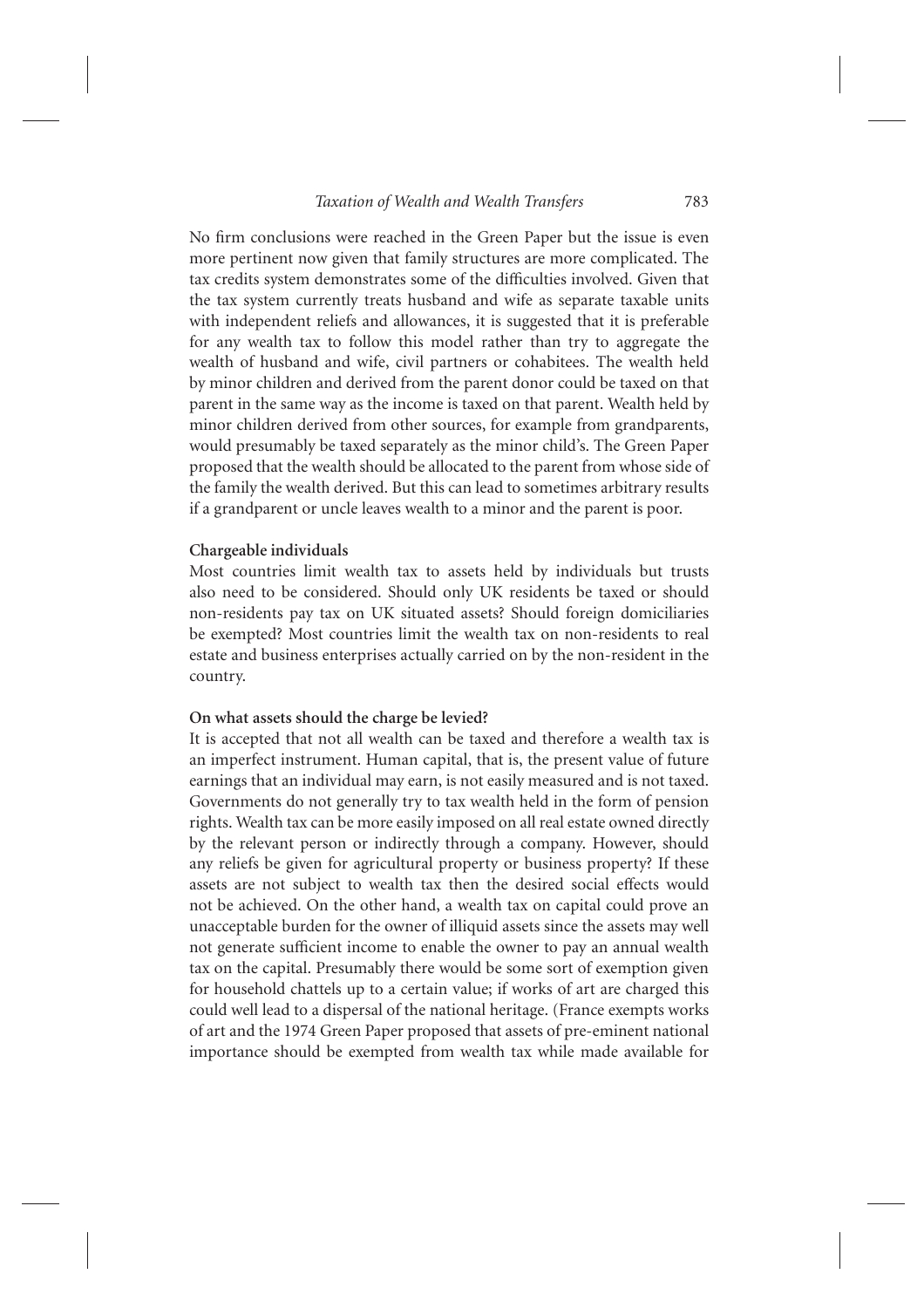public display.) While one could give a conditional exemption for works of art (not merely a deferment) provided the owners continued to meet appropriate conditions about public access there are particular issues of disclosure and valuation for works of art. It is easy to hide a picture. There would be very adverse economic results if wealth tax was imposed on holdings of UK quoted shares by non-residents but if wealth tax is imposed on any commercial enterprises here it is likely to deter foreign investment.

#### **Valuations**

A wealth tax requires regular valuations and therefore imposes compliance costs on the taxpayer and increases administrative costs for the revenue. In some cases, for example pictures, unquoted company shares, partnerships, it will not always be easy to value the taxpayer's interest since the underlying assets owned by the business will have to be valued, appropriate discounts for minority shareholdings given, and goodwill is not easily valued. What about hope value on land? Should this be ignored until planning permission is obtained? Valuations may be manipulated; the taxpayer would be entitled to know the extent of their tax liabilities with certainty and without delay and hence to be able to plan their finances. Annual valuations could be avoided by having an annual or biennial tax levied on valuations done every five years. This latter approach has been adopted under pre-owned assets income tax. However, the compliance issues remain considerable since a taxpayer may need to do a valuation of all his assets just to ascertain that he is not subject to the tax.

### **Deductible liabilities**

It would obviously be equitable to charge only net wealth so that liabilities will be deductible from a taxpayer's gross wealth in order to establish the net amount on which he will be liable. On the other hand, this opens up opportunities for avoidance. For example, the foreign resident can charge up his UK property with debt and deposit the borrowed funds which are not taxed abroad. The UK person can charge up his house and invest the borrowed proceeds in an exempt asset such as farmland.

### **Thresholds**

The 1974 Green Paper suggested a threshold of £300,000 which, if uprated in line with average full-time male earnings, would be equivalent to  $\text{\pounds}31/2$ million–£4 million today.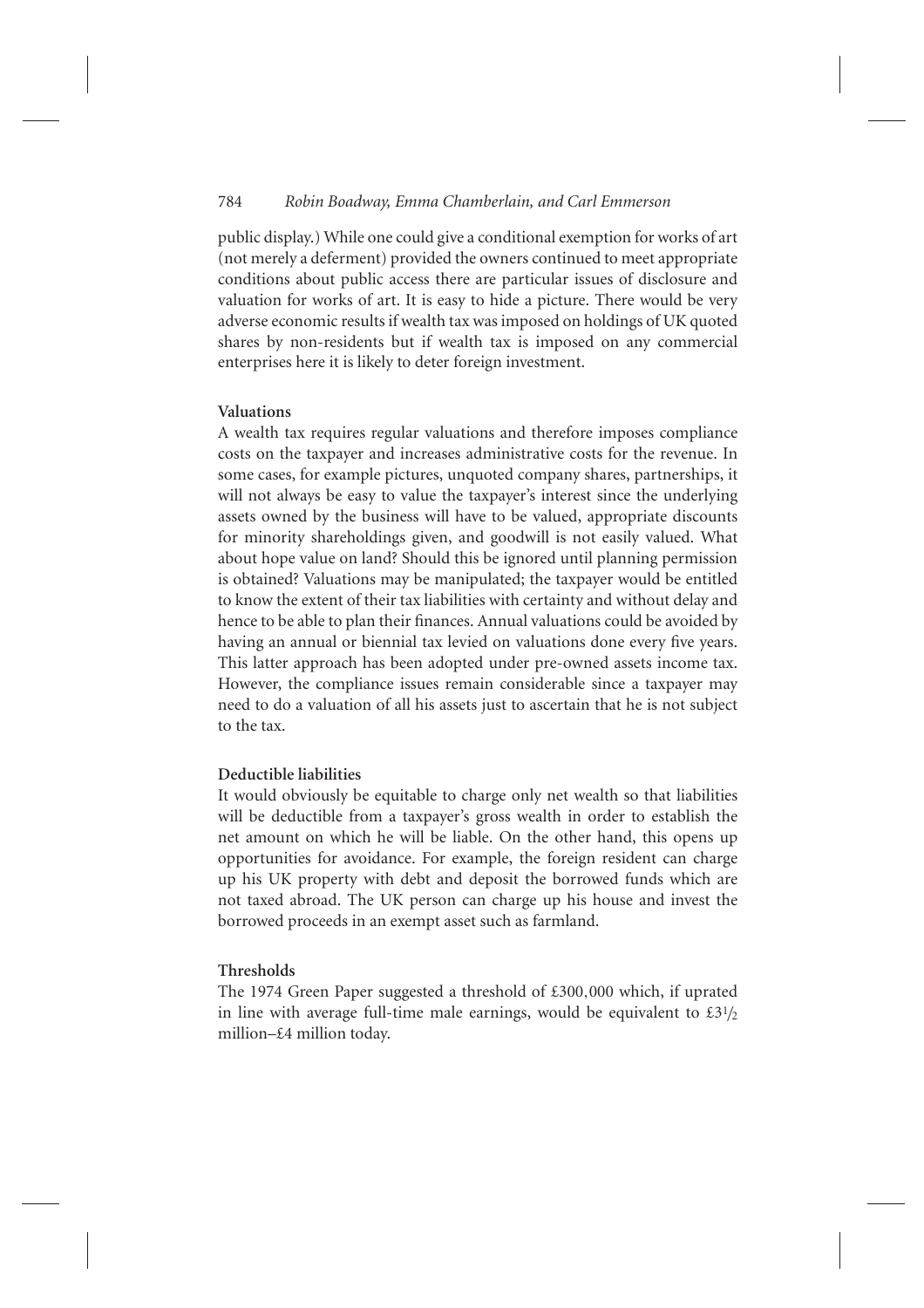### **Trusts**

Measures have to be put in place to avoid fragmentation of wealth through trusts. The 1974 Green Paper came up with some crude proposals which highlight the problems. It was suggested that for an interest in possession trust (one in which the person is entitled to the income) the whole capital value should be attributed to the life tenant. But this could be very unfair if the asset produces little income and the interest in possession is revocable. It was suggested that a discretionary trust should be charged by reference to the settlor's circumstances whether or not he can benefit on the basis that 'this will usually be close to the realities of the situation in which the trustees may be expected to follow the settlor's wishes'. But what about trusts set up long before the introduction of the tax or where the settlor is excluded and what about the position where a settlor has died and attribution to the settlor is no longer possible? Alternatively wealth tax for a discretionary trust could be governed by the shares of income distributed to the various beneficiaries in their relevant year and attributed accordingly. However, this can be administratively difficult where income distributions vary each year. The capital position of every beneficiary would have to be examined; they would not necessarily have to make a return of their wealth every year once it was established that they were well below the tax threshold but trustees would still need to go through the process and ascertain each beneficiary's total wealth. Additional rules would be needed where a beneficiary derived income from more than one trust. What about trusts where income was accumulated rather than distributed? The Green Paper suggested that where there is an identified beneficiary for whom income is accumulated contingent on his reaching a specified age the contingency should be disregarded and the capital attributed to him. But a beneficiary may never receive that capital if he fails to satisfy the contingency or the trustees appoint the capital away from him. Similar problems arise with other entities involving 'trust like' relationships.

All these criticisms of the 1974 Green Paper were made by Sandford, Willis, and Ironside (1975) who comment that 'on almost any combination of the main possibilities suggested in the Green Paper, the rich in the UK would be taxed considerably more heavily than in Germany or Sweden. Marginal rates of combined income and wealth tax in excess of 100% would be very likely and carry serious threats to the incentive to save amongst the wealthy and possibly also to incentives to effort and enterprise. No attempt is made in the Green Paper to estimate net yields from a wealth tax or to assess its demand effects.' On the largest wealth holdings they estimated that the tax level in the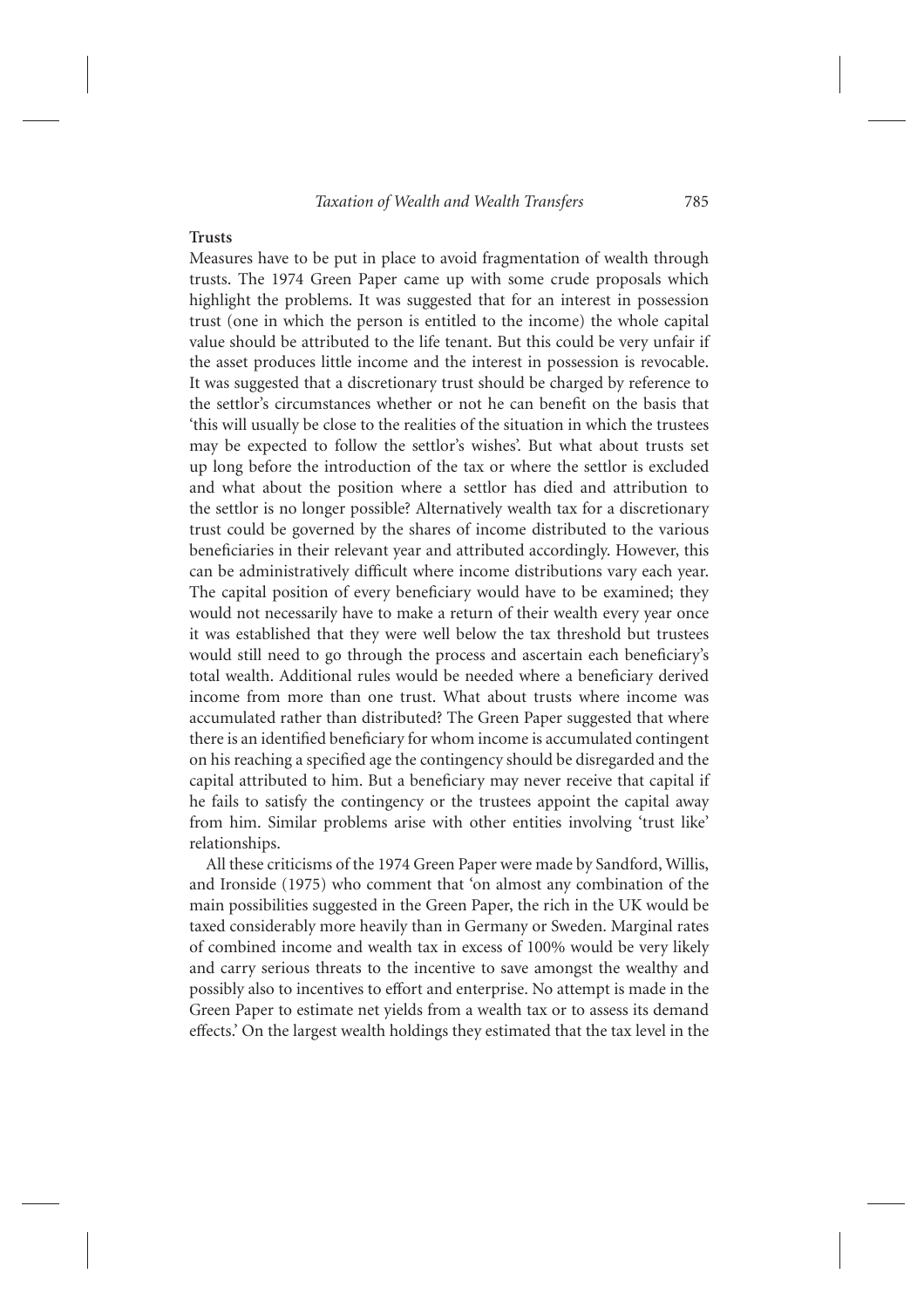UK would be substantially above that of Sweden and some 50% higher than that of Germany. The authors were strongly critical of the particular proposals set out in the Green Paper and concluded that a wealth tax was probably not appropriate anyway for the UK system.

The economic principles for and against a wealth tax were briefly discussed in Section 8.2. Arguments often used by countries in favour of a wealth tax are:

- 1. Equity: that is, that taxing income itself is an inadequate yardstick for determining ability to pay taxes and does not take into account the benefits from holding capital over and above the income derived from it.
- 2. That a wealth tax can reduce inequalities.
- 3. That it can provide useful administrative data which can be cross checked with other information collected by tax authorities (a motive given considerable weight by Norway and Denmark).
- 4. That it may have a better outreach than other taxes in taxing non-UK residents who own assets here.

### *Conclusions on wealth tax*

However, the experience of many continental countries which have adopted wealth taxes has not been a particularly happy one. As discussed in Section 8.2 the extent to which wealth confers benefits over and above the income it generates is far from clear anyway. In cases where returns are not taxed—such as the imputed rental income from owner-occupied housing or artwork these do not provide a justification for a broad-based wealth tax that would capture both income generating and non-income generating wealth alike.

Moreover, in practice, wealth tax cannot provide fully comprehensive coverage and precise valuation. The wider the coverage the more fully in theory the tax promotes horizontal equity but the wider the coverage the more difficult it is to prevent evasion by under reporting and to secure uniform valuations. Wealth tax has a higher cost of administration and a higher compliance cost involving regular valuations, with special problems created for agriculture and business and the danger of a new set of inequities between taxpayers of different degrees of honesty. Cost and complexity appear to have been important factors influencing abolition in Austria and the Netherlands.

It is argued that wealth tax would need to be confiscatory in order to bring about any real redistribution while the complexity of wealth tax and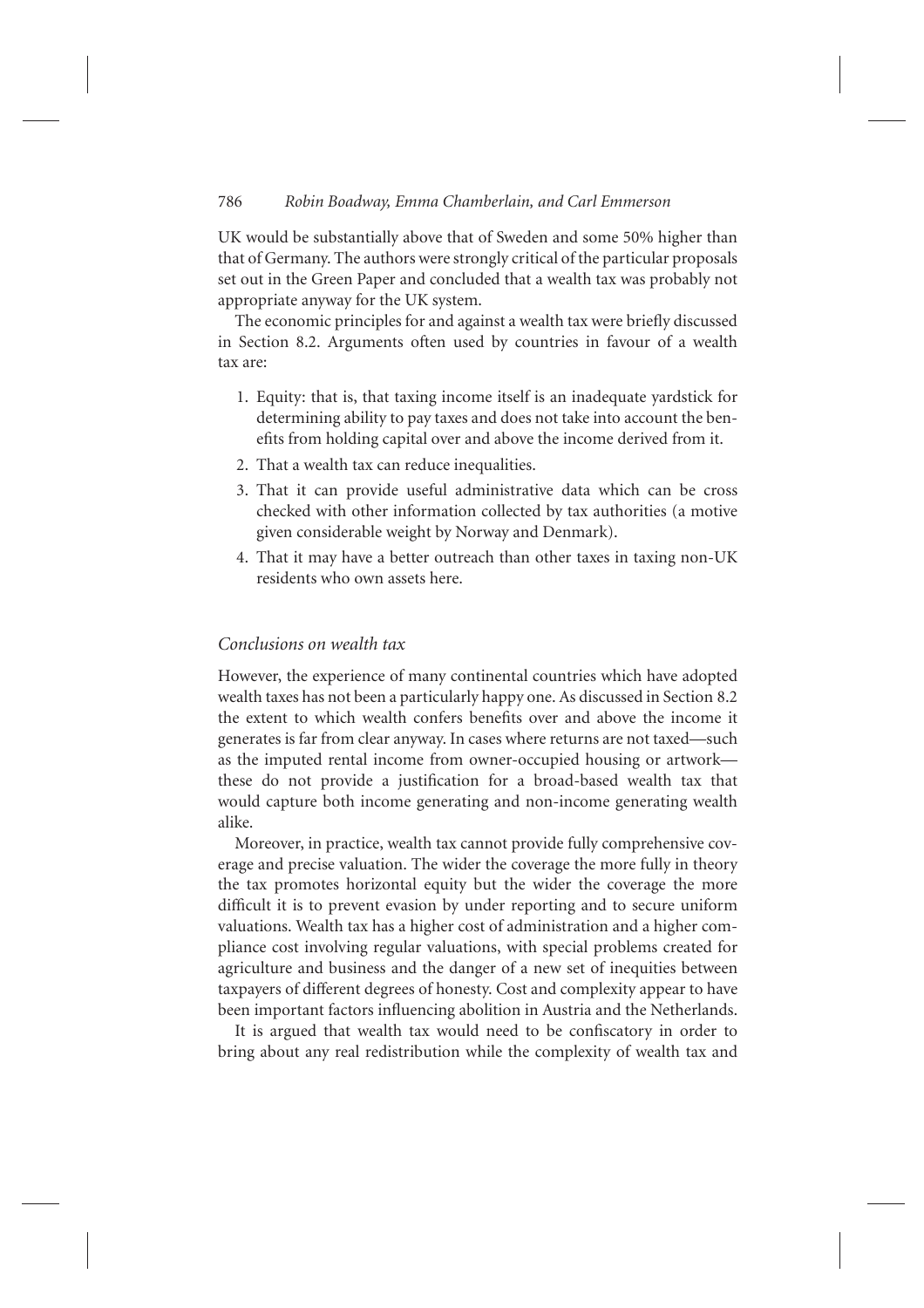its perceived unfairness leads to avoidance.<sup>54</sup> Recent experience suggests that wealth taxes as they now exist have little effect on wealth distribution.<sup>55</sup>

Such a major change in the tax system needs to be justified by a sufficient margin to outweigh the costs of change, and it is far from clear that the advantages of a wealth tax are sufficiently great to justify the risks of such a change. For example, the yield of wealth taxes in countries such as France has not been significant. One of the problems is that, as we have seen already, the UK data on wealth are unsatisfactory and therefore predicting how changes to the taxation of wealth will operate in practice is speculative and therefore risky. The majority of developed countries have abolished wealth taxes. For the UK a risk is that the introduction of a significant wealth tax would be that it gave the perception of being hostile to the creation of wealth which could lead to a flight of capital. The factor that most influenced the Irish and Dutch governments when they decided to do away with wealth taxes was the perceived harmful effect on the country's economic activity, causing productive capital to leave and discouraging foreign investment and entrepreneurship.

If it is to be implemented at all, it should perhaps follow an enhanced council tax, with significantly higher rates of tax for those occupying very high value properties. This is discussed further in Section 8.4.

# **8.3.2. Wealth transfer taxes**

#### *Design issues to consider*

The design principles that need to be decided in relation to any wealth transfer tax are summarized below.

#### **Integration**

In principle, a wealth transfer tax could be integrated with the broader tax system. The form of integration with the direct tax system would depend on whether income or consumption expenditures were the base. From the perspective of strict welfarism or equality of opportunity, wealth transfers would be treated as income receipts of the donee and as taxable uses of income by the donor. Under both income and expenditure taxation, transfers would be included as taxable income to the donee, while no deduction or credit would be allowed for the donor. In the case of restricted welfarism, a tax credit would be given to the donor for transfers given in either tax system.

<sup>54</sup> See Heckly (2004). <sup>55</sup> See McCaffery (1994).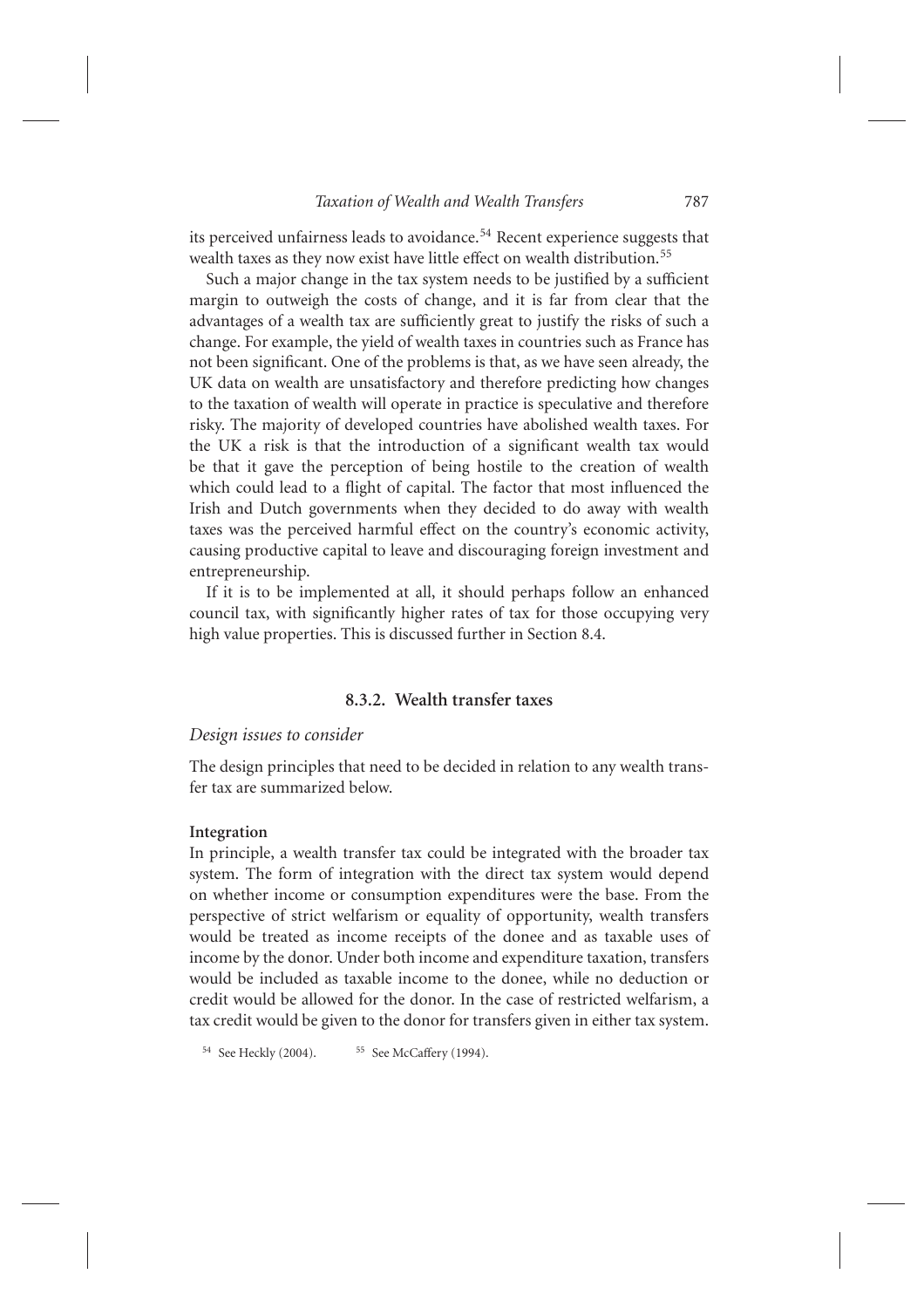In fact, a substantial proportion of government revenue comes from other taxes, especially the VAT. The VAT is like a proportional expenditure tax and ought to be treated as such from the perspective of the overall tax system. To the extent that one views the transfer of wealth as analogous to expenditure by donors, as strict welfarist and equality of opportunity tax designers would do, it should be treated like any other form of expenditure under the VAT. Thus, donors should be subject to VAT on their transfers over and above the direct tax liabilities they incur. This consideration certainly complicates the tax system, and might lend support to the argument of the Meade Report that wealth transfers be treated separately from the direct tax system.

## **Rates**

Most countries operate a separate system of rates and thresholds for wealth transfers in order to avoid the problem of lumpiness and the taxation of wealth transfers therefore operates as a stand-alone system. Otherwise under an income tax system the size of a transfer in one year could be large relative to the donee's normal annual income and this might lead to unfairness. Under an expenditure tax system, this is less of a problem since the taxpayer can selfaverage by smoothing expenditure over their lifetime and varying their mix of registered and tax-prepaid assets holdings.

### **Comprehensiveness of tax**

What assets should be exempted? We have already discussed transfers to charitable organizations and transfers of business and agricultural property that currently qualify for special reliefs. Some argue that special preference should be given to transfers of a family house or a family business on social or other grounds. For example, incomplete capital markets make it difficult for UK homeowners to release their housing equity at a fair price. Similarly, access to capital markets, leading to liquidity concerns, may be limited for those who own family businesses. For these assets, even if they are not exempted, it seems sensible to allow taxpayers to smooth their payments over a number of years with interest payable on the outstanding liabilities. This currently occurs under the UK system.

### **Status of recipient**

Special considerations are often given to transfers to a spouse or civil partner given the financial interdependence. So, for example, transfers between spouses are not taxed in the UK whether this takes place during lifetime or on death. However, the old estate duty rules had no spouse exemption for some years and many countries still do not operate a spousal relief. If the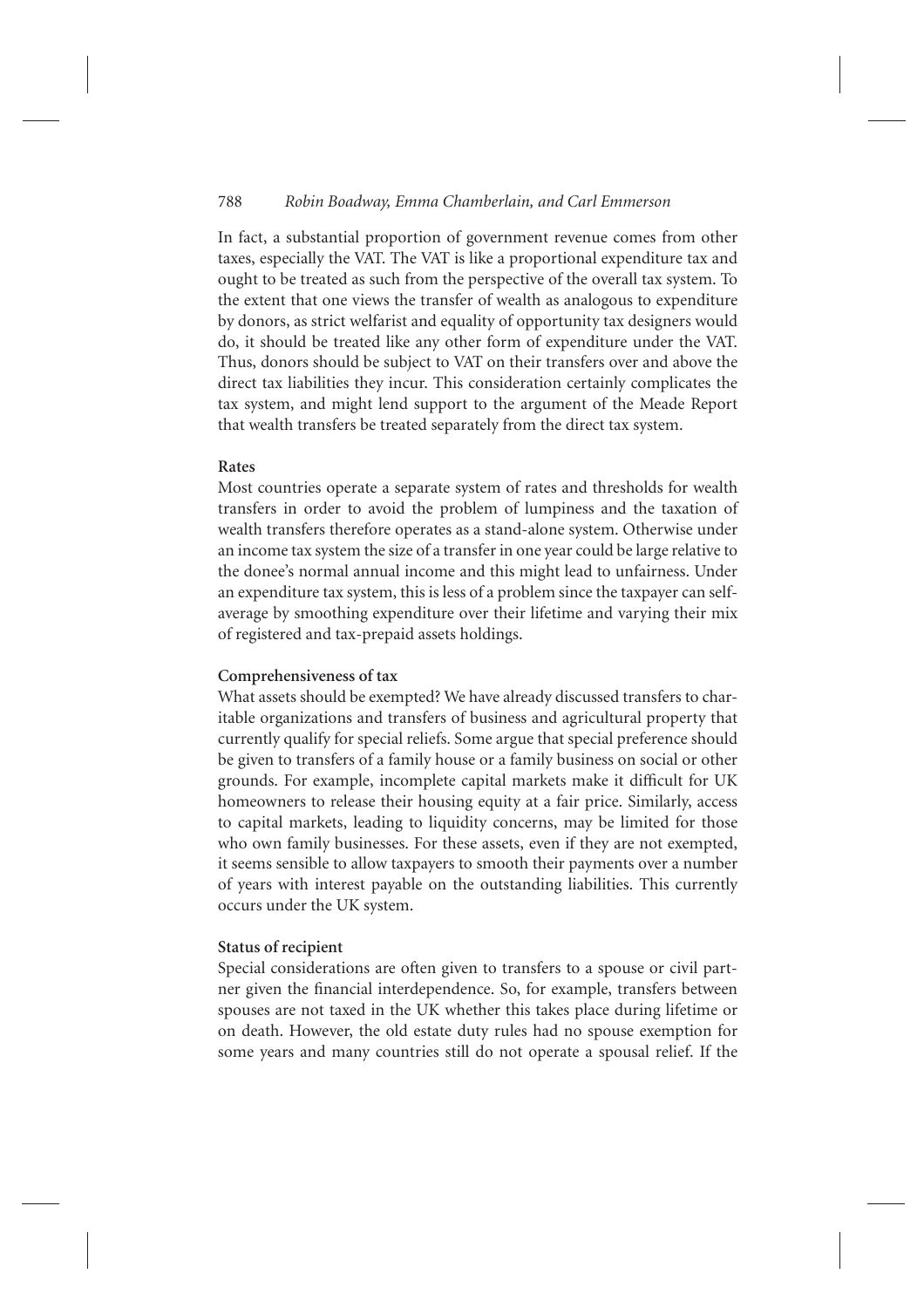concern is that joint occupiers should not be penalized or forced to sell the house on the first death, the Irish proposal could be adopted which defers the tax where there are joint occupiers, irrespective of the relationship of the occupier to the deceased. The taxable status of the donee generally needs to be considered—will tax be payable irrespective of the residence of the donee if the asset is situated in the UK and is the tax avoided if non-UK situated assets are transferred to non-UK resident or domiciled donees by a UK resident or domiciled donor? If tax is imposed on transfers of UK situated assets it is relatively easy for foreign domiciled or non-UK resident donees to avoid this by ensuring the assets are relocated, through use of foreign companies.

#### **Avoidance**

The design of wealth transfer taxation must also take account of avoidance possibilities. Since the tax would be triggered every time wealth changes hands, there would be an incentive to minimize the frequency of such transfers. In the case of bequests, one way to do this would be to skip generations or to use trusts. The problems raised by trusts are discussed below. Higher transfer rates can be imposed on transfers that skip a generation (as occurs in the USA).

### **Efficiency**

Like any other tax, wealth taxes affect incentives to work and save. In some countries the system imposes lower rates overall where an estate is split between more donees or where wealth is left to donees with lower incomes or who have received smaller inheritances in the past. This raises the issue about whether to have an estate duty or an inheritance tax? Some countries levy wealth transfer tax by reference to the circumstances of the donor and others by reference to the circumstances of the donee. The pros and cons of such an approach are discussed later in the context of accessions tax.

#### **Interaction with capital gains**

How should wealth transfer tax interact with capital gains tax? Should the transfer trigger a deemed realization or not? There are three main options. First, capital gains might be deemed to have been realized when property changes hands through a transfer. In this case, capital gains tax is payable at the time of the transfer, and the tax liability would be that of the donor. Of course, if the transfer takes place on death, the capital gains tax liability would have to be paid out of the estate and would be over and above any wealth transfer tax. The second alternative is not to deem capital gains realization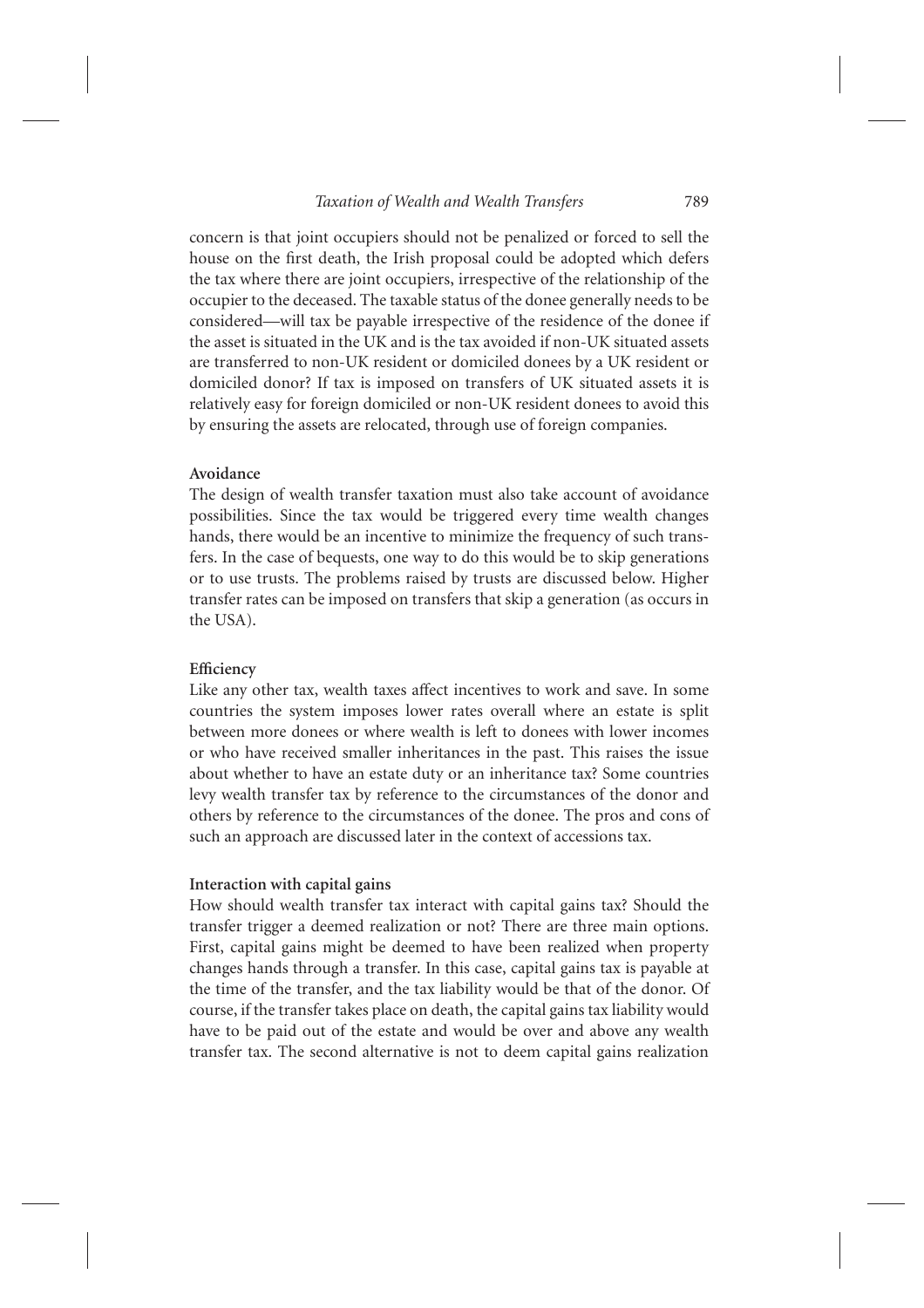at the time of transfer, but carry forward the accrued capital gains until they are eventually realized by the donee (or his/her heirs). The third alternative is to have only wealth transfer tax on death but all assets are rebased to market value without any capital gains tax payable. This currently occurs in many countries including the UK and US.

#### **Estate duty or inheritance tax?**

Some countries apply the wealth transfer tax to the donor and others to the donees. The strict welfarist and equality of opportunity objectives inform this choice. In both cases, the donee should be taxed, and no relief should be given to the donor. This is true whether the tax on wealth transfers is integrated into the income tax or taxed separately. Under restricted welfarism where the benefit to the donor does not count for tax purposes, the tax should still apply to the donor but with no relief being given to the donee. Of course, if the tax rate on wealth transfers were strictly proportional, it would matter little whether donees or donors were taxed. But as soon as some element of progressivity is introduced, either in the rate structure or in the use of exemptions, they would no longer be equivalent.

#### **Harmonization with personal tax reform**

Much of our discussion has assumed that the personal tax system used income as its base and applied a single rate structure to that base. Two other personal tax systems are often proposed: a dual income tax and an expenditure tax. Suppose it is decided to tax wealth transfers as part of the personal tax system. No special problems arise under a dual income tax system where a separate rate schedule applies to capital and non-capital income. Wealth transfers should be aggregated with earnings and other transfers as noncapital income. If the personal tax base is expenditures, transfers on death should be treated as expenditure by donors.<sup>56</sup> For the donee, inheritances are simply treated as income received and treated as such for tax purposes.<sup>57</sup>

<sup>56</sup> Specifically if they are made out of registered assets (i.e. those that are financed by taxdeductible saving that become taxable when drawn down), bequeathing ought to involve deemed deregistration. If they are made out of tax-prepaid assets (i.e. those financed out of after-tax savings whose capital income is untaxed under an expenditure tax) no further measures need be taken.<br><sup>57</sup> Conceptual problems arise if the tax is not integrated with a direct expenditure tax. The tax

on wealth transfers would have to mimic a separate tax on expenditures by both the donor and the donee. For the donors, that can be accomplished by taxing the bequest under the wealth transfer tax, but exempting it from personal expenditure taxation. For the donees, the inheritance should in principle only be taxed to the extent that it is being spent. That entails allowing for the possibility of its being registered separately from other assets. The implication is that deploying a separate wealth transfer tax that respects the principles of expenditure taxation is difficult when it applies alongside direct expenditure taxation.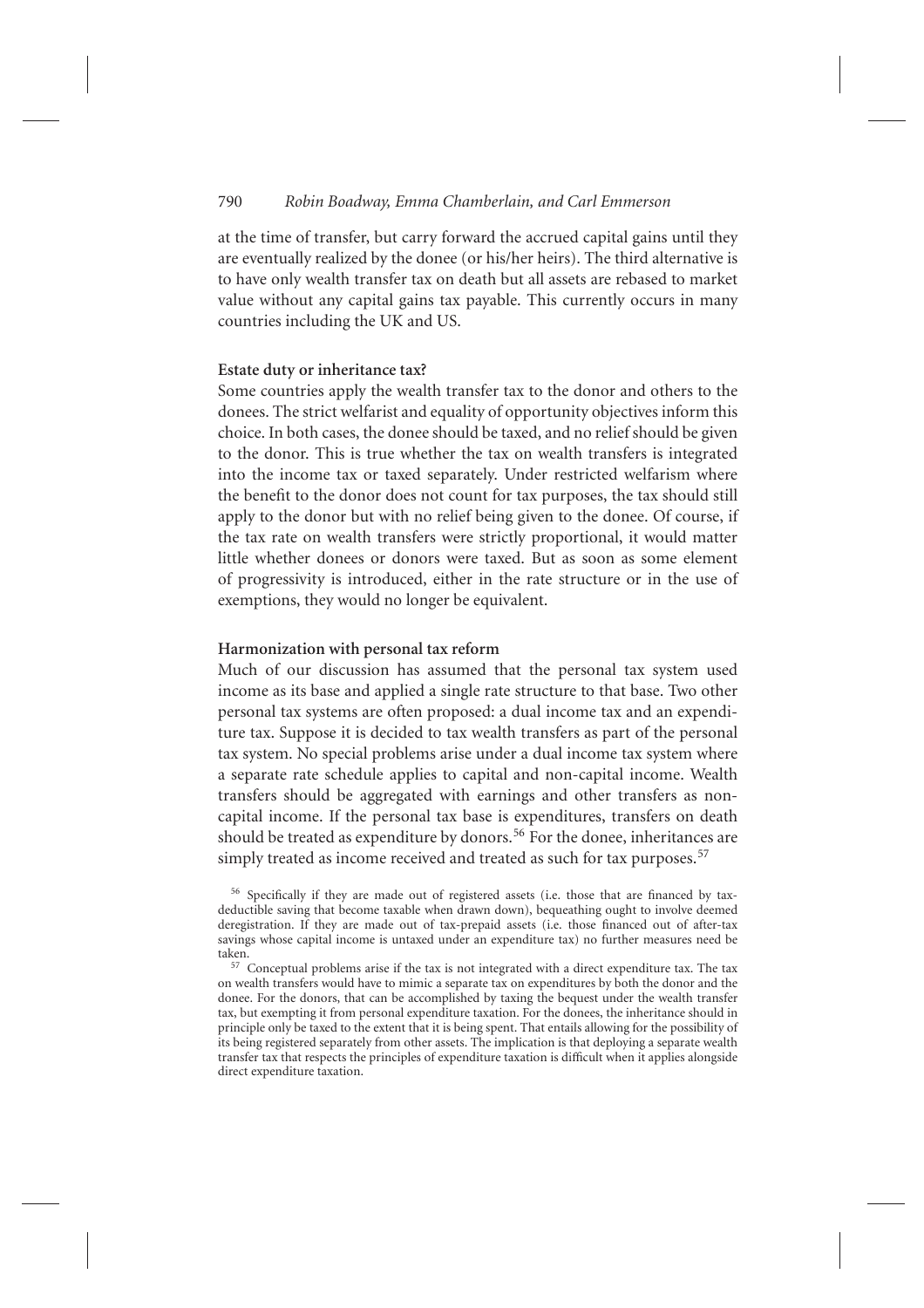### **Lifetime vs death transfers**

Related to the issue of rates is whether lifetime gifts should be taxed at the same rate as transfers on death or indeed at all and if so should there be any principle of cumulation with previous transfers? Most countries which tax wealth transfers such as the US and France operate an integrated gift and death tax system. New Zealand is unusual in having gift tax for lifetime gifts but no estate tax; the UK is unusual in having no wealth transfer tax on many lifetime transfers but tax on death transfers.

## **International considerations**<sup>58</sup>

The lack of consistency worldwide in the connecting factors imposing capital taxation can result in double taxation for some individuals. For example, liability to UK inheritance tax other than on UK-situated assets is based on domicile in the UK as a matter of general law or deemed domicile in the UK by virtue of having been resident in the UK for seventeen out of the previous twenty years.<sup>59</sup> The US imposes a federal estate tax on the worldwide assets owned at death by a US citizen or by a US domiciliary; and the Netherlands imposes succession duties on those resident in the Netherlands at the time of their death. Different systems also adopt different approaches to migrating individuals. For UK purposes, an emigrant from the UK will remain within the UK IHT net notwithstanding that they acquire a domicile of choice outside the UK for the first three years outside the UK under the deemed domicile provisions while a person will remain within the scope of the charge to Dutch succession duty if he dies within ten years of leaving the Netherlands and remains a Dutch national.

Not only do the categories of individuals subject to a jurisdiction's capital tax system vary considerably, so do the assets against which those taxes are levied. Some systems such as the UK IHT regime and the US estate duty regime will bite on an individual domiciled in the UK or a US citizen (or domiciliary) respectively in respect of their worldwide assets. In contrast, Singapore estate duty, for example, only applies to moveable and immoveable property in Singapore. It is problematic for countries to devise effective ways of taxing the mobile person. In the UK the insertion of an offshore corporate entity can remove UK situated asset from the capital tax regime. For example, a foreign domiciliary can buy real estate in the UK via an offshore company. The asset will not be within the inheritance tax net until the foreign domiciliary has been resident here for seventeen out of twenty tax years (and even after seventeen years, inheritance tax can be avoided by holding the company shares in a trust).

<sup>&</sup>lt;sup>58</sup> We are grateful to John Riches at Withers LLP for information in this section.

<sup>59</sup> S267 IHTA 1984.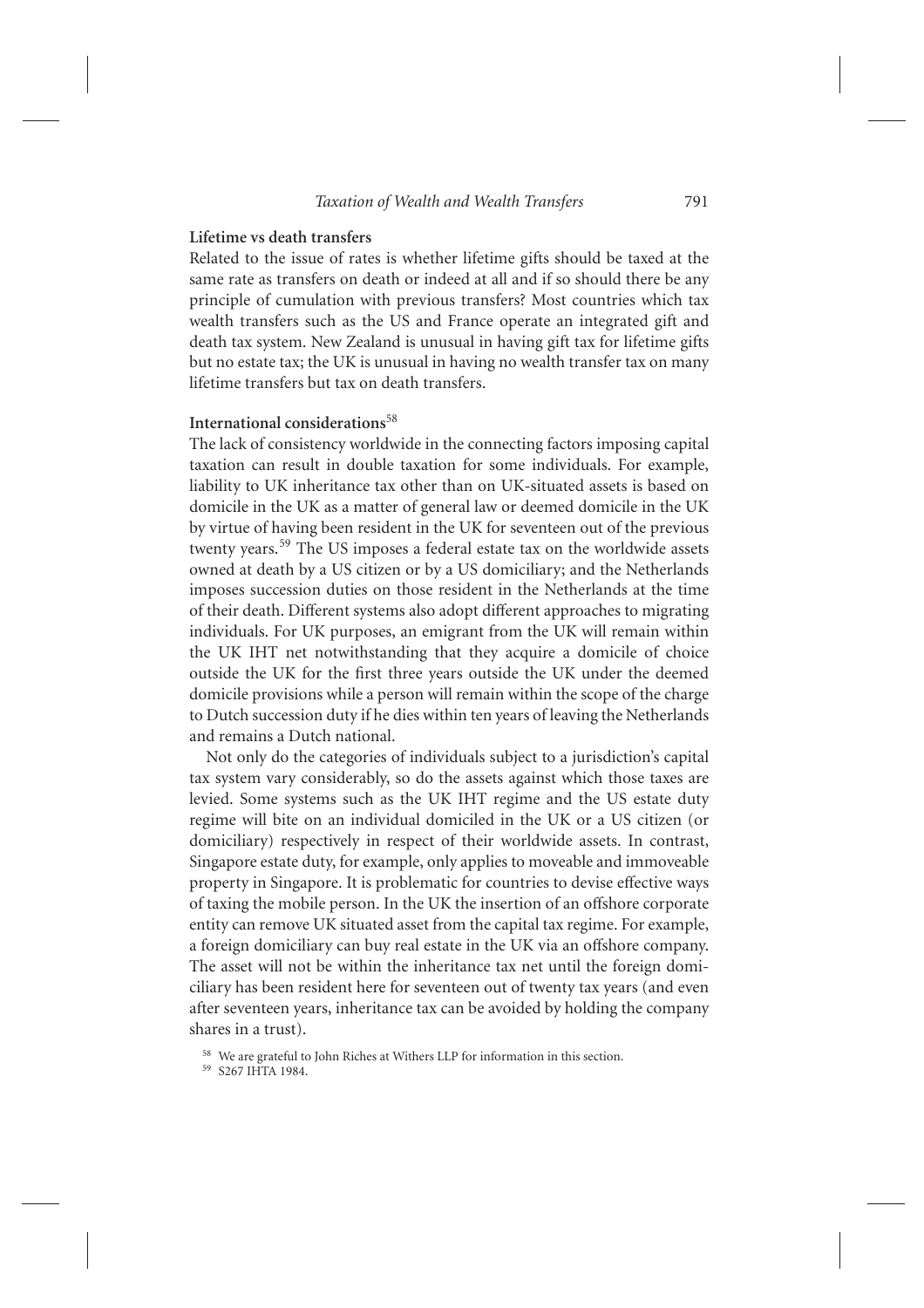While the world is now served with a comprehensive network of double tax treaties in respect of income and corporation taxes, generally now based on the OECD Model Treaty, the number of treaties relating to capital taxes is materially less. The effect of this, unfortunately, is to mean that there is material scope for double taxation or nil taxation in the event of an individual's death. In the UK, by way of example, there are currently eleven capital tax treaties in force as compared with 149 income and corporation tax treaties. Even where double tax treaties are available, there is much scope for double taxation because of the significant differences that exist in the worldwide approach to capital taxation.

### **What entity should be taxed?**

Trusts and foundations are vehicles often favoured in succession planning because the creation of these structures avoids the formalities and expense of probate procedures—no transfer needs to occur on death. But such vehicles pose a conceptual challenge for revenue authorities because there is no identifiable individual in whom property ownership resides. Various responses to the taxation of these wealth holding structures can be identified.

*Treat trust as transparent* Many taxing regimes have rules providing for assets settled on trust to be included within the taxable estate of the settlor or the trust's beneficiaries on the basis they can simply 'look through' the trust to see them. In the US, for example, a grantor trust is a trust whose settlor is treated as the owner of the trust assets for tax purposes. As a result, distributions of income or capital to beneficiaries are treated as gifts from the settler and not taxable to them as income. If the settlor is a US citizen, he will therefore be fully liable to tax on the income within the trust, whether or not he receives distributions and the trust fund will be included within his estate for US estate tax purposes. The same estate tax issues arise if UK property is owned by a foreign grantor trust.

*Attribute ownership of capital to income beneficiary* Until March 2006 this was the approach taken by the UK so that the capital interest in a trust fund was attributed to the individual entitled to the life interest.

*Create a fictional taxpayer* In most jurisdictions, as a matter of general legal principle, neither a trust nor a partnership has legal personality. For tax purposes, however, they are frequently treated as entities and taxed separately according to special rules. Since March 2006, almost all new UK trusts are taxed as separate entities and inheritance tax is levied at a rate of up to 6% every ten years on capital value with exit charges being applied pro rata when property ceases to be held on trust. However, there are no provisions to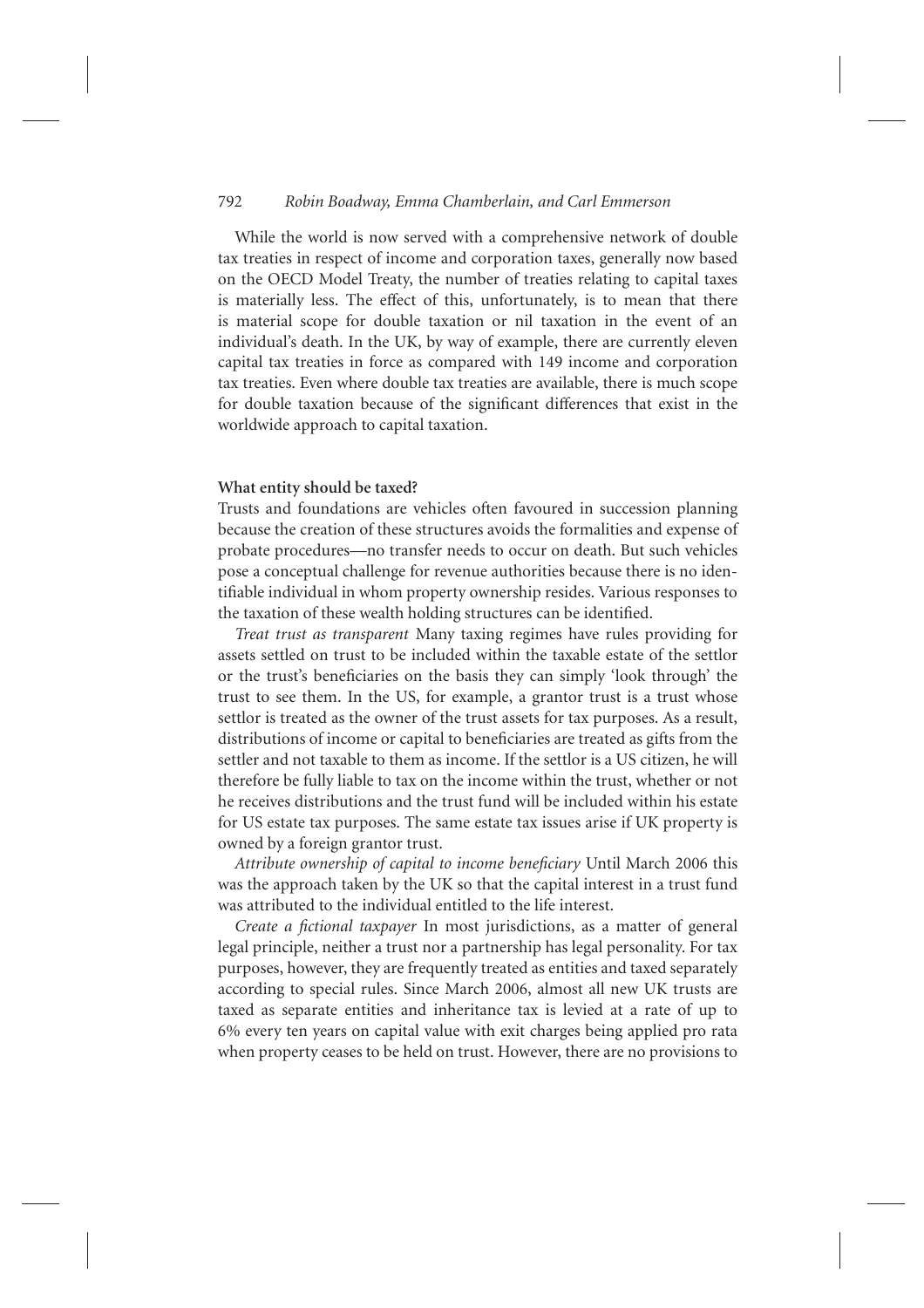limit the number of trusts set up by each donor so with care the 6% can be minimized.

*Tax an actuarial value ascribed to the life interest/usufruct* Under the French inheritance tax regime, a usufruct is, for example, valued on a sliding scale as is the value of the nue properiétaire with the valuations dependent on the age of the donor. $60$ 

## **Political consensus**

Labour introduced capital transfer tax (CTT) in 1975 which was a cumulative tax on death and on all lifetime gifts, not just those made within a stated period before death. However, Denis Healey acknowledged that four years later when he left office CTT was still raising less revenue than estate duty.<sup>61</sup> This was partly due to a much more generous spouse exemption and a number of other reliefs such as BPR and APR, possibly because some wealthy people had fled the country but also because people delayed making gifts and waited for a change in government.

#### *Donee or donor based tax system?*

Taxes on wealth transfers may be broadly categorized as being donor based or donee based: a donor based 'or estate tax' system taxes by reference to the donor (i.e. the deceased). The current UK system is an estate tax system which charges tax on the value of property transferred by the donor, generally on death. It does not take into account the past inheritances received by the donee from any source, the relationship between donor and donee, or the notion that spreading wealth among more donees should be encouraged as a way of reducing the concentration of wealth.

A donee based or 'inheritance tax' system taxes by reference to the donee: the rate of tax on transfers of wealth is governed not by the overall amount held in the donor's estate but by the history of inherited wealth for the donee. So each donee pays tax to the extent that transfers of wealth to him from any source exceed a certain limit over his lifetime. The Capital Acquisitions Tax ('CAT') regime in the Republic of Ireland is an example of a donee based system.<sup>62</sup>

<sup>60</sup> 'An introductory guide to French succession law and French inheritance tax', unpublished, Prettys Solicitors, Ipswich (2004).

 $61$  See p. 404 of Healey (1989).

<sup>&</sup>lt;sup>62</sup> A number of European countries such as Switzerland also have a donee based system based on the amount received by the donee and the degree of kinship. See appendix B of the additional online material cited in footnote 2 for further details.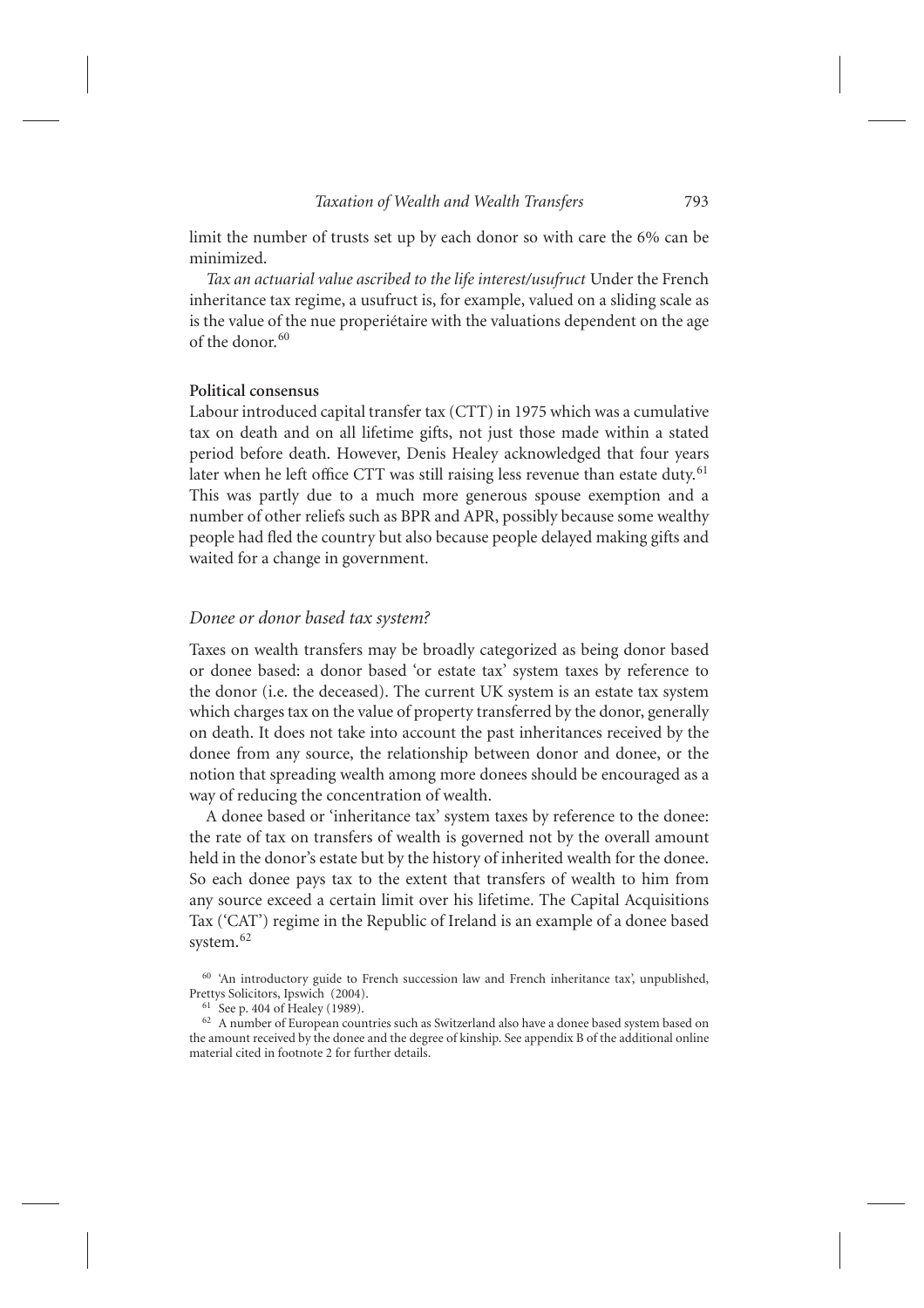A donor based regime is generally regarded as simpler and easier to administer because it is tied up with the probate process and executors just file a single return. Donee based regimes are more prevalent in civil law systems where forced heirship rules tend to split assets between certain heirs in any event. Countries usually opt for one or other system.<sup>63</sup>

In 1972 the Conservative government published a Green Paper suggesting the possibility of an accessions tax in place of estate duty.<sup>64</sup> The change of government in 1974 prevented any chance of that reform occurring. However, the donee based or accessions tax system was adopted by Ireland<sup>65</sup> in 1976 and has had strong advocates.<sup>66</sup> If adopted, the tax is generally levied not just on bequests but on lifetime gifts received at any time and from any source. The donee based system could look at the cumulative total of all accessions received in the donee's lifetime or over a certain period and so take account of all the recipient's inheritances, whenever received and from whatever source. Patrick and Jacobs (1999) suggested a lower exemption threshold than the current UK system and a more progressive rate structure. Ireland has a lower threshold but a flat rate of 20%.

So an estate left to four children would suffer less tax than an estate left to one assuming the four children had no previous receipts of capital. This is seen to be fairer because four children will necessarily inherit less than one anyway.

In Ireland various exemptions similar to those in the UK are retained: for example, transfers between spouses are entirely exempt; there are reliefs for heritage, business, and agricultural property. The treatment of trusts is relatively straightforward and pragmatic.<sup>67</sup>

### **Advantages of an accessions tax**

*Redistribution* It is argued that a donee based tax encourages private distribution of wealth and hence is more efficient than a wealth tax in reducing

<sup>63</sup> Tiley, John in Death and Taxes [2007] BTR 300 noted though that for a time the UK had both, since estate duty was donor based but succession duty and legacy duty also applied until 1949 and were both donee based taxes, taxing property by reference to the circumstances of the donee. A widow would pay tax at lower rates than 'a stranger'.

<sup>64</sup> See the Green Paper: 'Taxation of Capital on Death: a possible inheritance tax in place of estate duty', March 1972 Cmnd 4930.

Although cumulation is for periods only rather than over the whole of the donee's lifetime.

<sup>66</sup> See Sandford, Willis, and Ironside, 'An Accessions Tax', and the Fabian Society Report, 'Paying for Progress', 1999. The Liberal Democrats favoured an accessions tax in their 2006 proposals but by 2007 had abandoned this as too complex. See also Robinson (1989).

<sup>67</sup> A one-off discretionary inheritance tax of between 3% and 6% applies to property held in a discretionary trust or becoming subject to a discretionary trust from 25 January 1984. An annual 1% inheritance tax applies to property held in a discretionary trust on 5 April each year commencing with 1986. Further details of the Irish tax system are provided in appendix B of the additional online material (see footnote 2).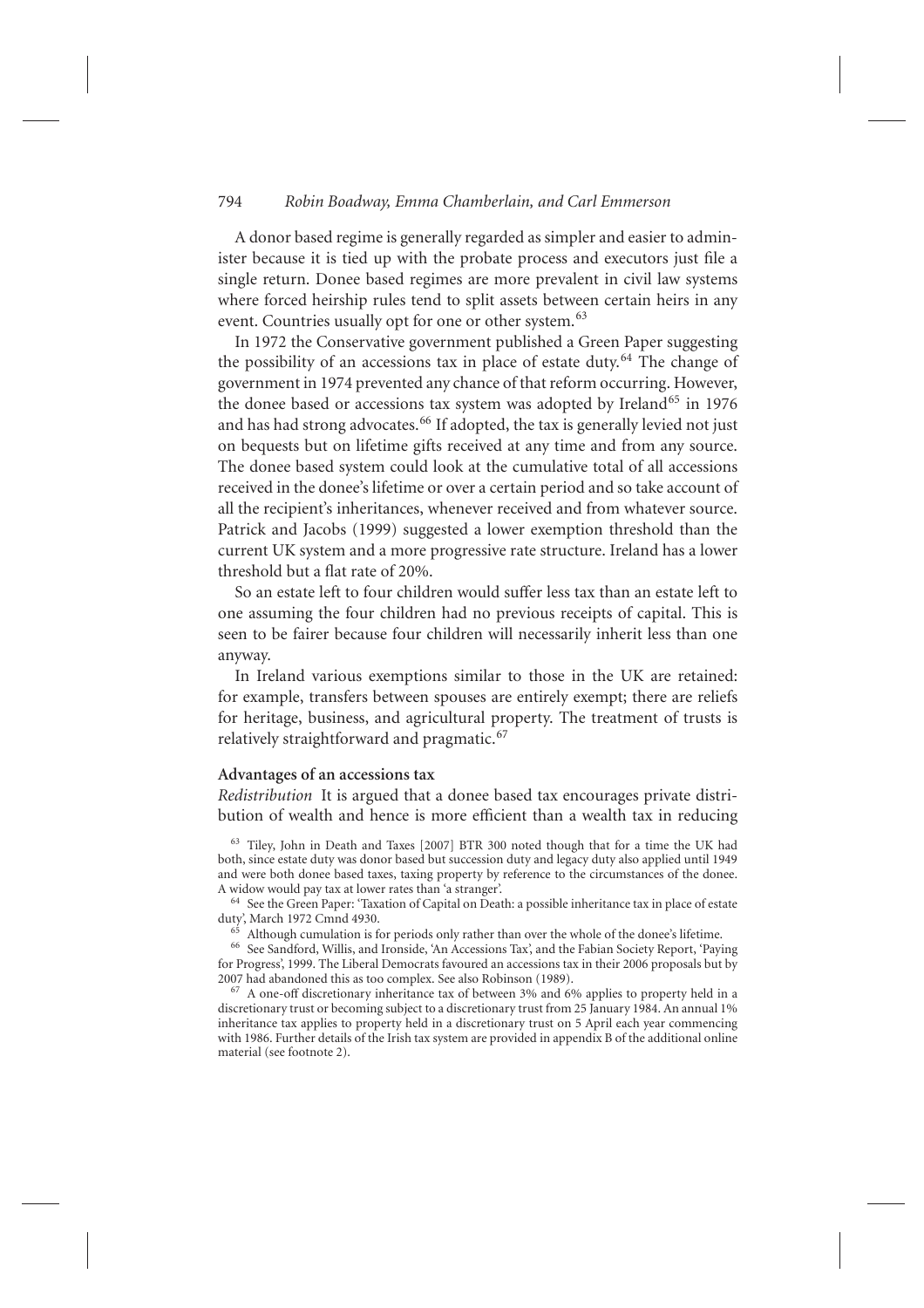inequality or at least constraining the growth in inequality. Donors have an incentive to divide their wealth among more people and moreover to disperse their estates among donees who have not previously received inheritances because the rate of tax on them will be lower. Sandford (1987) argued: 'It is large inheritances not large estates as such which perpetuate inequality and an accessions tax falls heavily on the person who receives most by way of gifts and legacies.' Some encouragement to spread wealth could be provided even under a donor based system by letting the donor give up to a certain amount free of tax to each individual, irrespective of the wealth of the donee but since it cannot take into account the other inheritances received by that donee from other sources it is a cruder method.

*Equity* It reduces the incentive to make lifetime gifts and removes the lottery of the seven-year rule. If applied over a donee's lifetime there is no difference in tax rates between those who make lifetime gifts and those who keep their wealth until death. The cumulation principle means that a person whose accessions come from one source or in one go is taxed the same as someone receiving the same value of gifts from many sources or at different times.

*Flexibility* It is more flexible than an estate tax in that it can take account of the particular circumstances of any beneficiary, for example, give a concession to a disabled child. By relating rates of tax to the amounts received by an individual it may be more politically acceptable, although this could come at the cost of greater complexity in the tax system.

### **Disadvantages of an accessions tax**

*Reduces incentives* It is argued that any increase in inheritance tax or the introduction of a tax on lifetime gifts would reduce saving and provide disincentives to enterprise. Having said that, most lifetime saving is not initially undertaken with the purpose of bequest but simply for security and later consumption. It is also pointed out that a donor prepared to transfer his wealth to a wide range of people pays lower wealth transfer tax. The same arguments about disincentives can be used in respect of any tax on wealth transfers although at present most lifetime gifts are not taxed.

*Higher administrative and compliance costs* This is often cited as a major problem. All recipients of gifts above the exempt level have to declare them to the tax authorities and keep a lifetime record of gifts received. There are more forms to be processed where tax is related to the shares of the beneficiaries rather than to the total estate. However, the Irish CAT system is quite a complex system with a number of reliefs and different threshold levels according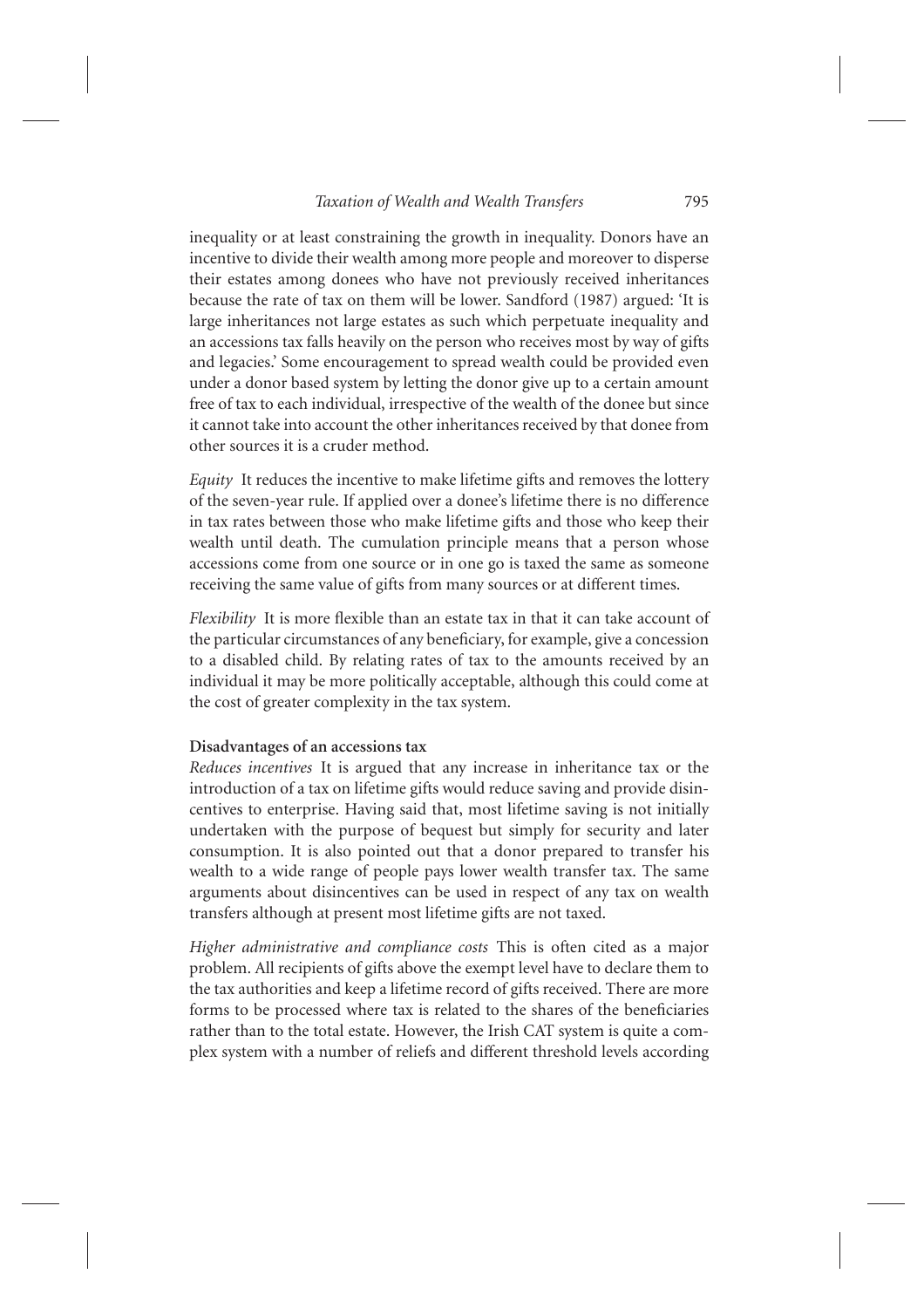to the relationship of donor and beneficiary<sup>68</sup> but is operated at about the same level of costs per unit of revenue as that of income tax on the selfemployed.<sup>69</sup> Costs could be minimized if the rate of duty on the beneficiary is related only to the individual legacy rather than the aggregate received in gifts over his lifetime but this would be open to abuse. It may be sensible to set the initial threshold per donee at a high level above which receipts are taxed on a progressive basis rather than the current flat rate. Most families would then continue to be able to transfer wealth free of tax (although not free of capital gains tax). The existing capital tax system in the UK is complex and relatively expensive to administer. The main additional cost would be the need for each donee to keep a personal record of all lifetime inheritances over a certain limit (assuming all lifetime transfers are to be included) although cumulation could be restricted to ten or fifteen years.

*Evasion and avoidance* It may be easier to evade than inheritance tax which has to be paid before the grant of probate can be obtained. However, evasion can be cut down by prohibiting the distribution of legacies by executors until the tax liability of the legatees has been calculated. The tax could then either be paid by the legatee before receiving the legacy or by the executors of the legatee receiving the sum net of tax. Gifts of land are registered so presumably information could be sent to the Revenue to chase up on gifts that are not selfdeclared. On other assets the secondary liability could be placed on the donor if a donee does not pay the tax. Wealth could nominally be spread through a family albeit remain controlled by one person so avoidance provisions need to deal with this.<sup>70</sup>

*Rates* It is difficult to predict yield because at present the value of lifetime gifts in the UK is not known and, of course, the structure of the tax itself may lead to a different pattern of giving by distributing legacies more widely. The Irish CAT is levied at a flat rate of 20% over the exempt thresholds. However, the Fabian Society 1999 report proposed a nil rate threshold of only £80,000 for the UK and progressive rates thereafter up to 40%.

*Failure to redistribute wealth* In practice Ireland has for practical reasons modified a pure accessions tax so that gifts between spouses are exempt

The Irish Institute of Taxation website.

 $70$  For example, the deceased could divide his wealth between his daughter, her partner, their children, and various trusts for these beneficiaries. The daughter's family has increased wealth overall.

 $^{68}$  In 2007 the threshold above which transfers to children became eligible for tax were  $\mathfrak{C}496,824$ for transfers to children;  $\epsilon$ 49,682 for transfers to parents, siblings, nieces, nephews, and grandchildren; and  $\epsilon$ 24,841 for transfers to other individuals. A brief description of the Irish CAT system can be found in appendix B of the additional online material (see footnote 2).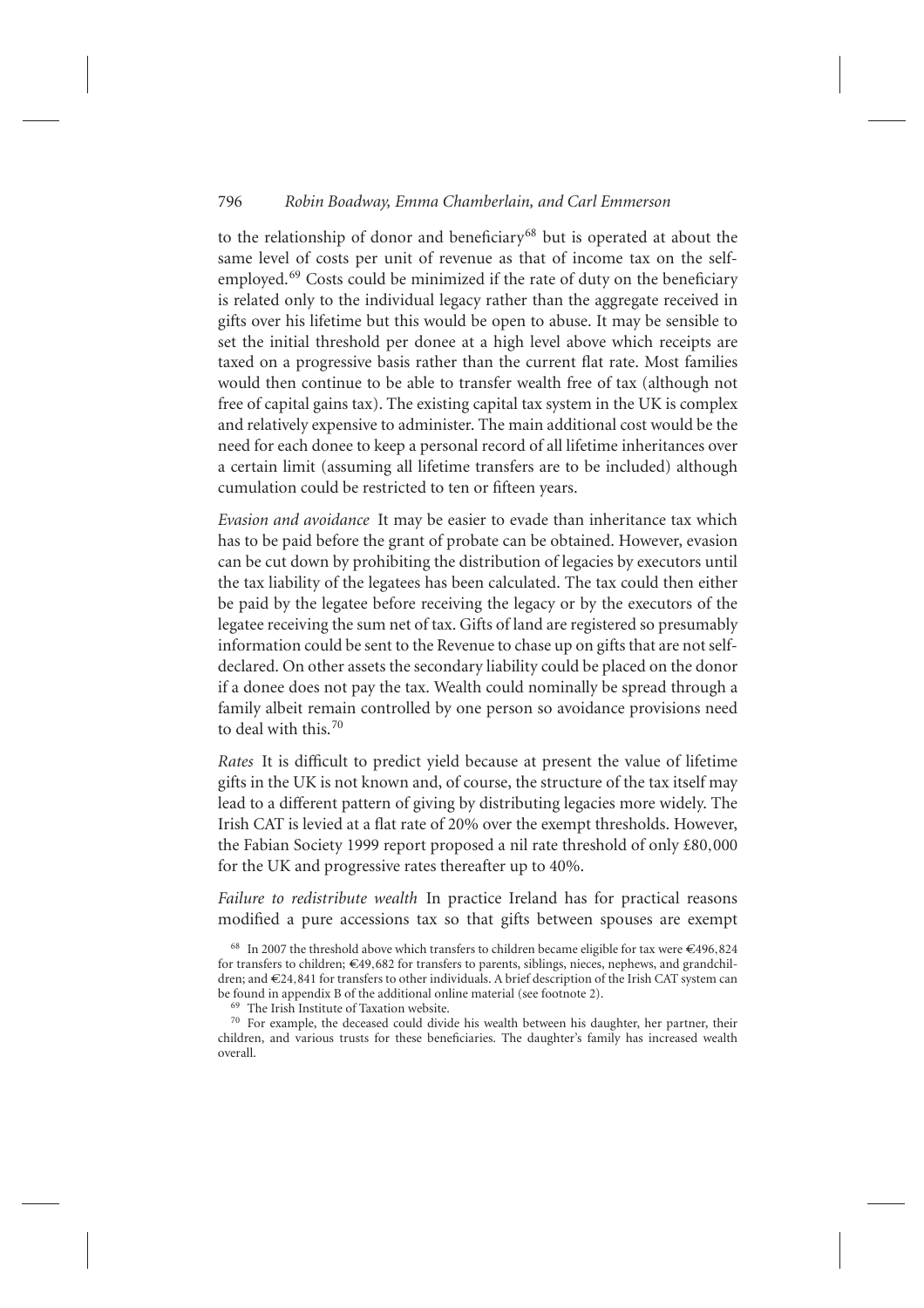and there are different thresholds for different relationships. All of this has increased complexity and lessened the redistributive effects although the tax has not been subject to the same level of criticism as in the UK.

*Transitional provisions* One would have to consider transitional provisions from the current UK system. Does everyone start at the cumulative total of nil ignoring all previous legacies and gifts? Or will donees have to take account of any capital receipts received in the previous seven years in calculating their tax liability? This again increases complexity.

*Political difficulties* Since much of the public at present appears to oppose the principle of taxing inheritance at all the introduction of an accessions tax which included lifetime gifts might be seen as politically difficult. Moreover, if one party supports the system and the other does not then donors will simply delay making gifts, as appeared to happen with capital transfer tax.

### **Conclusions on donee based tax**

If the principles of wealth transfer taxation set out in Section 8.2 are taken into account, the donee based system seems more appropriate on fairness grounds than the donor based system. The thresholds could be set at a relatively high level to minimize compliance costs with a lower starting rate of tax, for example, 20% as in Ireland. It would then be clearer that only those who inherit significant sums (i.e. the richer person) will have to pay any tax. So the £1 million estate which is left to four children might suffer no tax under this system because they all inherit less than £300,000 each. Reliefs and exemptions could be similar to the present position or reformed along the lines suggested below.

The main practical difference from the current UK system would be the need for donees to keep records of all inheritances and to accept that lifetime transfers of wealth could end up being subject to inheritance tax depending on the recipient's previous cumulative total. However, there is a very different perception in how the tax operates and this might win a greater degree of acceptance for the principle of a wealth transfer tax. Whether this change is worthwhile unless the yield from any wealth transfer tax were to be more substantial than that raised by the current inheritance tax system is debatable.

## *Reform of the existing inheritance tax system*

Is there a case for keeping the existing system which taxes the estate of the donor but simply improving it so it is perceived as fairer? This seems to be the preferred approach of the government at present. The following reforms could be considered.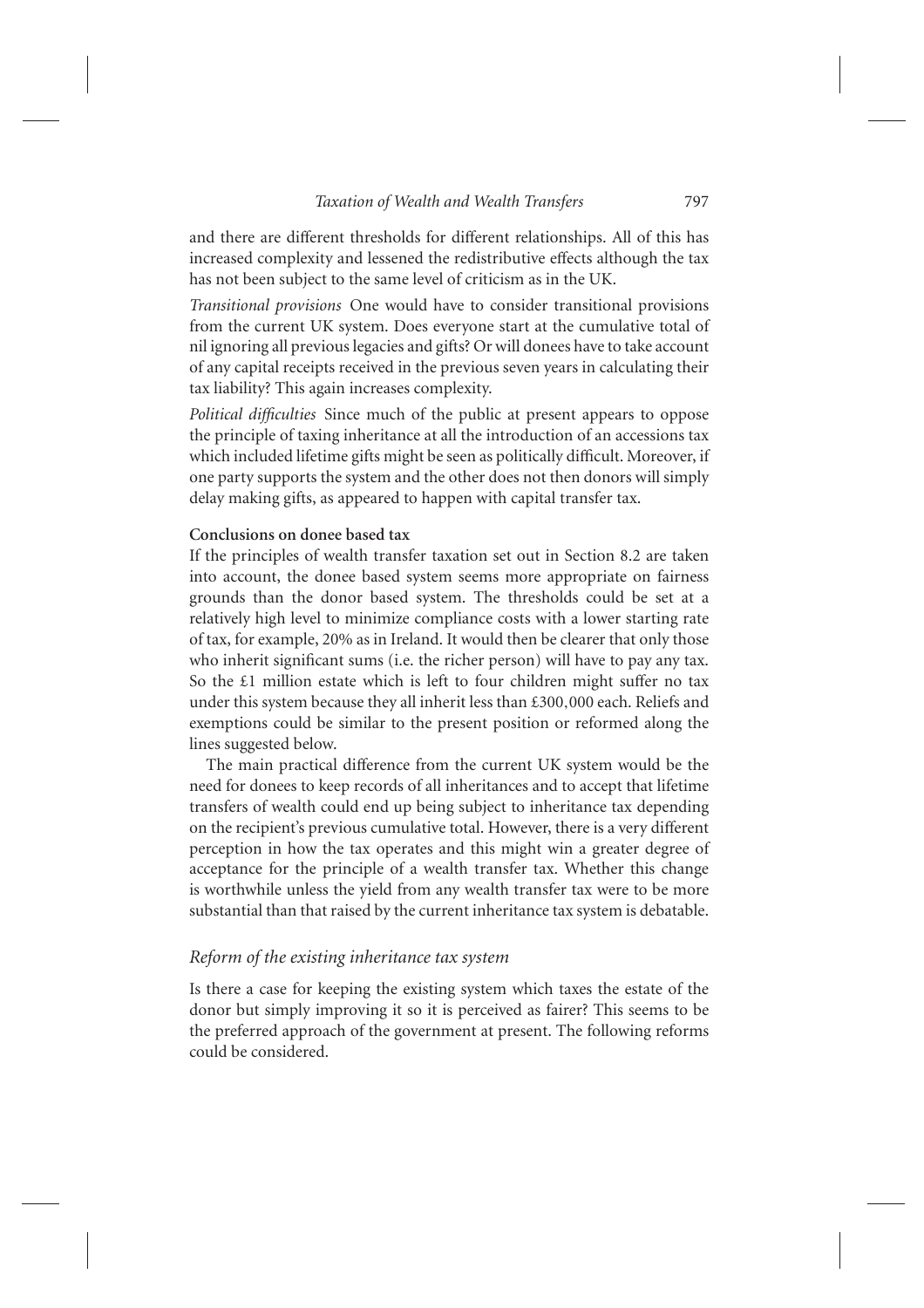### **Increase the nil rate band threshold**

This would take more households out of the inheritance tax net. The threshold could then be raised in line with house prices rather than income or general inflation. The Conservatives proposed an increase to £1 million in October 2007. Labour have now introduced a transferable nil rate band which assists spouses and civil partners although does not actually raise the threshold. The Liberal Democrats have proposed a threshold of £500,000 and cumulation for fifteen rather than just seven years 'to restore the essential character of inheritance tax as a charge on the really wealthy'.<sup>71</sup>

#### **Rates**

The 40% rate at which inheritance tax starts being paid is high compared with that in other OECD countries. As noted in Section 8.1, for families where the deceased was always a basic rate taxpayer, the perception that 'their capital' is now being taxed at a marginal rate of 40% is unpopular even though the average rate is much less than this. It might be preferable to have a starting rate of 20% rising to a maximum of 40%. This would result in minimal additional compliance cost given that tax has to be paid anyway, although obviously it would result in a loss of revenue. A more progressive rate structure might make particular sense for a donee based tax—a receipt of capital would initially be taxed at lower rates before the donee moved into higher rates.

An alternative is to have a flat rate but reduce it from 40% to 20% as in Ireland. At the same time, lifetime gifts made over a certain period prior to death, such as fifteen years or potentially longer, could be taxed if above the threshold. The difficulty is in predicting the effect of such changes. Will tax on lifetime gifts compensate for the loss of 20% at death? A tax on lifetime gifts may be more acceptable if it is a donee based tax based on a certain level of inheritances over the prescribed (high) threshold.

#### **Agricultural and business property reliefs**

The current reliefs are rather unsatisfactory and arbitrary in effect. These reliefs should be better targeted. For example in Ireland APR is restricted to individuals who are working farmers rather than those who simply own agricultural land (possibly for the tax breaks) but do not intend to pass it on within the family. BPR is available but on a more restricted basis. In both cases there is a clawback of reliefs if the business is sold within six years of death. Such restrictions do not adversely affect family businesses and farmers who

<sup>71</sup> Liberal Democrats (2007).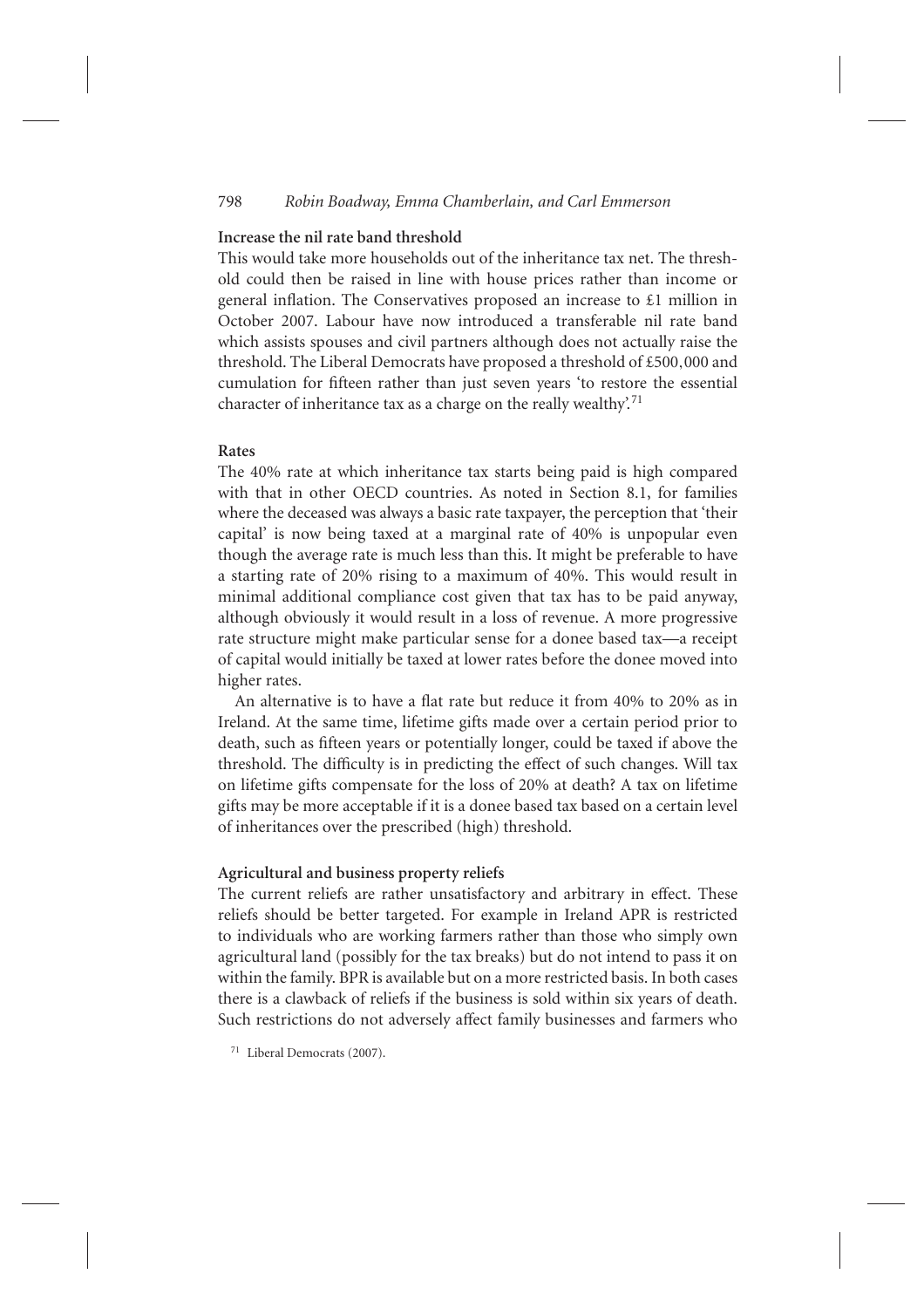wish to hand on the enterprise to the next generation but will prevent people buying AIM listed shares or agricultural land simply for the tax breaks. Some consultation and more research in this area would be worthwhile.

## **Heritage relief**

The conditional exemption and douceur arrangements generally work well although anecdotally there have been problems recently in obtaining relief for pre-eminent chattels because museums have not always been able to arrange appropriate security. The maintenance fund regime is generally regarded as too prescriptive and the public access requirements can be rather problematic for smaller houses. Some improvements could be made to provide appropriate public access for smaller houses without their necessarily having to be open for the full 28 days each year. For example more people may visit if open days are run on specific weekends in the year for a number of houses within a particular locality rather than merely having the house open a minimum time each month.

### **Family home**

We do not recommend exempting the family home for the reasons outlined in Section 8.1. However, a carefully targeted relief along the lines given in Ireland (which does not seem to be costly)<sup>72</sup> would deal with the 'hard cases' such as the Burden sisters or cohabitees. Inheritance tax would be deferred for the co-occupant who owned no other property until such time as the property was sold or not replaced.

#### **Foreigners**

At present foreign domiciliaries pay inheritance tax on a worldwide basis only if they have been resident in the UK for seventeen years and even then the tax can be avoided by use of offshore trusts. We suggest that their inheritance tax position is re-examined albeit with appropriate transitional provisions and after proper consultation.

#### **Payment of inheritance tax**

It was noted in Section 8.1 that payment of inheritance tax can often be problematic because it has to be paid before grant of probate. The Liberal Democrats (2007) proposed ways of improving this and it is suggested that further work should be done in this area.

 $72$  Further details are provided in appendix B of the additional online material (see note 2).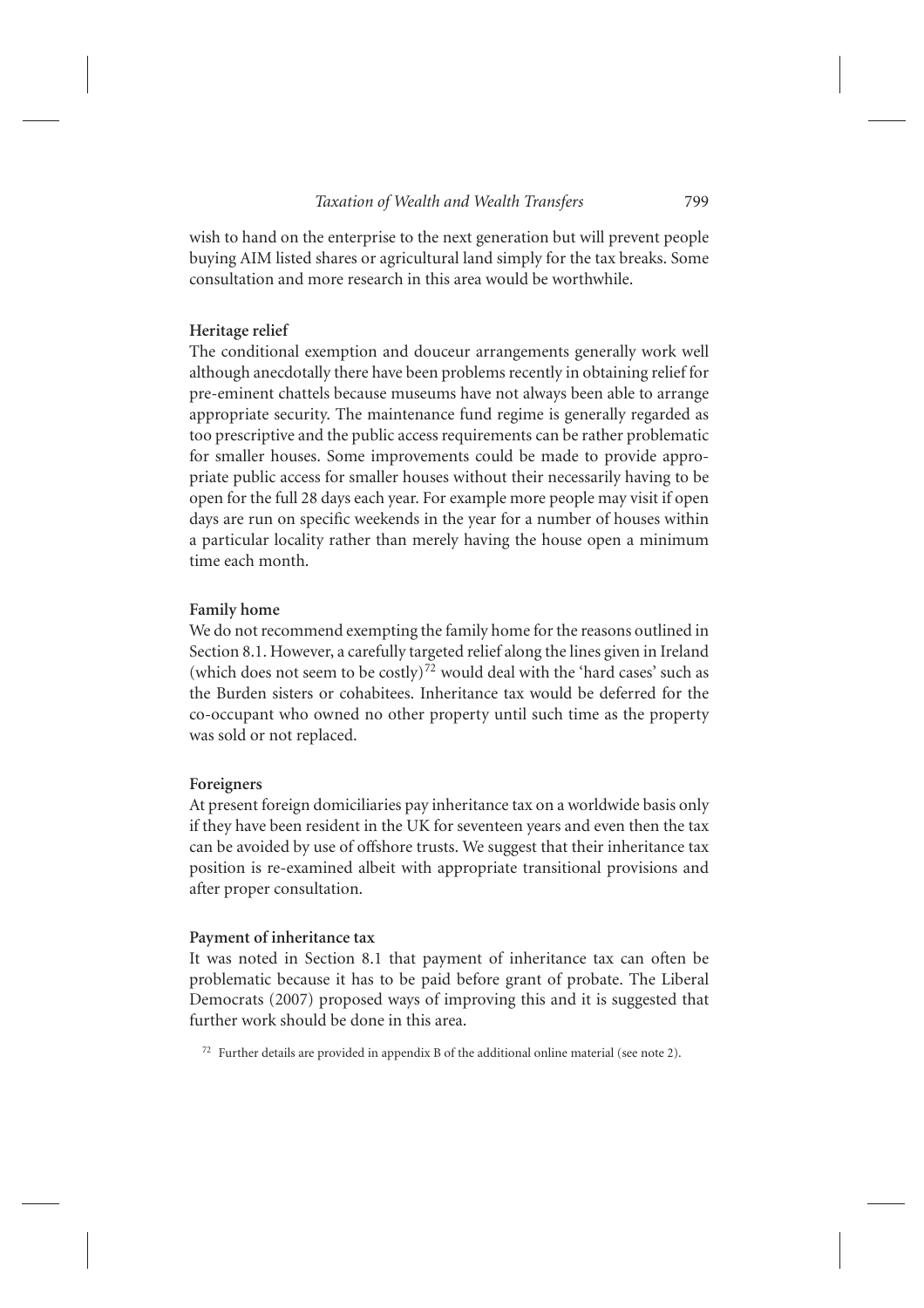#### **Recording lifetime gifts**

It is difficult to formulate policy when one has little information about the extent of lifetime giving or the distribution and transfer of wealth. Requiring all donors to complete a simple form for lifetime transfers over a minimum annual limit whether or not tax is payable would help bridge this information gap and inform policy making. The form could be one page giving details of the asset, the recipient, his relationship to the deceased as well as values and could be sent to the Inheritance Taxes Office. Alternatively, an extra box could be inserted on the tax return requesting details of lifetime gifts which would at least provide some information from those who have to self-assess.

## *Abolition of inheritance tax; reintroduction of capital gains tax on death*

The objections to inheritance tax were discussed in Section 8.1. In Section 8.2 we could see some case for taxing wealth transfers. However, if the more radical prescription of a donee based tax is not implemented then it might be difficult to justify the retention of either the current inheritance tax, or one that is modified along the lines set out in Section 8.3.2.

Canada, Australia, $73$  and Sweden $74$  have abolished their estates and gifts taxes. New Zealand abolished its estate duty in 1999 but gift tax remains in place.

As noted in Section 8.1, the lobby group in favour of retaining inheritance tax has been less effective than the group in favour of abolition. One difficulty is in working out what inheritance tax should achieve. Is the aim to redistribute wealth or at least to reduce wealth inequality or one of 'fairness': that is, that someone who inherits £300,000 should not pay zero tax when someone who earns it pays 40%? Supporters of an inheritance tax tend to be divided in what they want: the IPPR called for reform of the current system (Maxwell (2004)) while other organizations such as the Fabian Society (Patrick and Jacobs (1999)) have suggested an accessions tax.

One option is to abolish inheritance tax completely. A way of recouping some of the lost revenue from a similar (but not the same) group would be to reintroduce capital gains tax on death (which was the case in the UK until 1971), along the lines seen in Canada.<sup>75</sup> It is argued that this is simpler<sup>76</sup>

 $73$  Both federal states where the competition between states and the lack of a comprehensive federal estate tax gradually resulted in abolition.

<sup>74</sup> In 2005 inheritance and gift tax was abolished.<br><sup>75</sup> Further details of the Canadian capital tax system see Appendix B of the additional online material (see footnote 2).

The replacement of inheritance tax with capital gains tax was recommended by the Forsyth Commission in October 2006. It was taken up by the Conservatives in Economic Competitiveness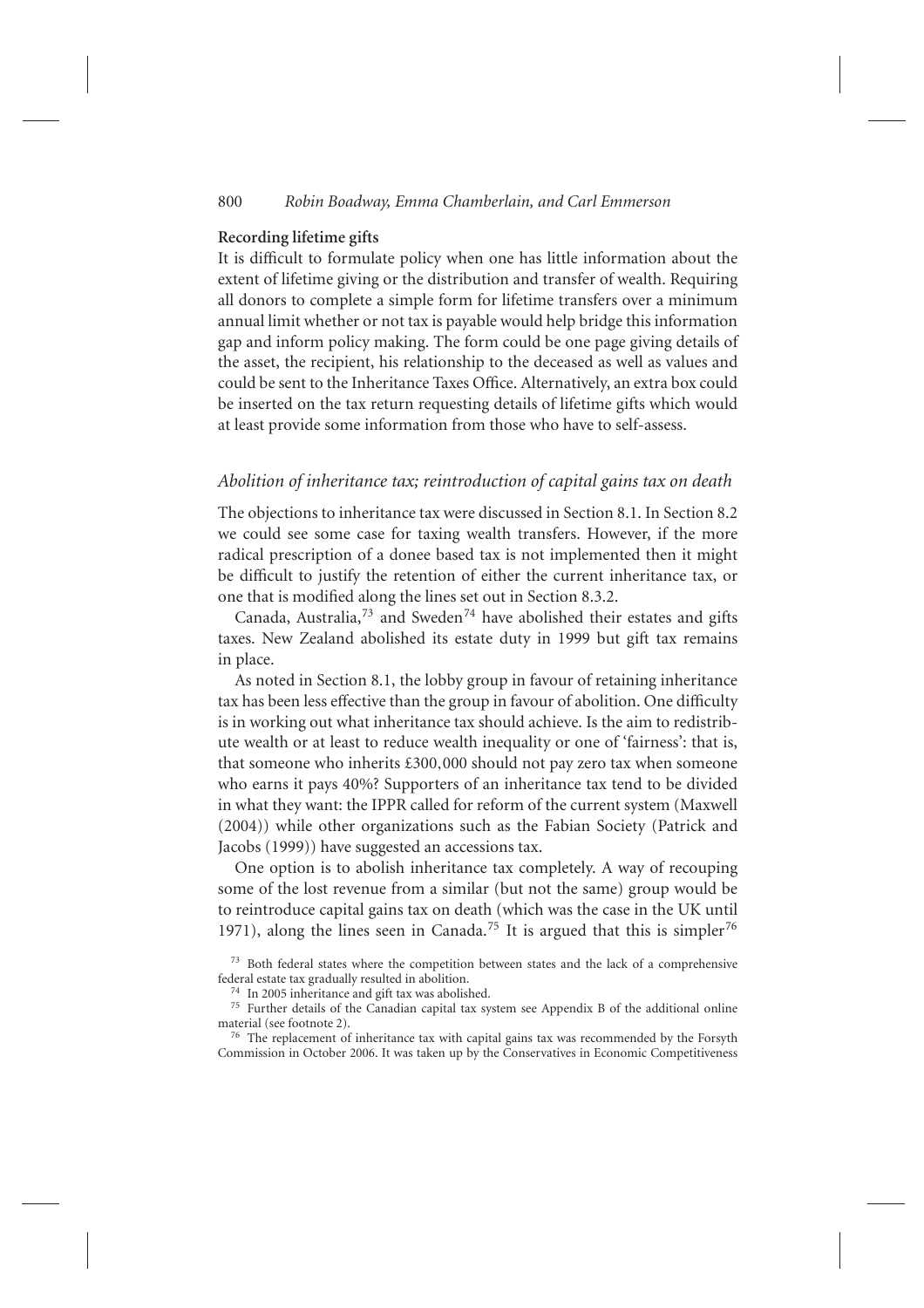because there are no longer two capital taxes with different conditions and relief and therefore the possibility of double taxation or avoidance is reduced. Moreover, capital gains tax is seen as fairer because only the **gain** arising from the deemed disposal of the asset at death is taxed not the entire value.

However, it is important to note that the two taxes have different rationales and are certainly not mutually exclusive. It is far from clear why assets should be exempt from capital gains at death (as they are at present in the UK) just because they are subject to wealth transfer tax: the aim of capital gains tax is to ensure that capital gains are treated on a par with other forms of income such as dividends and interest which will already have been taxed as they accrue (and are also then subject to a wealth transfer tax). Wealth transfer taxation has different ends. However, removing the exemption from capital gains tax on death but retaining inheritance tax might not be seen as politically acceptable simply because it would make the double taxation more explicit. See pp. 789–90 and p. 809 for further discussion.

# **Issues to consider in connection with the reintroduction of capital gains tax on death**

*Should the family home continue to be exempt?* This is the asset that currently brings those with moderate wealth into the inheritance tax net. Retaining principal private residence relief on a lifetime transfer of the family home but not on death transfers would be very distorting—people would dispose of their house into trusts or to children while alive to secure the tax free uplift. It might be argued that a principal private residence relief on death would encourage everyone to invest in property. However, it is not thought that distortions would occur in the same way as giving an inheritance tax exemption to the main residence. If the main residence is exempt from inheritance tax then clearly everyone will invest as much money as possible in a large house. The entire proceeds of sale are then tax free. By contrast if capital gains tax is imposed on death and principal private residence relief is maintained there is far less distortion. The incentive is just the gain rather than the proceeds; the gain may not necessarily be greater on a larger house. Moreover, if a person decides to invest more money in a larger house to secure the exemption he will have to sell other assets that do show a gain—and so the capital gains tax is paid earlier. If the money is held in cash there is no capital gains tax to worry about anyway. It might be argued that the elderly person may be forced to stay in his house to ensure a tax free gain rather than move into a nursing home and live off the sale proceeds where future gains could be taxable. However,

Policy Group, 'Free Britain to Compete: Equipping the UK for Globalisation', Submission to the Shadow Cabinet by Rt Hon John Redwood MP and Simon Wolfson, pub. on 17 August 2007.